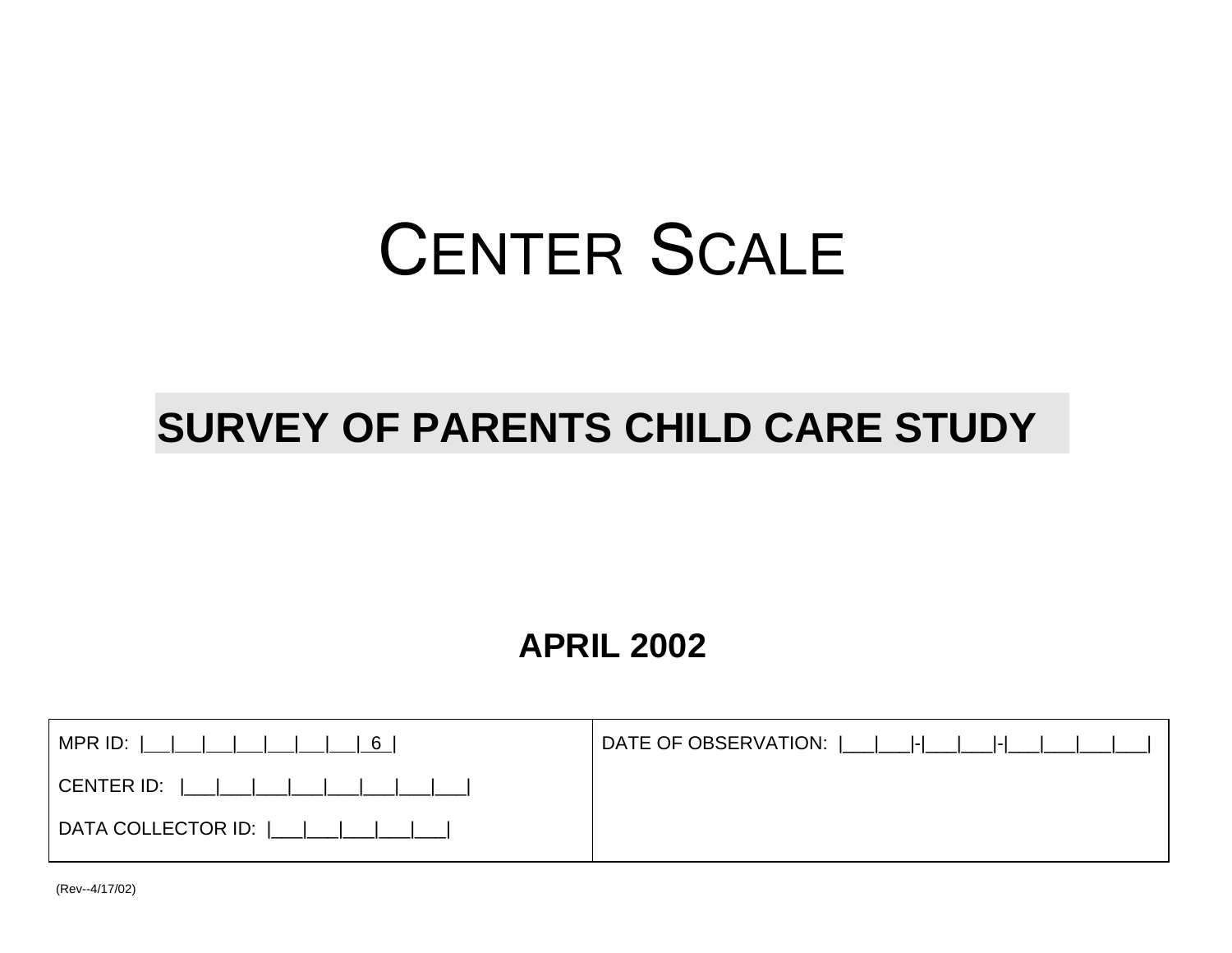| AGE OF FOCUS CHILD:  __ __<br>  Months |  |
|----------------------------------------|--|
|                                        |  |
|                                        |  |
|                                        |  |
|                                        |  |
|                                        |  |
|                                        |  |
|                                        |  |
|                                        |  |
|                                        |  |
|                                        |  |
|                                        |  |
|                                        |  |
|                                        |  |
|                                        |  |
|                                        |  |
|                                        |  |
|                                        |  |
|                                        |  |
|                                        |  |
|                                        |  |
|                                        |  |
|                                        |  |
|                                        |  |
|                                        |  |
|                                        |  |
|                                        |  |
|                                        |  |
|                                        |  |
|                                        |  |
|                                        |  |
|                                        |  |
|                                        |  |
|                                        |  |
|                                        |  |
|                                        |  |
|                                        |  |
|                                        |  |
|                                        |  |
|                                        |  |
|                                        |  |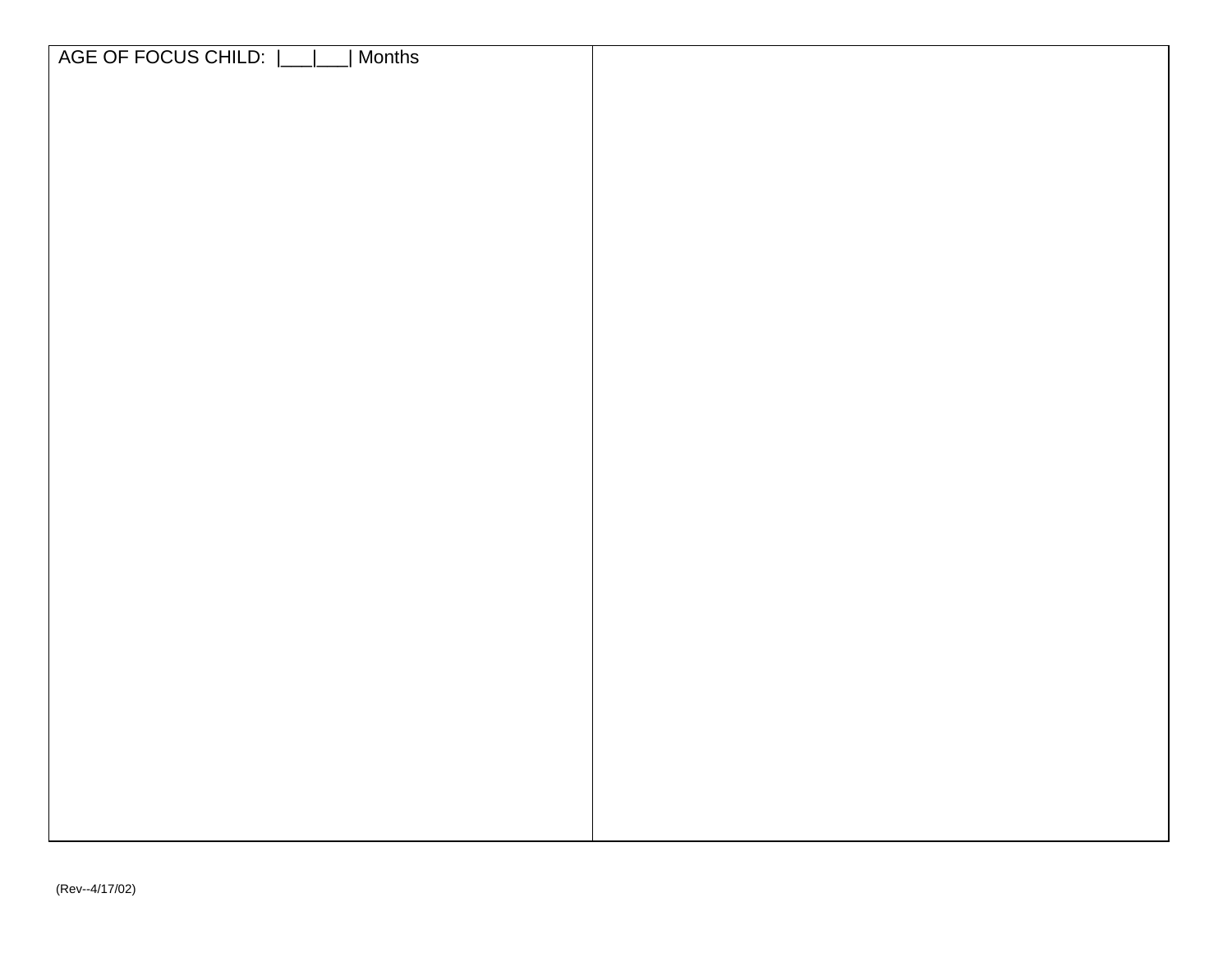| <b>START TIME:</b> |
|--------------------|
| <b>END TIME:</b>   |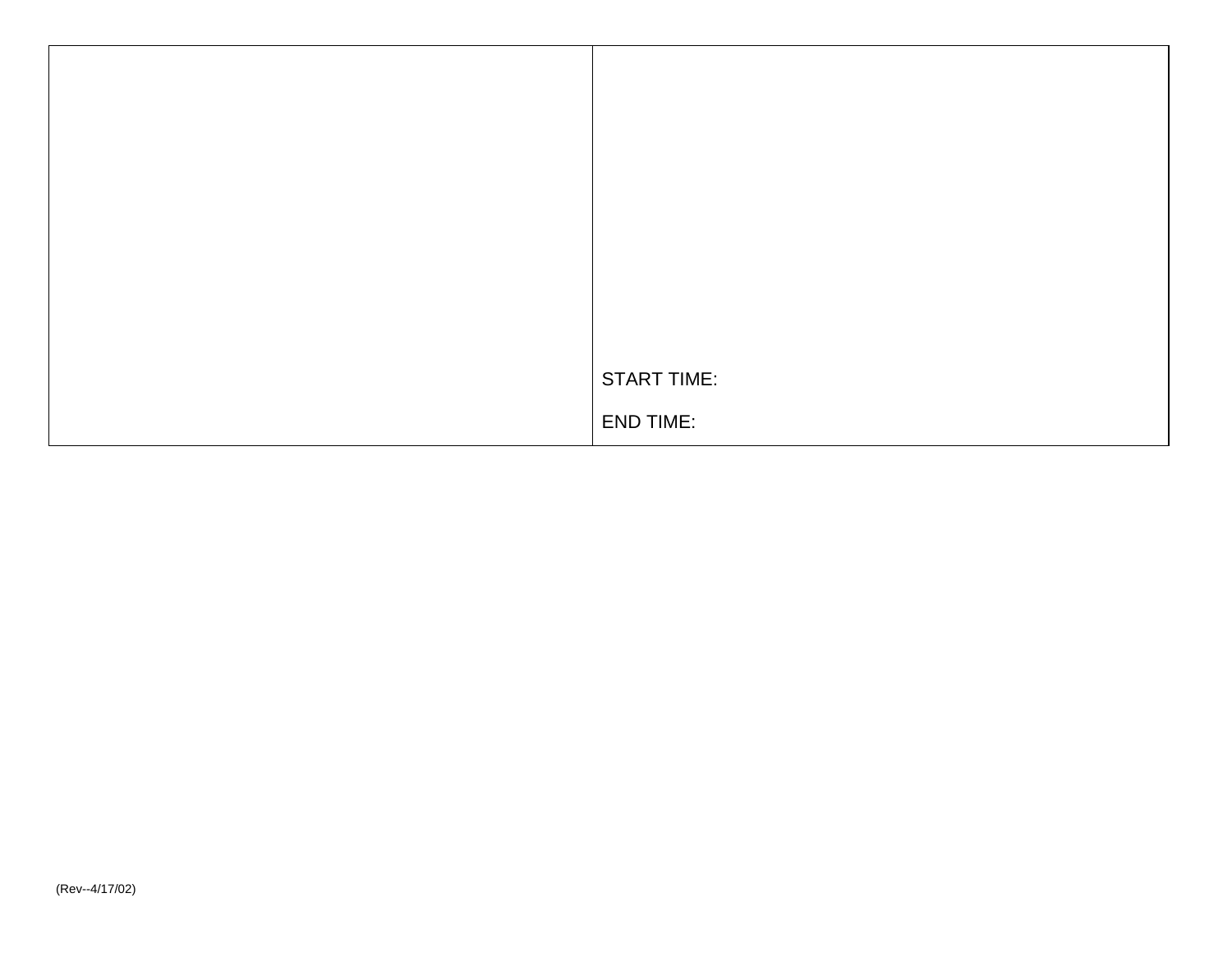# **EARLY CHILDHOOD**

# **ENVIRONMENT RATING SCALE**

# Revised Edition

©1998, Published by Teachers College Press

Authors:

Thelma Harms

Richard M. Clifford

Debby Cryer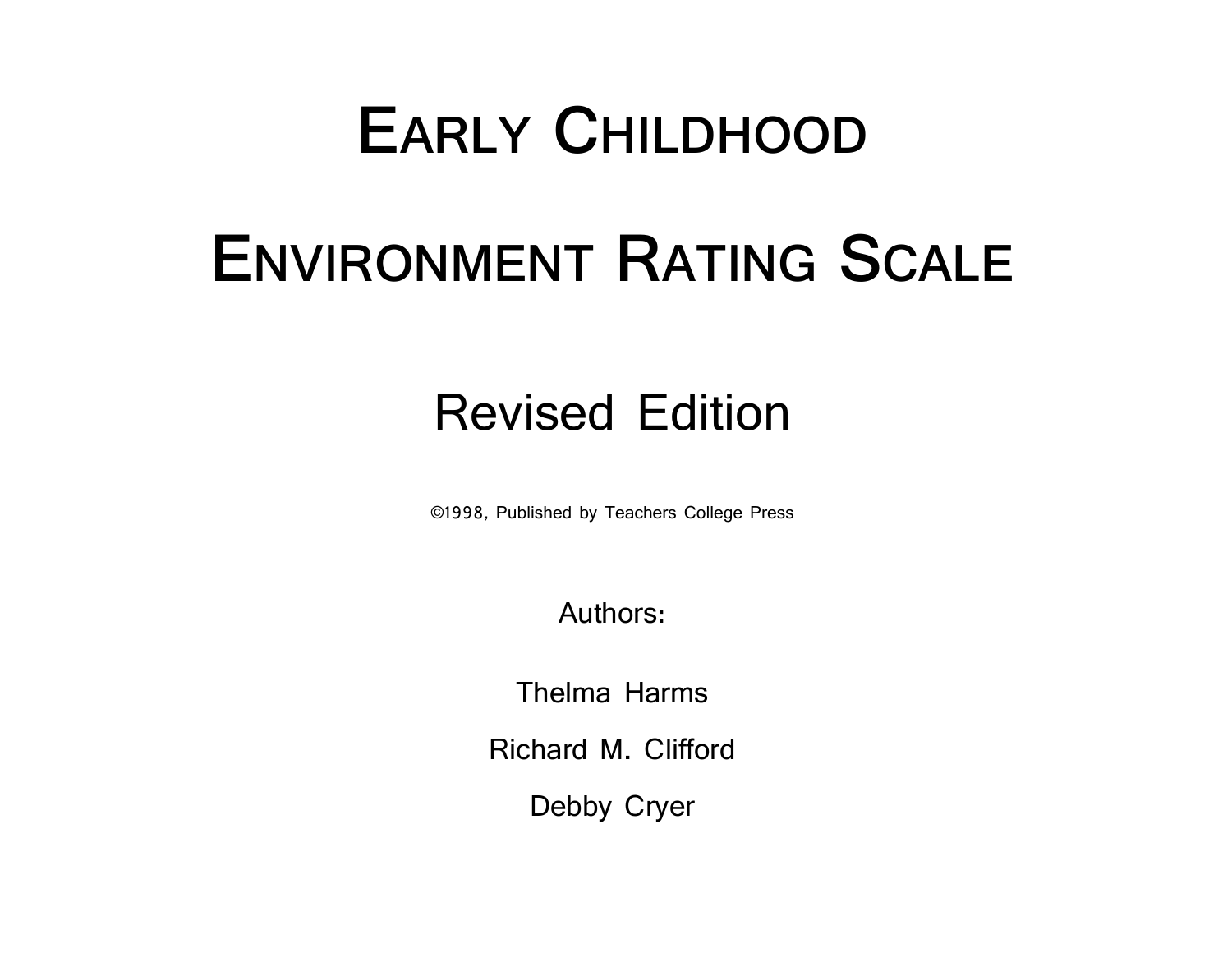**DATA COLLECTION BOOKLET (Adapted from Early Childhood Environment Rating Scale by Thelma Harms, Richard M. Clifford, and Debby Cryer. Copyright © 1998 by Thelma Harms, Richard M. Clifford, and Debby Cryer. Used by permission of the publisher and the authors.)**

> **Survey of Parents Child Care Study DO NOT DUPLICATE WITHOUT PERMISSION)**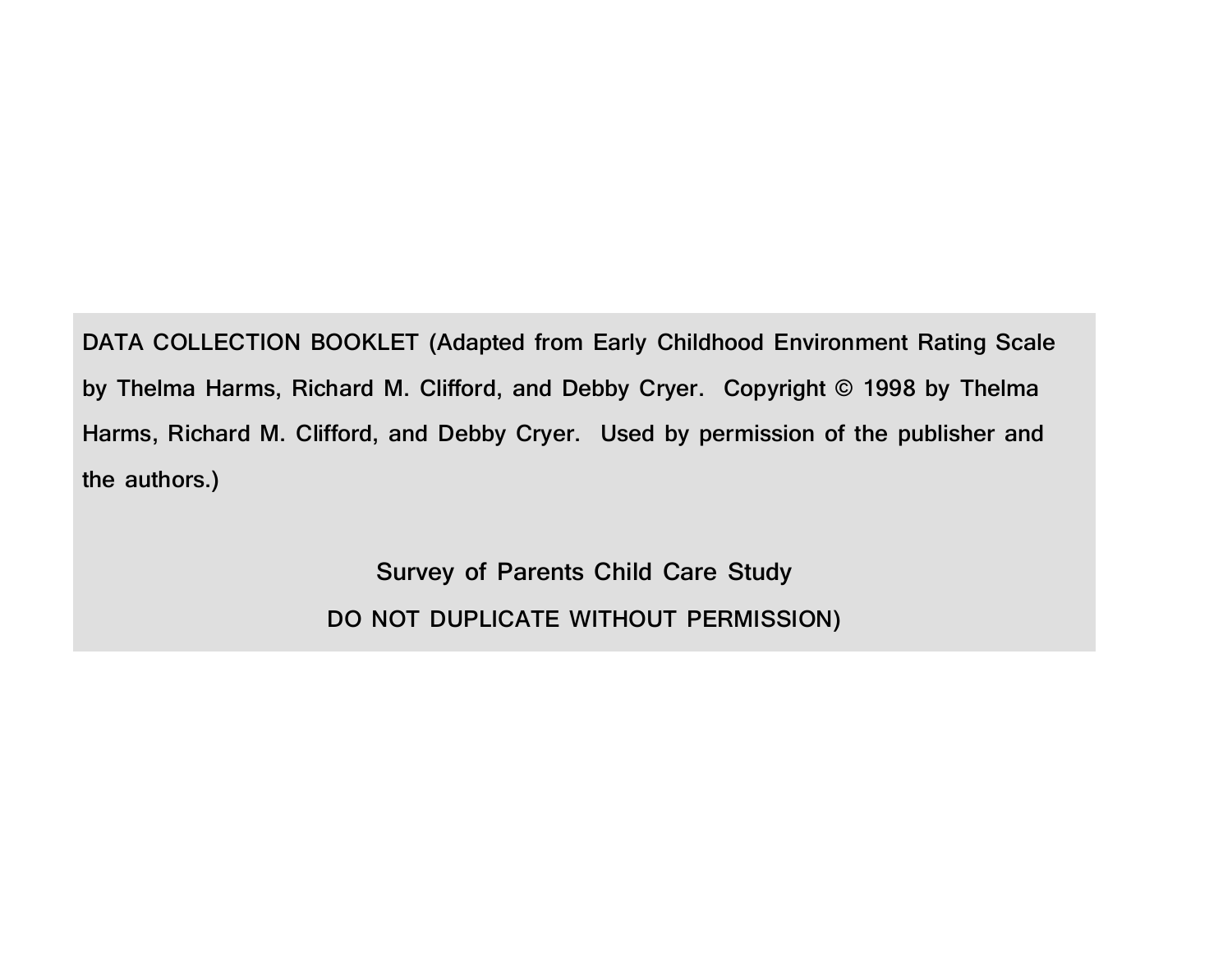## **Instructions for Using the ECERS--R**

It is important to be accurate in using the ECERS--R whether you use the scale in your own classroom for self-assessment or as an outside observer for program monitoring, program evaluation, program improvement, or research. A video training package for the ECERS--R is available from Teachers College Press for use in self-instruction or as part of group training. It is preferable to participate in a training sequence led by an experienced ECERS--R trainer before using the scale formally. The training sequence for observers who will use the scale for monitoring, evaluation, or research should include at least two practice classroom observations with a small group of observers, followed by an interrater reliability comparison. Anyone who plans to use the scale should read the following instructions carefully before attempting to rate a program.

#### **Administration of the Scale**

- 1. The scale is designed to be used with one room or one group at a time, for children 2½ through 5 years of age. A block of at least 2 hours should be set aside for observation and rating if you are an outside observer, that is, anyone who is not a member of the teaching staff (i.e., program directors, consultants, licensing personnel, and researchers). An observation of more than 2 hours in duration is preferable.
- 2. Before you begin your observation, complete as much as possible of the identifying information on the top of the first page of the Score Sheet. You may need to ask the teacher for some of the information. By the end of the observation, make sure all the identifying information requested on the first page is complete.
- 3. Take a few minutes at the beginning of your observation to orient yourself to the classroom.
	- You may want to start with Items 1-6 in Space and Furnishings because they are easy to observe.
	- Some items require observation of events and activities that occur only at specific times of the day (i.e., Items 9-12 in Personal Care Routines, Items 7, 8, and 29 covering gross motor play). Be aware of those items so that you can observe and rate them as they occur.
	- Score items that assess interactions only after you have observed for a sufficient time to get a representative picture (i.e., Items 30-33 in Interactions; 34-37 in Program Structure).

• Items 19-28 in Activities will require both inspection of materials and observation of use of materials.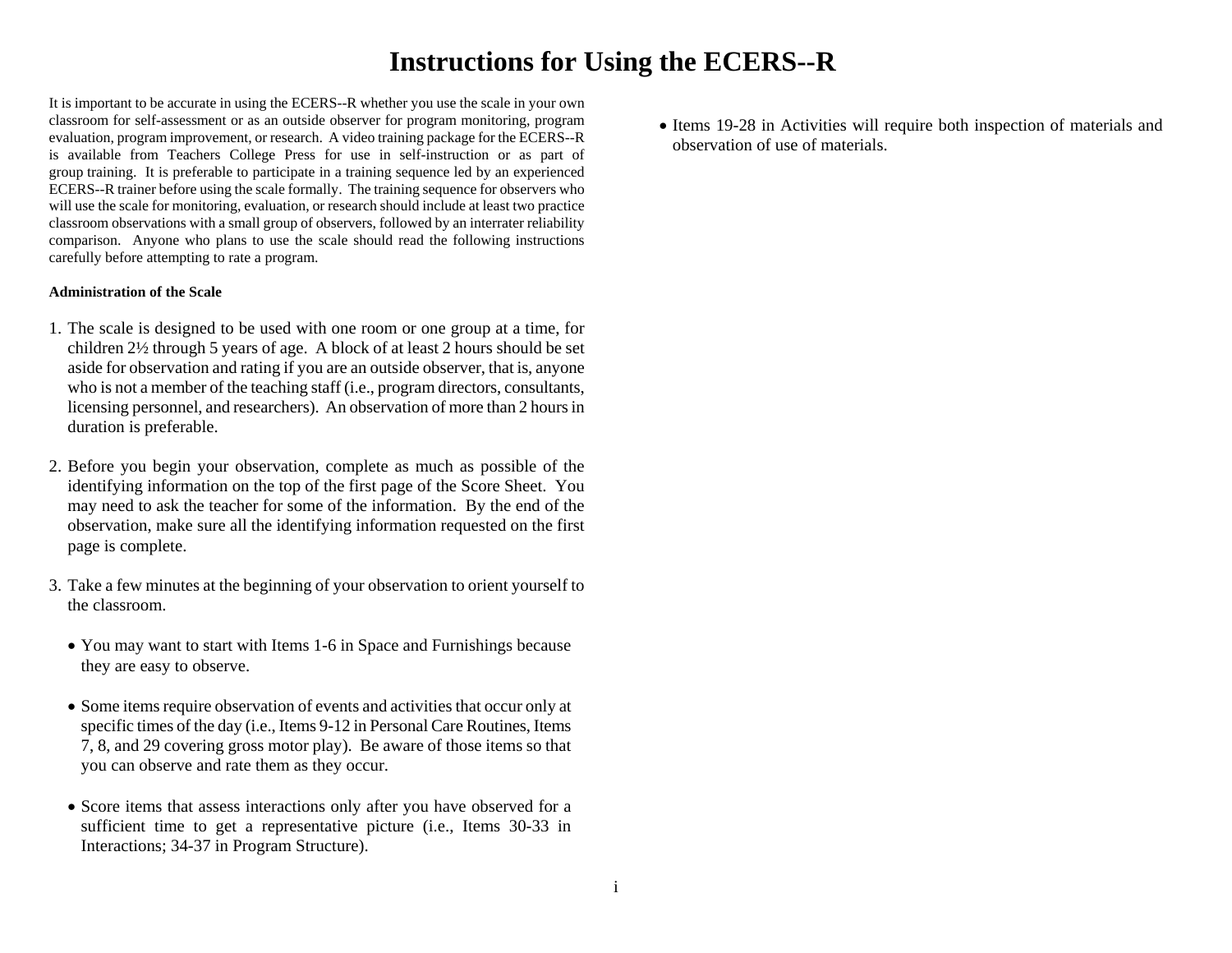- 4. Be careful not to disrupt the ongoing activities while you are observing.
	- Maintain a pleasant but neutral facial expression.
	- Do not interact with the children unless you see something dangerous that must be handled immediately.
	- Do not talk to or interrupt the staff.
- 5. You need to arrange a time with the teacher to ask questions about indicators you were not able to observe. The teacher should be free of responsibility for children when he or she is answering questions. Approximately 20 minutes will be required for questions. In order to make best use of the time set aside for asking questions:
	- Use the sample questions provided, whenever applicable.
	- If you have to ask questions about items for which no sample questions have been provided, jot your questions down on the Score Sheet or another sheet of paper before talking with the teacher.

### **Scoring System**

- 1. Read the entire scale carefully, including the Items, Notes for Clarification, and Questions. In order to be accurate, all ratings have to be based as exactly as possible on the indicators provided in the scale items.
- 2. The scale should be kept readily available and consulted frequently during the entire observation to make sure that the scores are assigned accurately.
- 3. Examples that differ from those given in the indicators but seem comparable may be used as a basis for giving credit for an indicator.
- 4. Scores should be based on the current situation that is observed or reported by staff, not on future plans. In the absence of observable information on which
- Ask only those questions needed to decide whether a higher score is possible.
- Ask questions on one item at a time and take notes or decide on a score before you move on to the next item.
- 6. **Items with additional notes will be indicated by a # symbol on the bottom of the page.**
- 7. Using the **CCS-ECERS--R Data Collection Booklet**: Take notes as you do the observation. If you have obtained information during the center director interview, record that data before starting the observation. The CCS-ECERS--R Booklet has a box to check near each indicator that is met, as well as numerical scores for the item as a whole.
	- It is advisable to use pencil on the booklet during the observation. The score you finally decide on should be marked clearly.
	- Check each indicator that is met based on observation or reported by the caregiver.
	- The CCS-ECERS--R can be marked to indicate which item(s) you need to ask questions about in order to get additional information. Use the questions that are provided in the CCS-ECERS--R for various indicators. By preparing yourself in this way, questions can be asked systematically in a short period of time. Remember to ask only those questions needed to check the indicators for a score.

If an item is not applicable because it refers to older or younger children than those enrolled, write  $N/A$  next to the box. Score the item as if that indicator wasn't there.

to base your rating, you may use answers given by the staff during the question period to assign scores.

- 5. When scoring an item, always start reading from 1 (inadequate) and progress upward till the correct score is reached.
- 6. Ratings are to be assigned in the following way:
	- A rating of 1 must be given if *any* indicator under 1 is checked.
	- A rating of 2 is given when all indicators under 1 are not checked and at least half of the indicators under 3 are checked.
	- A rating of 3 is given when all indicators under 1 are not checked and all indicators under 3 are checked.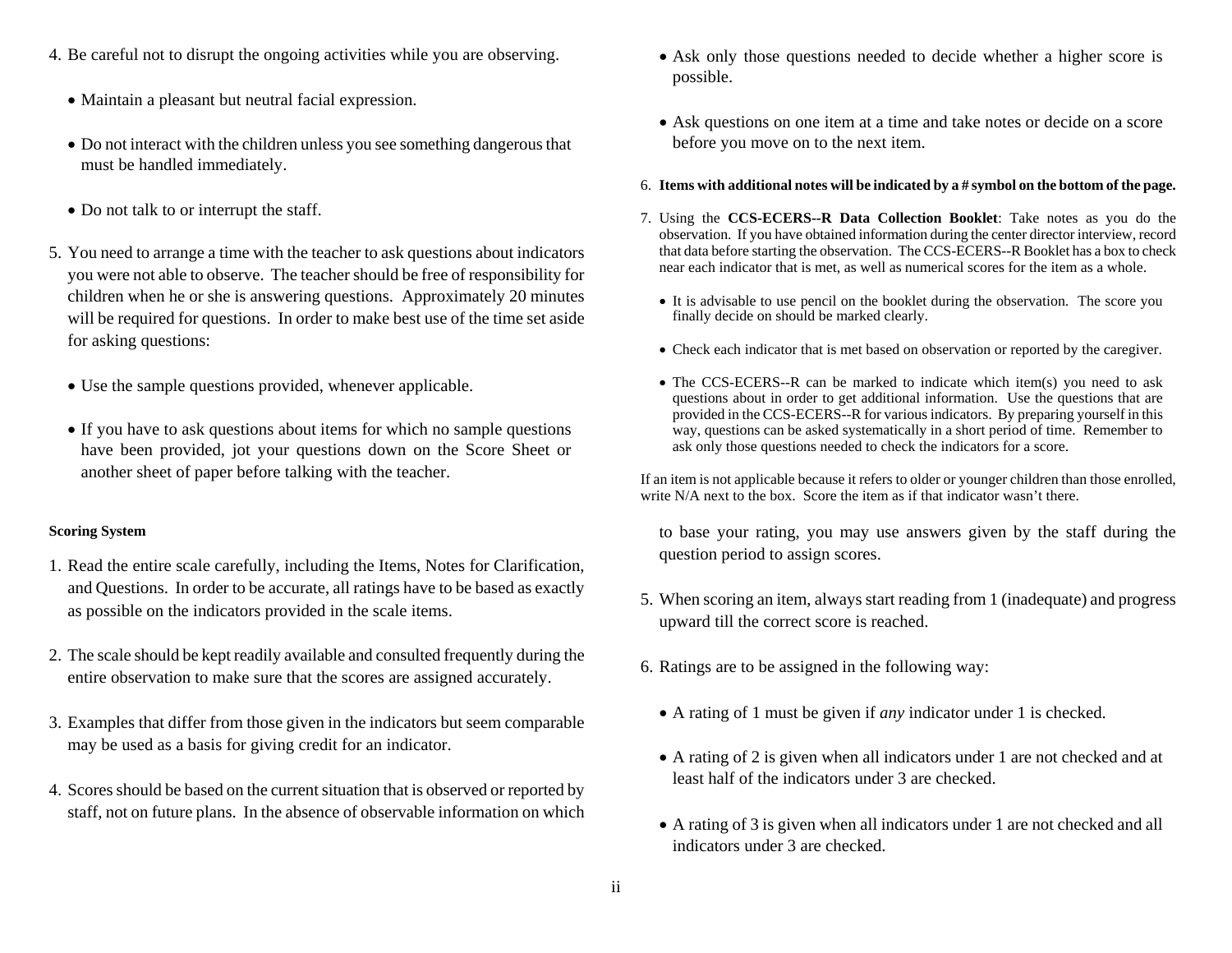- A rating of 4 is given when all indicators under 3 are met and at least half of the indicators under 5 are checked.
- A rating of 5 is given when all indicators under 5 are checked.
- A rating of 6 is given when all indicators under 5 are met and at least half of the indicators under 7 are checked.
- A rating of 7 is given when all indicators under 7 are checked.
- A score of NA (Not Applicable) may only be given for indicators or for entire items when "NA permitted" is shown on the scale. Indicators that are scored NA are not counted when determining the rating for an item, and items scored NA are not counted when calculating subscale and total scale scores.

### **Explanations of Terms Used Throughout the Scale**

- 1. **Accessible** means children can reach and use materials, furnishings, equipment, and so forth. This does not mean that every child has to have access at all times. For example, access may be limited to a certain number of children in an area or limited to certain times of the day. Include distinction between younger and older preschoolers.
- 2. **A substantial portion of the day** means at least one third of the time the children are in attendance. For example, 1 hour out of a 3-hour program, or 3 hours out of a 9-hour program.
- 3. In order to differentiate the meaning of the words "**some**" and "**many**," the materials in several items are separated into categories in the Notes for Clarification. For example, gross motor equipment is separated into *stationary equipment* and *portable equipment*; fine motor materials are separated into *small building toys, art materials, manipulatives,* and *puzzles*; nature/science includes categories or materials such as *collections of natural objects, living things, nature/science books, games* or *toys*, and *nature/science activities* such as cooking and simple experiments.
- 4. **Staff** generally refers to the adults who are directly involved with the children, the teaching staff. In the scale, staff is used in the plural because there is usually more than one staff member working with a group. When individual staff members handle things differently, it is necessary to arrive at a score that characterizes the overall impact on the children of all the staff members. For example, in a room when one staff member is very verbal and the other is relatively nonverbal, the score is determined by how well the children's needs for verbal input are being met.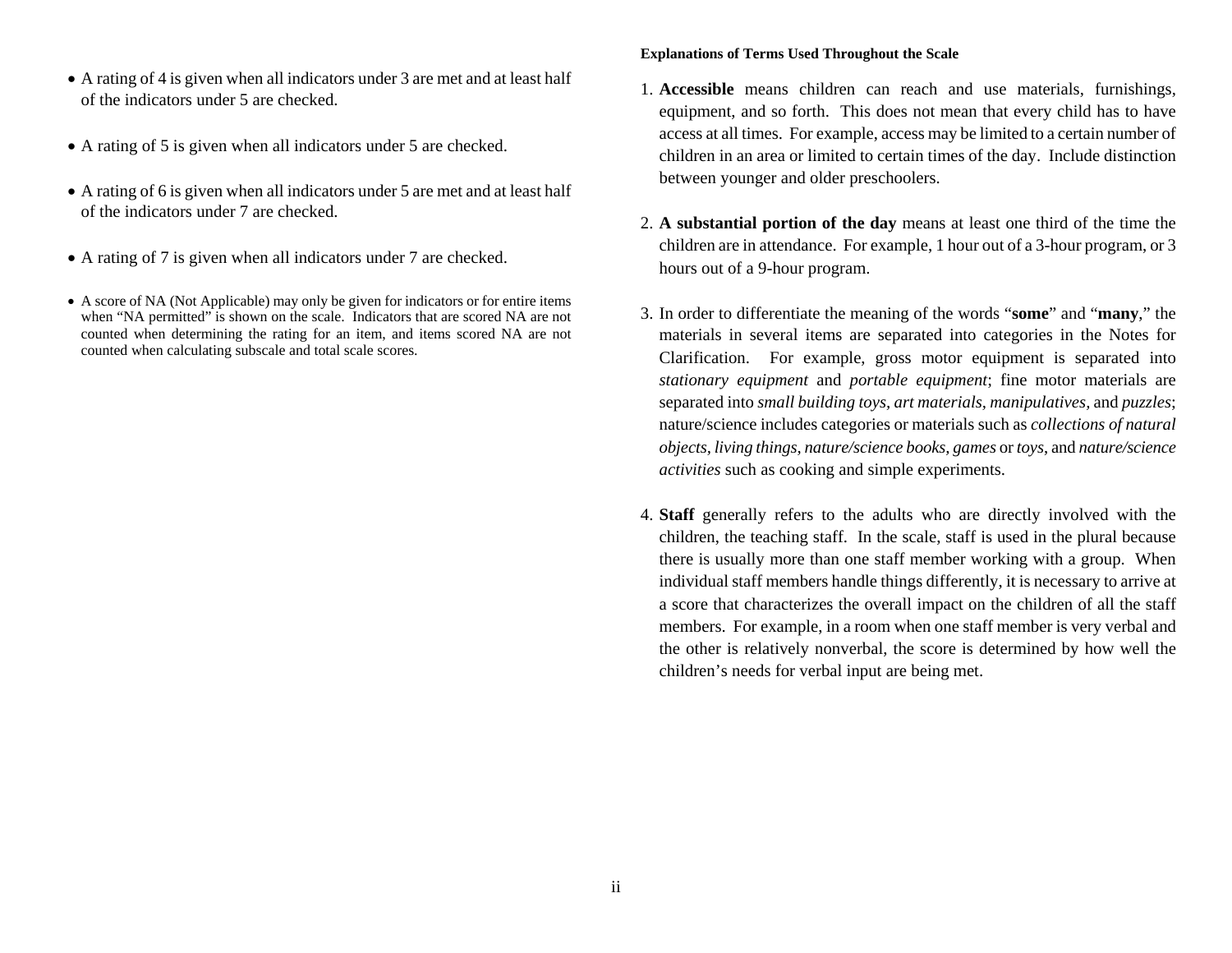## **CONTENTS**

#### **Items**

#### **Space and Furnishings**

#1:SPACE AND FURNISHINGS (INDOOR SPACE) #2:FURNITURE FOR ROUTINE CARE, PLAY, AND LEARNING #3:FURNISHINGS FOR RELAXATION AND COMFORT #4:ROOM ARRANGEMENT FOR PLAY #5:SPACE FOR PRIVACY #6:CHILDREN-RELATED DISPLAY #7:SPACE FOR GROSS MOTOR PLAY #8:GROSS MOTOR EQUIPMENT

#### **Personal Care Routines**

#9:GREETING/DEPARTING #10:MEALS/SNACKS #11:NAP/REST #12:TOILETING/DIAPERING #13:HEALTH PRACTICES #14:SAFETY PRACTICES

#### **Language-Reasoning**

#15:LANGUAGE-REASONING #16:ENCOURAGING CHILDREN TO COMMUNICATE #17:USING LANGUAGE TO DEVELOP REASONING SKILLS #18:INFORMAL USE OF LANGUAGE

#### **Activities**

#19:FINE MOTOR #20: ART #21:MUSIC/MOVEMENT #22:BLOCKS

#### **Items**

#### **Activities (continued)**

#23:SAND/WATER #24:DRAMATIC PLAY #25:NATURE/SCIENCE #26MATH/NUMBER #27:USE OF TV, VIDEO, AND/OR COMPUTERS #28:PROMOTING ACCEPTANCE OF DIVERSITY

#### **Interaction**

#29:SUPERVISION OF GROSS MOTOR ACTIVITIES #30:GENERAL SUPERVISION OF CHILDREN (OTHER THAN GROSS MOTOR) #31:DISCIPLINE #32:STAFF-CHILD INTERACTIONS #33:INTERACTIONS AMONG CHILDREN

#### **Program Structure**

#34:SCHEDULE #35:FREE PLAY #36:GROUP TIME #37:PROVISIONS FOR CHILDREN WITH DISABILITIES

#### **Parents and Staff**

#38:PROVISIONS FOR PARENTS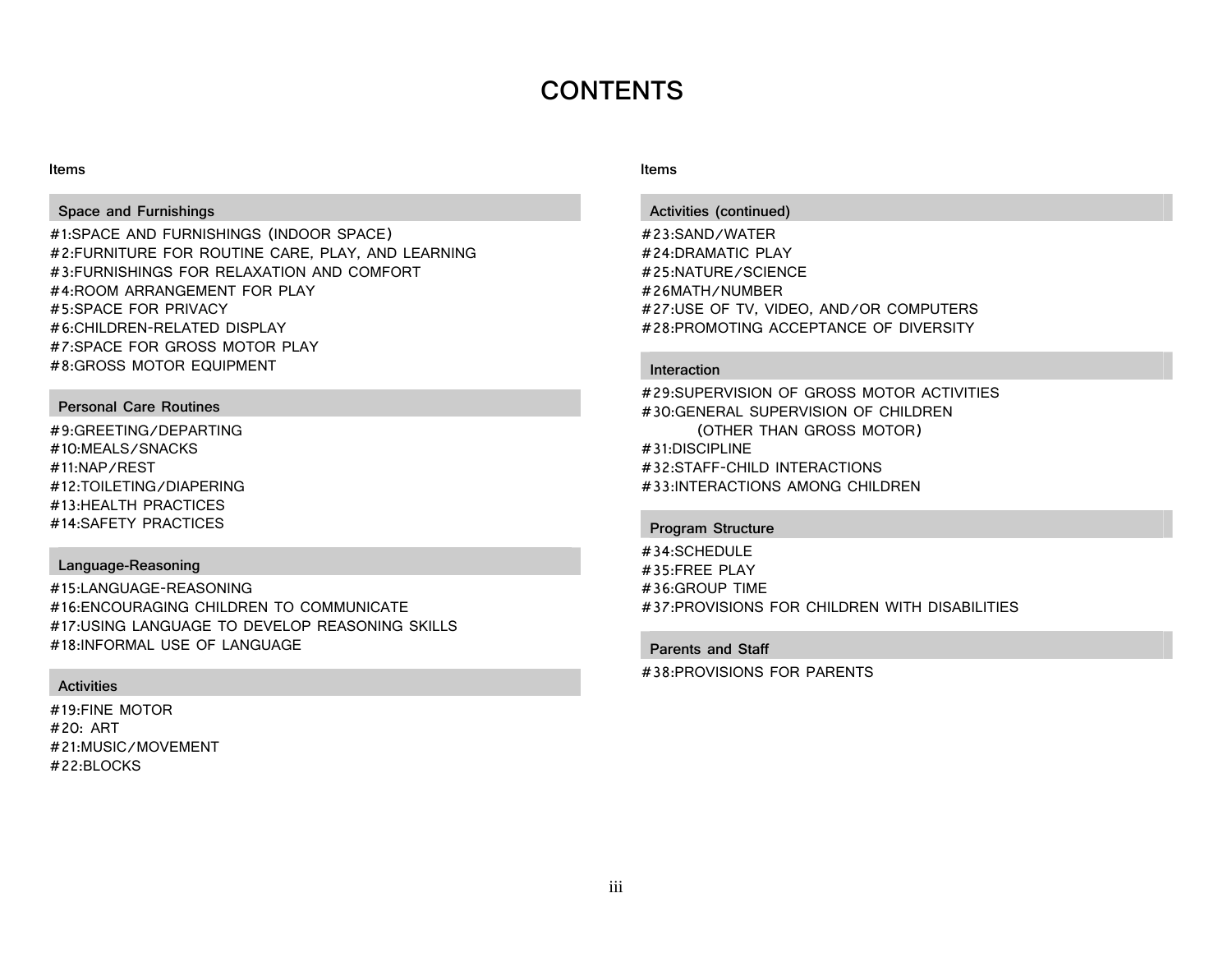|                                                                             |                                                                                                                                                                                                                                                                                                                                                                                                                         | CHECK ( $\checkmark$ ) ALL THAT APPLY THEN CIRCLE ONE RATING FOR EACH ITEM                                                                                                                                                                                                                                                                                                                                         |                                                                                                                                                                                                                                                                                                                                                                                                                                |                                                                                                                                                                                                                                 |  |  |
|-----------------------------------------------------------------------------|-------------------------------------------------------------------------------------------------------------------------------------------------------------------------------------------------------------------------------------------------------------------------------------------------------------------------------------------------------------------------------------------------------------------------|--------------------------------------------------------------------------------------------------------------------------------------------------------------------------------------------------------------------------------------------------------------------------------------------------------------------------------------------------------------------------------------------------------------------|--------------------------------------------------------------------------------------------------------------------------------------------------------------------------------------------------------------------------------------------------------------------------------------------------------------------------------------------------------------------------------------------------------------------------------|---------------------------------------------------------------------------------------------------------------------------------------------------------------------------------------------------------------------------------|--|--|
|                                                                             | Inadequate                                                                                                                                                                                                                                                                                                                                                                                                              | <b>Minimal</b><br>$^{\circledR}$<br>③                                                                                                                                                                                                                                                                                                                                                                              | Good<br>$\circledS$<br>$\circled{4}$                                                                                                                                                                                                                                                                                                                                                                                           | <b>Excellent</b><br>$\circledcirc$<br>$\circled6$                                                                                                                                                                               |  |  |
| <b>ITEM #1:</b><br><b>SPACE AND</b><br><b>FURNISHINGS</b><br>(INDOOR SPACE) | 1.1 $\Box$ Insufficient space for children,#<br>adults, and furnishings #<br>$_{1.2}$ $\square$ Space lacks adequate lighting,<br>ventilation, temperature control,<br>or sound-absorbing materials#<br>1.3 $\Box$ Space in poor repair (e.g., peeling<br>paint on walls and ceiling; rough,<br>damaged floors)<br>1.4 $\Box$ Space poorly maintained (e.g.,<br>floors left sticky or dirty; trash<br>cans overflowing) | $_{3.1}$ $\square$ Sufficient indoor space<br>for children, adults;<br>and furnishings<br>$_{3.2}$ $\square$ Adequate lighting,<br>ventilation,<br>temperature control,<br>and sound-absorbing<br>materials<br>$_{3.3}$ $\square$ Space in good repair<br>$3.4$ $\square$ Space reasonably<br>clean and well<br>maintained#<br>3.5 $\Box$ Space is accessible to<br>all children and adults<br>currently using the | $5.1$ $\Box$ Ample indoor space<br>that allows children<br>and adults to move<br>around freely (e.g.,<br>furnishings do not<br>limit children's<br>movement; sufficient<br>space for equipment<br>needed by children<br>with disabilities)#<br>$5.2 \square$ Good ventilation,<br>some natural lighting<br>through windows or<br>skylight<br>$5.3 \square$ Space is accessible to<br>children and adults<br>with disabilities# | $7.1$ $\Box$ Natural light can be<br>controlled (e.g.,<br>adjustable blinds or<br><i>curtains</i> )<br>$_{7.2}$ $\square$ Ventilation can be<br>controlled (e.g.,<br>windows can open;<br>ventilating fan used by<br>$staff)$ # |  |  |
| <i>*Notes continued on</i><br>reverse page.                                 |                                                                                                                                                                                                                                                                                                                                                                                                                         | classroom (e.g., ramps<br>and handrails, access<br>for wheelchairs) NA<br>permitted                                                                                                                                                                                                                                                                                                                                | <b>NA</b> not permitted                                                                                                                                                                                                                                                                                                                                                                                                        |                                                                                                                                                                                                                                 |  |  |

1.1 Base space needs on largest number of children attending at one time.

1.2 If a classroom is *terribly* noisy, so that conversations are difficult and noise levels are obviously uncomfortable for classroom users, then do not give credit for 1.3 adequate sound-absorbing materials, even if a number of such materials are present. If noise typically is not at a comfortable level, for whatever reason, the sound absorbing materials are not effective enough. This is true even if the noise is not actually coming from within the classroom being observe.

3.4 It is expected that there will be some messiness from the regular activities of the day. "Reasonably clean" means that there is evidence of daily maintenance, such as floors being swept and mopped, and that big messes, such as juice spills, are cleaned up promptly.

| <b>ITEM</b> #2:      | $\Box$ Insufficient basic furniture for   | $\square$ Sufficient furniture for | $\Box$ Most furniture is child- | $\Box$ Routine care furniture is |
|----------------------|-------------------------------------------|------------------------------------|---------------------------------|----------------------------------|
|                      | routine care, play, and learning $(e.g.,$ | routine care, play, and            | sized#                          | convenient to use <i>(e.g.,</i>  |
| <b>FURNITURE FOR</b> | not enough chairs for all children to     | learning                           |                                 | cots/mats stored for easy        |

*Customized ECERS--R for use for Survey of Parents Child Care Study Only* Item ii *DO NOT DUPLICATE WITHOUT PERMISSION*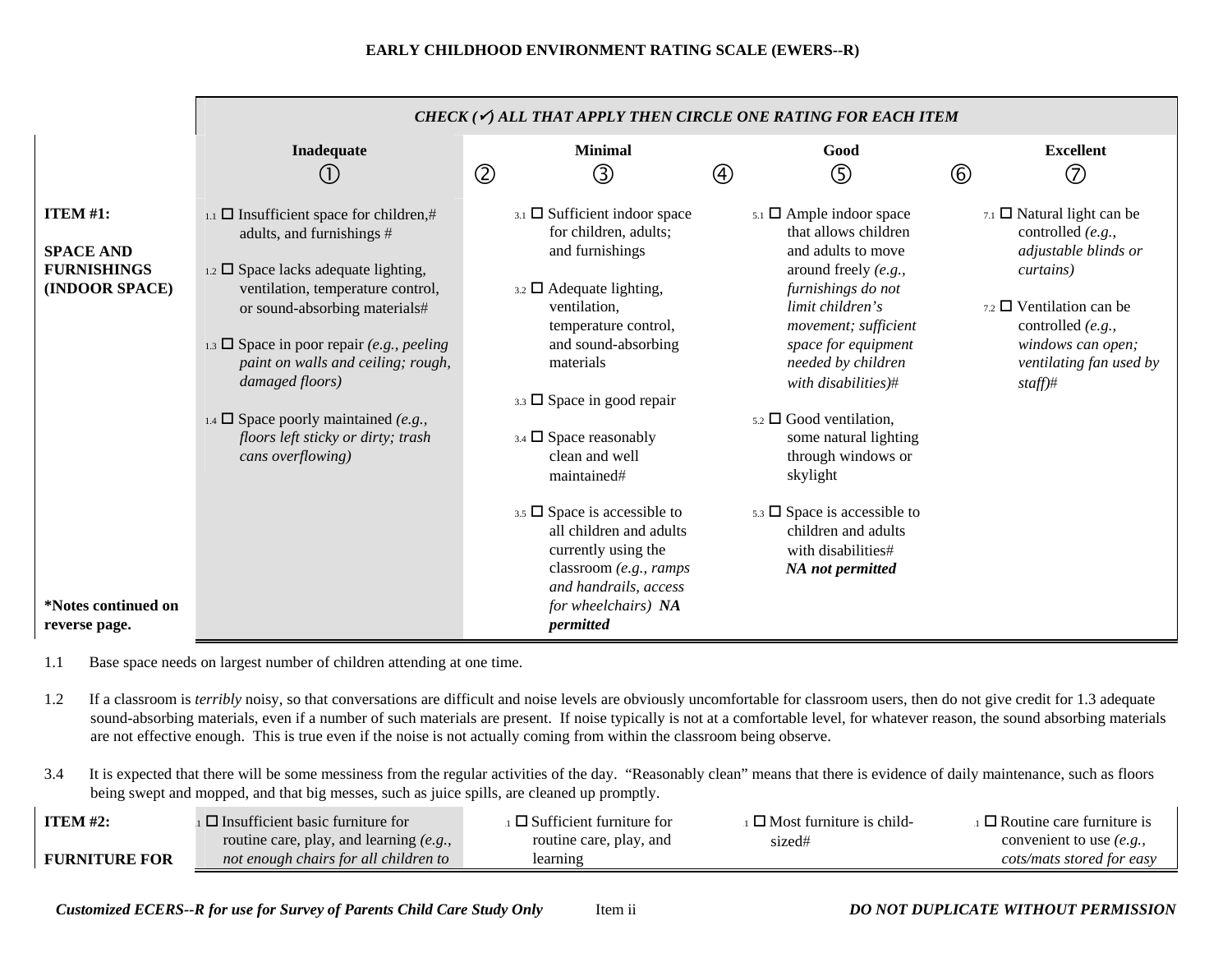|                                                                                                                                                                                                                                                                                                       |                                                                                                                                                                                                                       | CHECK $(\checkmark)$ all that apply then circle one rating for each item                                                                                                                                                                                                                |                                                                                                                                                                                                                                                                                  |                                                                                     |  |  |  |
|-------------------------------------------------------------------------------------------------------------------------------------------------------------------------------------------------------------------------------------------------------------------------------------------------------|-----------------------------------------------------------------------------------------------------------------------------------------------------------------------------------------------------------------------|-----------------------------------------------------------------------------------------------------------------------------------------------------------------------------------------------------------------------------------------------------------------------------------------|----------------------------------------------------------------------------------------------------------------------------------------------------------------------------------------------------------------------------------------------------------------------------------|-------------------------------------------------------------------------------------|--|--|--|
|                                                                                                                                                                                                                                                                                                       | Inadequate                                                                                                                                                                                                            | <b>Minimal</b><br>②<br>③                                                                                                                                                                                                                                                                | Good<br>5<br>(4)                                                                                                                                                                                                                                                                 | <b>Excellent</b><br>(7<br>$\circled{6}$                                             |  |  |  |
| <b>ROUTINE CARE,</b><br>PLAY, AND<br><b>LEARNING</b><br>Basic furniture: tables<br>and chairs used for<br>meals/<br>snacks and activities;<br>mats or cots for rest or<br>nap; cubbies or other<br>storage for children's<br>things; low open<br>shelves for<br>play/learning<br>$m$ otomic $1$ o $H$ | use at the same time; very few open<br>shelves for toys)<br>$_2 \square$ Furniture is generally in such poor<br>repair that children could be injured<br>(e.g., splinters or exposed nails,<br>wobbly legs on chairs) | $\frac{1}{2}$ Most furniture is sturdy<br>and in good repair#<br>$_3 \square$ Children with disabilities<br>have the adaptive<br>furniture they need $(e.g.,$<br>adaptive chairs or<br>bolsters are available for<br>children with physical<br>$disabilities)$ #<br><b>NA</b> permitted | $\frac{1}{2}$ $\Box$ All furniture is sturdy<br>and in good repair<br>$\Box$ Adaptive furniture<br>permits inclusion of<br>children with<br>disabilities <sup>†</sup> with peers<br>(e.g., child using special<br>chair can sit at table with<br><i>others</i> )<br>NA permitted | access)<br>$\frac{1}{2} \Box$ Woodwork bench,<br>sand/water table, or easel<br>used |  |  |  |

- <sup>1</sup> To be given credit for low open shelves, they must be used for toys and materials that children can reach by themselves.
- 3.2 Sturdiness is a property of the furniture itself (i.e., will not break, fall over or collapse when used). If sturdy furniture is placed so that it can be easily knocked over, this is a problem with safety, not the sturdiness of the furniture.
- 3.3 If there are no children with disabilities enrolled or if children with disabilities do not need adaptive furniture, mark NA for 3.3 and 5.3.
- 5.1 Since children are different sizes at different ages, the intent here is that furniture should be the right size for the children in care. Furniture that is smaller than adult-sized may be the right size for a 6- or 7-year-old, but not small enough for a 2- or 3-year-old. For chairs to be considered child-sized, the children's feet must rest on the floor when seated. Table height should allow children's knees to fit under the table and elbows to be above the table.

| <b>ITEM</b> $#3$ :    | $\Box$ No soft furnishings accessible to<br>children (e.g., upholstered furniture, | $\Box$ Some soft furnishings<br>accessible to children | $\Box$ Cozy area accessible to<br>children for a substantial | $\Box$ Soft furnishings in<br>addition to cozy area |
|-----------------------|------------------------------------------------------------------------------------|--------------------------------------------------------|--------------------------------------------------------------|-----------------------------------------------------|
| <b>FURNISHINGS</b>    | cushions, rugs, bean bag chair)#                                                   | $(e.g., \textit{carpeted play})$                       | portion of the day#                                          | accessible to children                              |
| <b>FOR RELAXATION</b> |                                                                                    | space, cushions)                                       |                                                              | (e.g., cushions in dramatic                         |
| <b>AND COMFORT#</b>   | $_2 \square$ No soft toys accessible to children                                   |                                                        | $\frac{1}{2}$ Cozy area is not used for                      | play area, several rug                              |
|                       | (e.g., stuffed animals, soft dollars)                                              | $\frac{1}{2}$ Some soft toys accessible                | active physical play#                                        | areas or wall-to-wall                               |
|                       |                                                                                    | to children                                            |                                                              | carpeting)                                          |
|                       |                                                                                    |                                                        | $\beta$ Most soft furnishings are                            |                                                     |
|                       |                                                                                    |                                                        | clean and in good repair                                     | $_2$ $\square$ Many clean, soft toys                |
|                       |                                                                                    |                                                        |                                                              | accessible to children                              |

# Furnishings for relaxation and comfort means softness provided for children during learning and play activities. Routine care furnishings such as cots, blankets and pillows used for naps are not considered when scoring this item.

.1 See "Explanation of Terms Used Throughout the Scale" (p. ii) for the definition of "**accessible**."

 $\blacksquare$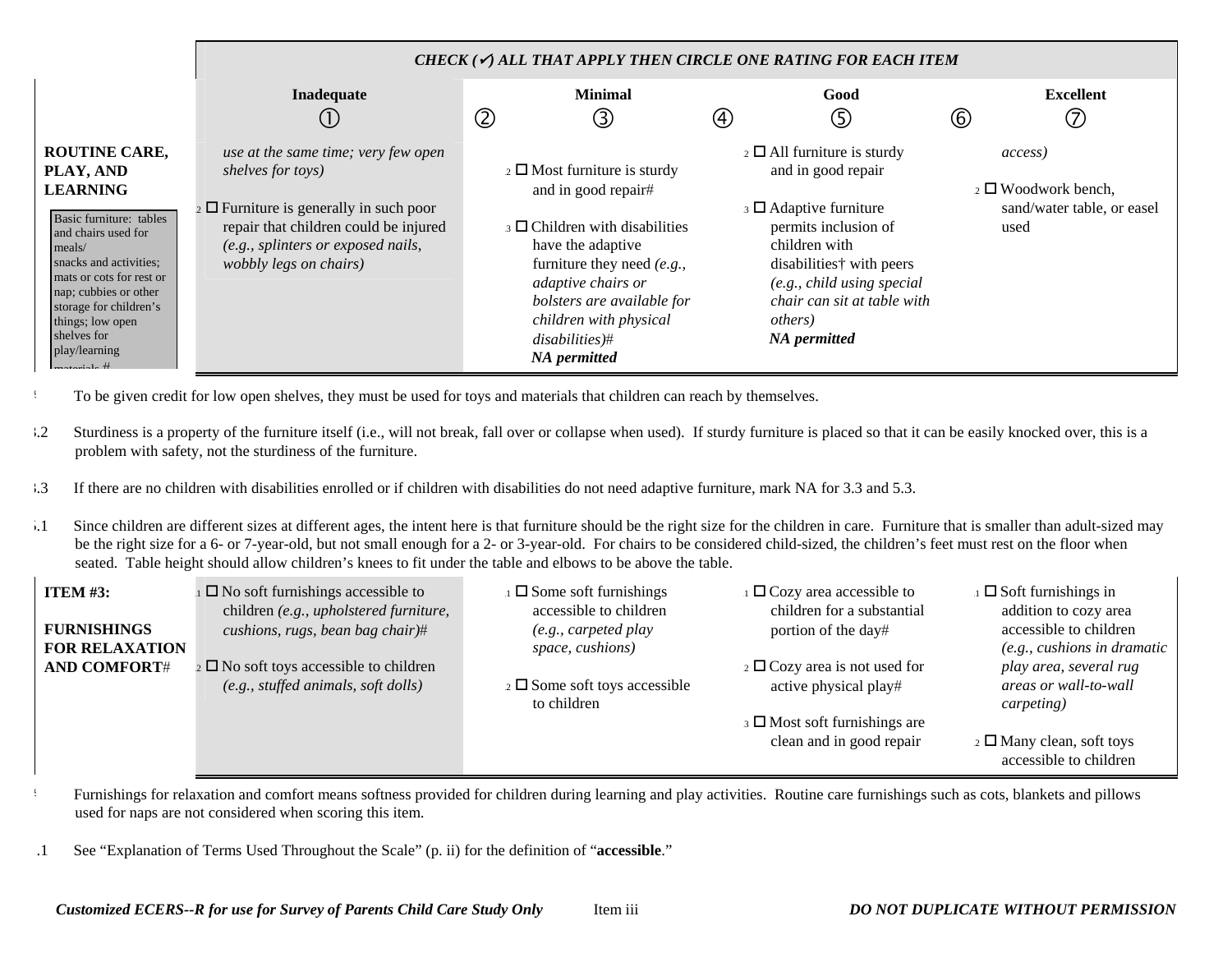| CHECK ( $\checkmark$ ) ALL THAT APPLY THEN CIRCLE ONE RATING FOR EACH ITEM |     |              |    |      |  |           |
|----------------------------------------------------------------------------|-----|--------------|----|------|--|-----------|
| Inadequate                                                                 | (کے | Minimal<br>π | (4 | Good |  | Excellent |

5.1& A cozy area is a clearly defined space with a substantial amount of softness where children may lounge, daydream, read, or play quietly. For example, it might consist 5.2 soft rug with several cushions, an upholstered couch, or a covered mattress with cushions. If there are 2 or more cozy areas, each area does not need to meet the requirements of these indicators. However, there must always be one are, providing a substantial amount of softness where children can depend on being able to relax, that is not used for active physical play. It must obvious that a child who wants to use a cozy area will not be constantly interrupted by other actively playing children. A combination of all areas can be used to judge whether a cozy area is accessible for a substantial portion of the day.

- 5.1 See "Explanation of Terms Used Throughout the Scale" (p. ii) for the definition of "**a substantial portion of the day**."
- 5.2 The cozy area may be used for short periods as a group space (e.g., for dancing or circle time) but it should be protected from active play for most of the day. It should be away from active play equipment and have (through placement or a barrier) protection from active children. It should not be located where there is a lot of traffic. Staff should be diligent to ensure that active children do not interfere with a child in the cozy area by jumping on or running into the child who is relaxing.

| ITEM #4:<br><b>ROOM</b><br><b>ARRANGEMENT</b><br><b>FOR PLAY</b> | $\Box$ No interest centers defined#<br>$\sim$ D Visual supervision of play area is<br>very difficult | $\Box$ At least two interest<br>centers defined<br>$\frac{1}{2}$ U Visual supervision of<br>play area is not difficult                        | $\Box$ At least three interest<br>centers defined and<br>conveniently equipped<br>(e.g., water provided<br>near art area; shelving                                                | $\Box$ At least five different<br>interest centers provide a<br>variety of learning<br>experiences                     |
|------------------------------------------------------------------|------------------------------------------------------------------------------------------------------|-----------------------------------------------------------------------------------------------------------------------------------------------|-----------------------------------------------------------------------------------------------------------------------------------------------------------------------------------|------------------------------------------------------------------------------------------------------------------------|
|                                                                  |                                                                                                      | $\overline{\phantom{a}}$ Sufficient space for<br>several activities to go on                                                                  | adequate for blocks and<br><i>manipulatives</i> )                                                                                                                                 | $\frac{1}{2}$ Centers are organized for<br>independent use by<br>children (e.g., labeled                               |
|                                                                  |                                                                                                      | at once $(e.g., floor space)$<br>for blocks,<br>table space for<br>manipulatives, easel for<br>art)                                           | $\frac{1}{2}$ Quiet and active centers<br>placed to not interfere<br>with one another $(e.g.,$<br>reading or listening area<br>separated from blocks or<br>$housekeeping$ #       | open shelves; labeled<br>containers for toys; open<br>shelves are not<br>overcrowded; play space<br>near toy storage)# |
|                                                                  |                                                                                                      | $\overline{4}$ $\Box$ Most spaces for play are<br>accessible to children<br>with disabilities enrolled<br>in the group<br><b>NA</b> permitted | $\overline{\phantom{a}}$ Space is arranged so<br>most activities are not<br>interrupted (e.g., shelves<br>placed so children walk<br>around, not through,<br><i>activities</i> )# | $\beta$ $\Box$ Additional materials<br>available to add to or<br>change centers                                        |

**ROBE:** 7.3 Are there any additional materials available that you add to the interest centers?

- .1 An interest center is an area where materials, organized by type, are stored so that they are accessible to children, and appropriately furnished play space is provided for children to participate in a particular kind of play. Examples are: art activities, blocks, dramatic play, reading, nature/science, and manipulatives/fine motor.
- 5.2 Look for a separation in physical space, actual distance between active or noisy centers and the more quiet centers. A barrier, such as open shelves, isn't sufficient.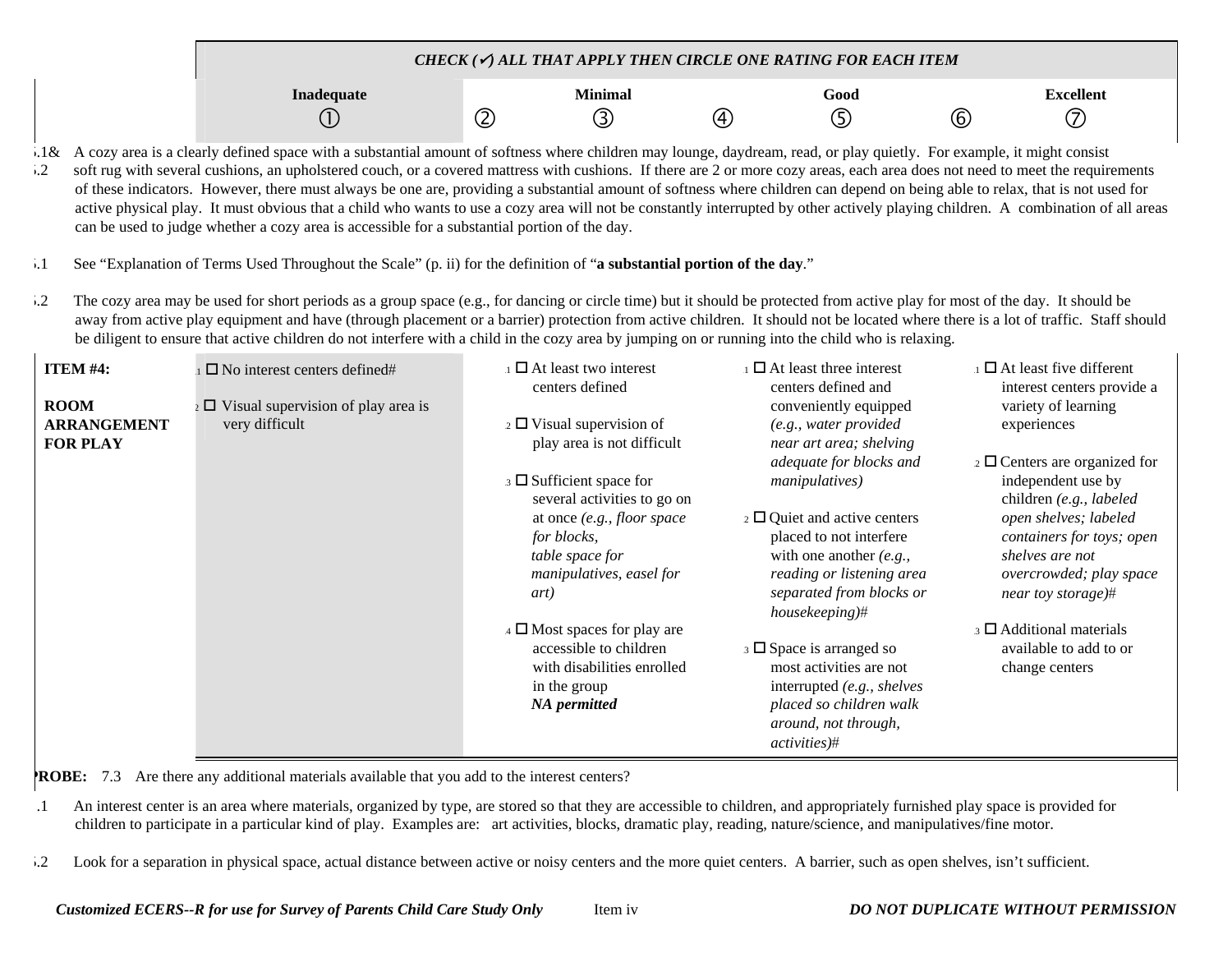| CHECK ( $\checkmark$ ) ALL THAT APPLY THEN CIRCLE ONE RATING FOR EACH ITEM |   |         |   |      |             |                  |  |
|----------------------------------------------------------------------------|---|---------|---|------|-------------|------------------|--|
| Inadequate                                                                 |   | Minimal |   | Good |             | <b>Excellent</b> |  |
|                                                                            | ے |         | 4 |      | $\circledB$ |                  |  |

- 5.3 Also consider placement of furniture should discourage rough play or running.
- 7.2 To get credit, *almost* all materials in all centers must be organized for independent use. Labels are not required in all areas. Other examples are: shelves not overcrowded, seethrough or labeled containers used to store toys, materials such as puzzles and games easy to take off shelves, sets of materials in bins, containers with tops easily opened by children.

| ITEM $#5:$<br><b>SPACE FOR</b> | $\Box$ Children not allowed to play alone or<br>with a friend, protected from<br>intrusion by other children | $\Box$ Children are allowed to<br>find or create space for<br>privacy (e.g., behind                   | $\Box$ Space set aside for one or<br>two children to play,<br>protected from intrusion                | $\Box$ More than one space<br>available for privacy                                                                                               |
|--------------------------------|--------------------------------------------------------------------------------------------------------------|-------------------------------------------------------------------------------------------------------|-------------------------------------------------------------------------------------------------------|---------------------------------------------------------------------------------------------------------------------------------------------------|
| <b>PRIVACY#</b>                |                                                                                                              | <i>furniture or room</i><br>dividers, in outdoor play<br>equipment, in a quiet<br>corner of the room) | by others $(e.g., no-)$<br>interruption rule; small<br>space protected by<br>shelves#                 | 2 $\square$ Staff set up activities for<br>one or two children to use<br>in private space, away<br>from general group<br>activities $(e.g., two)$ |
|                                |                                                                                                              | $\frac{1}{2}$ Space for privacy can be<br>easily supervised by<br>staff#                              | $\frac{1}{2} \Box$ Space for privacy<br>accessible for use for a<br>substantial portion of the<br>day | pegboards at a small table<br><i>in a quiet corner;</i><br>computer for one or two<br>children to use $#$                                         |

### **PROBE:**

- 7.2 Do you ever set up activities for just one or two children, away from the activities for the rest of the children? If so, please give examples.
- The intent of space for privacy is to give children relief from the pressures of group life. Isolation from the group as a punishment is not given credit under this item. A place where one or two children can play protected from intrusion by other children, yet be supervised by staff, is considered space for privacy. Private space can be created by using physical barriers such as book shelves; by enforcing the rule that children may not interrupt one another; by limiting the number of children working at a table placed in an out-of-traffic area. Examples of space for privacy are a small loft area; activity centers where use is limited to one or two children; a large cardboard box with cut-out windows, door, and a cushion inside; a small outdoor play house.
- <sup>3.2</sup> All spaces used for privacy must be easily supervised by staff.
- 5.1 Staff must enforce the protection rule, if needed, in order to be given credit for this indicator.
- 7.2 "Staff" here refers to the "regular" teaching staff in the room. Specialists who come into the room specifically to work with one or two children do not count for this indicator.

| <b>ITEM #6:</b>  | $\Box$ No materials displayed for children | $\Box$ Appropriate# materials | $\perp$ Much of the display | $\Box$ Individualized children's     |
|------------------|--------------------------------------------|-------------------------------|-----------------------------|--------------------------------------|
|                  |                                            | for predominant age           | relates closely to current  | work predominates#                   |
| <b>CHILDREN-</b> | $\Omega$ Inappropriate materials for       | group (e.g., photos of        | activities and children in  |                                      |
| <b>RELATED</b>   | predominant age group (e.g.,               | children; nursery             | group (e.g., artwork or     | $_2$ $\Box$ Three-dimensional child- |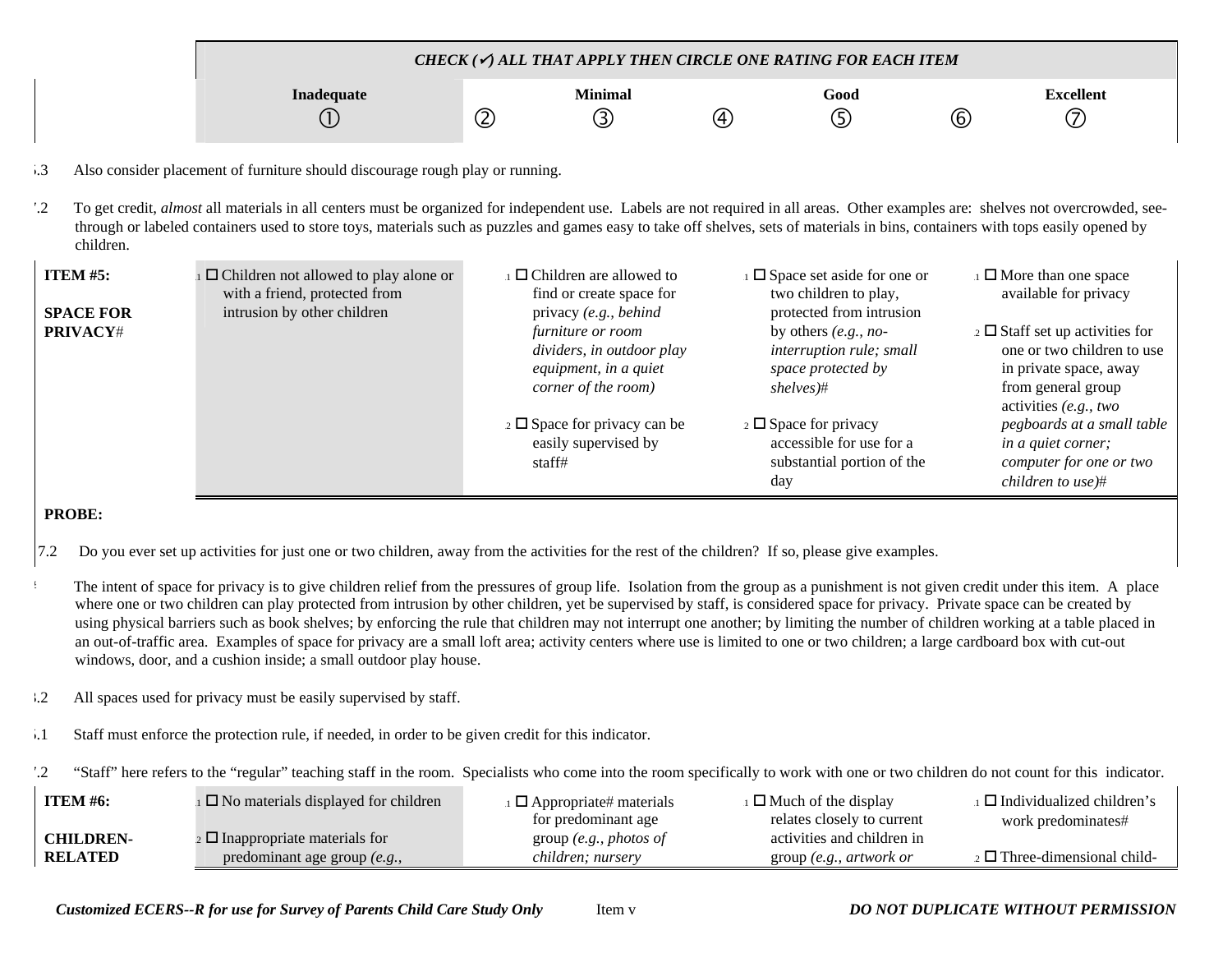|                | CHECK $(\checkmark)$ all that apply then circle one rating for each item                                                                                                                                  |                                                                                                                                                                |                                                                                                                                                                                     |                                                                                                  |  |  |  |
|----------------|-----------------------------------------------------------------------------------------------------------------------------------------------------------------------------------------------------------|----------------------------------------------------------------------------------------------------------------------------------------------------------------|-------------------------------------------------------------------------------------------------------------------------------------------------------------------------------------|--------------------------------------------------------------------------------------------------|--|--|--|
|                | Inadequate<br>∪                                                                                                                                                                                           | <b>Minimal</b><br>$^\copyright$<br>(3)                                                                                                                         | Good<br>G<br>④                                                                                                                                                                      | <b>Excellent</b><br>$^{\circledR}$<br>T                                                          |  |  |  |
| <b>DISPLAY</b> | materials in preschool classroom<br>designed for older school-aged<br>children or adults; pictures showing<br>violence). Materials must be<br>meaningful to the children to be<br>considered appropriate. | rhymes; beginning<br>reading and math for<br>older preschoolers and<br>kindergartners; seasonal<br>displays)<br>$_2 \square$ Some children's work<br>displayed | photos about recent<br><i>activities</i> )#<br>$\frac{1}{2}$ Most of the display is<br>work done by the<br>children#<br>$\beta$ $\Box$ Many items displayed on<br>child's eye level | created work (e.g.,<br>playdough, clay,<br><i>carpentry</i> ) displayed as<br>well as flat work# |  |  |  |

**PROBE:** 5.1 Are photos or is artwork ever changed? If the caregiver reports that they are changed ask: About how often are they changed?

- 3.1 Appropriate means suitable for the developmental level of the age group and the individual abilities of the children. This concept is also referred to as developmentally appropriate and is used in a number of items in the scale. Consider only display in the room(s) where children spend majority of the time.
- The first part of this indicator requires that a relationship exist between what is displayed and the activities that the current group of children is experiencing. It also requires that the children themselves be represented in the display. So, for instance, if the group is talking about the season of the year, a science project they are doing, or an upcoming field trip, these things should be represented in the display. Ask if any of the display relates to topics of interest covered within the last month. Also look to see if there are photos of the children in the group on display, or self-portraits, or a height-chart with names. Photos of the children are not required, but the display should relate to the children in the group (e.g., stories dictated by children, charts done with children's input).
- 5.2 Base score on overall impression of whether children's art is well represented in the display. Counting number of pieces of artwork is not necessary. If 50/50, or too close to tell, give credit for most of the display done by children. If a detailed search is needed to find the children's work, then do not give credit.
- 7.1 Individualized work means that each child has selected the subject and/or media and has carried out the work in his or her own creative way. Thus, individualized products look quite different from one another. Projects where children follow a teacher's example and little creativity is allowed are not considered individualized work.
- 7.2 Three-dimensional work must have height, width and depth. The children must be able to build up and out as they make "junk," styrofoam or wood sculptures, or use clay or play-dough (but not as in using cookie cutters with play-dough). Gluing things to a flat surface (as in gluing material scraps or styrofoam "peanuts" to a flat piece of paper or cardboard) is not counted as 30-D.

| ITEM $#7:$         | $\Box$ No outdoor or indoor space used for<br>gross motor/physical play | $\Box$ Some space outdoors or<br>indoors used for gross | $\Box$ Adequate space outdoors<br>and some space indoors # | $\Box$ Outdoor gross motor space<br>has a variety of surfaces |
|--------------------|-------------------------------------------------------------------------|---------------------------------------------------------|------------------------------------------------------------|---------------------------------------------------------------|
| <b>SPACE FOR</b>   |                                                                         | motor/physical play                                     |                                                            | permitting different types                                    |
| <b>GROSS MOTOR</b> | $\frac{1}{2}$ $\Box$ Gross motor space is very dangerous                |                                                         | $\overline{2}$ $\Box$ Space is easily accessible           | of play (e.g., sand, black                                    |
| PLAY#              | (e.g., access requires long walk on                                     | $\frac{1}{2}$ $\Box$ Gross motor space is               | for children in group                                      | top, wood chips; grass)                                       |
|                    | busy street; same space used for                                        | generally safe $(e.g.,$                                 | (e.g., on same level and                                   |                                                               |
|                    | play and parking lot; unfenced area                                     | sufficient cushioning                                   | near classroom; no                                         | $_2$ $\Box$ Outdoor area has some                             |
|                    | <i>for preschoolers</i> )                                               | under climbing                                          | barriers                                                   | protection from the                                           |
|                    |                                                                         | equipment; fenced in                                    | for children with                                          | elements $(e.g., shade in$                                    |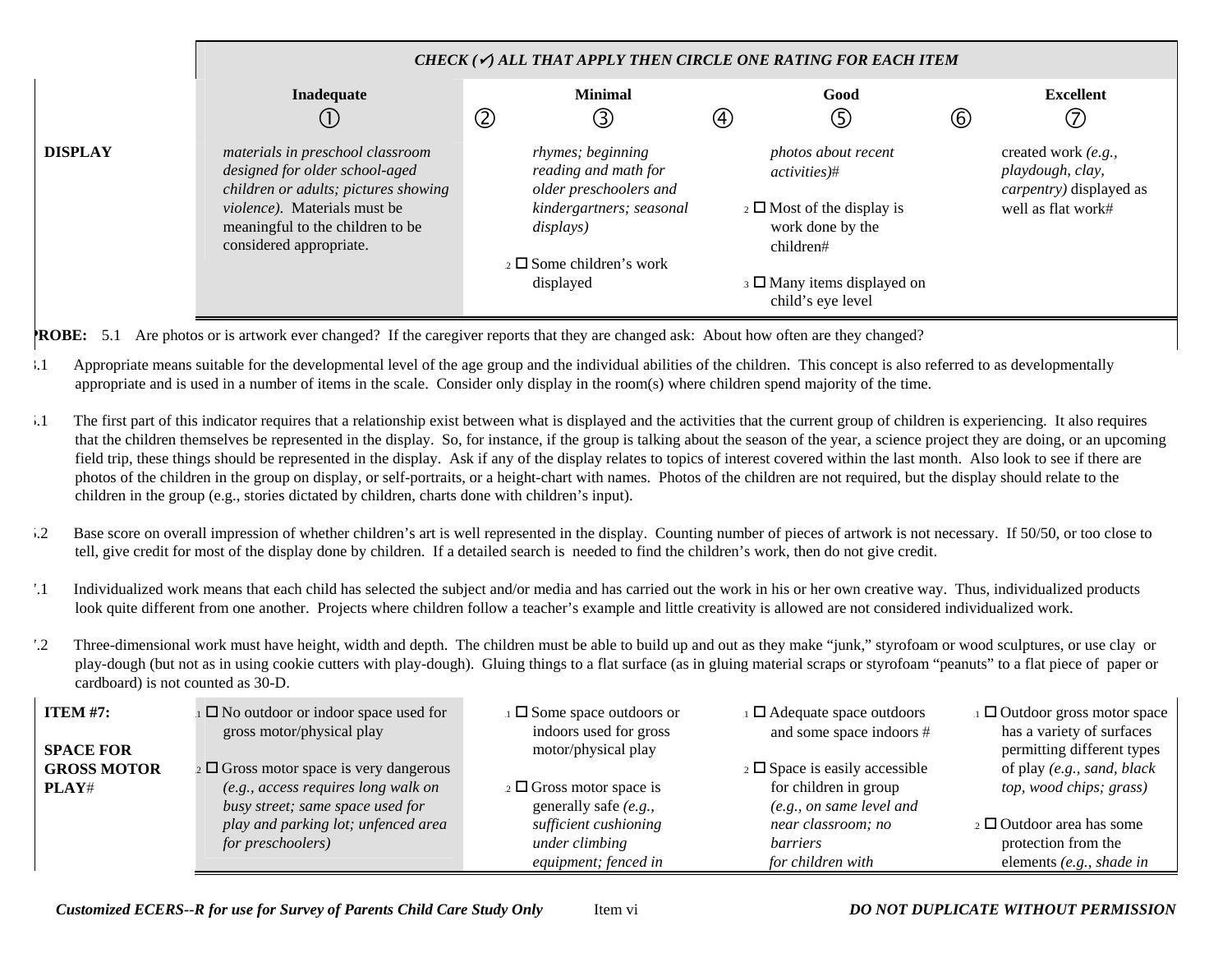| CHECK ( $\checkmark$ ) ALL THAT APPLY THEN CIRCLE ONE RATING FOR EACH ITEM |               |                        |               |                                                                                                                                                                                                 |                |                                                                                                                                                                                                                             |  |  |
|----------------------------------------------------------------------------|---------------|------------------------|---------------|-------------------------------------------------------------------------------------------------------------------------------------------------------------------------------------------------|----------------|-----------------------------------------------------------------------------------------------------------------------------------------------------------------------------------------------------------------------------|--|--|
| Inadequate<br>J.                                                           | $^\copyright$ | <b>Minimal</b><br>3)   | $\circled{4}$ | Good<br>⑤                                                                                                                                                                                       | $\circledcirc$ | <b>Excellent</b><br>7                                                                                                                                                                                                       |  |  |
|                                                                            |               | <i>outdoor area</i> )# |               | disabilities)<br>$\Box$ Space is organized so<br>that different types of<br>activities do not interfere<br>with one another $(e.g.,$<br>play with wheel toys<br>separated from<br>$climbing)\#$ |                | summer, sun in winter,<br>wind break, good<br>drainage)<br>$\Box$ Space has convenient<br>features (e.g., close to<br>toilets and drinking water,<br>accessible storage; class<br>has direct access to<br><i>outdoors</i> ) |  |  |

**PROBE:** 5.1 Is there any indoor space that you use for gross motor play, especially in bad weather?

- In assessing space for gross motor play, include both outdoor and indoor areas, except where only one is specified in an indicator. All areas regularly available for gross motor play should be considered, even if children are not observed in the area.
- 3.2 The intent of this is that the major causes of serious injury are minimized, such as injury from falls, entrapment, pinching of body parts, and protrusions from equipment. A space can be considered generally safe even if it cannot be easily supervised. The ability to supervise space is not considered in this item.
- 5.1 For a rating of 5, space must be adequate for the size of the group using the area. Find out if class groups rotate or if several groups use the space at the same time. Some indoor space must be available for use for gross motor play, especially in bad weather. This space may usually be used for other activities. When required by environmental conditions (e.g., extreme weather or pollution; dangerous social conditions), facilities may be given a 5 if they have adequate space indoors and some space outdoors.
- 5.3 To score this indicator, observe to see that the various activities in the gross motor space do not interfere with each other (for example, that children are not in great danger of tripping over toys as they run across the space, the children coming down a slide will not run into anything, or that wheel toys do not usually go through areas of other types of play and "run people down").

| <b>ITEM #8:</b><br><b>GROSS MOTOR</b><br>EQUIPMENT# | $\Box$ Very little gross motor equipment<br>used for play<br>$\frac{1}{2}$ $\Box$ Equipment is generally in poor repair        | $\Box$ Some gross motor<br>equipment accessible to<br>all children for at least<br>one hour daily#                       | $\Box$ There is enough gross<br>motor equipment so that<br>children have access<br>without a long wait | $\Box$ Both stationary and<br>portable gross motor<br>equipment are used<br>$\frac{1}{2} \Box$ Gross motor equipment |
|-----------------------------------------------------|--------------------------------------------------------------------------------------------------------------------------------|--------------------------------------------------------------------------------------------------------------------------|--------------------------------------------------------------------------------------------------------|----------------------------------------------------------------------------------------------------------------------|
|                                                     | $_3 \square$ Most of the equipment is not<br>appropriate for the age and ability of<br>the children $(e.g., 6$ -foot tall open | $\overline{2}$ $\Box$ Equipment is generally in<br>good repair                                                           | $\overline{a}$ $\Box$ Equipment stimulates a<br>variety of skills (e.g.,<br>balancing, climbing, ball  | stimulates skills on<br>different levels $(e.g.,$<br>tricycles with and without                                      |
|                                                     | slide for preschoolers; adult-sized<br>basketball hoop)                                                                        | $\overline{\phantom{a}}$ 3 $\Box$ Most of the equipment is<br>appropriate for the age<br>and ability of the<br>children# | play, steering and<br>pedaling wheel toys)<br>$\overline{\phantom{a}}$ 3 $\Box$ Adaptations made or    | pedals; different sizes of<br>balls; both ramp and<br>ladder access to climbing<br>structure)#                       |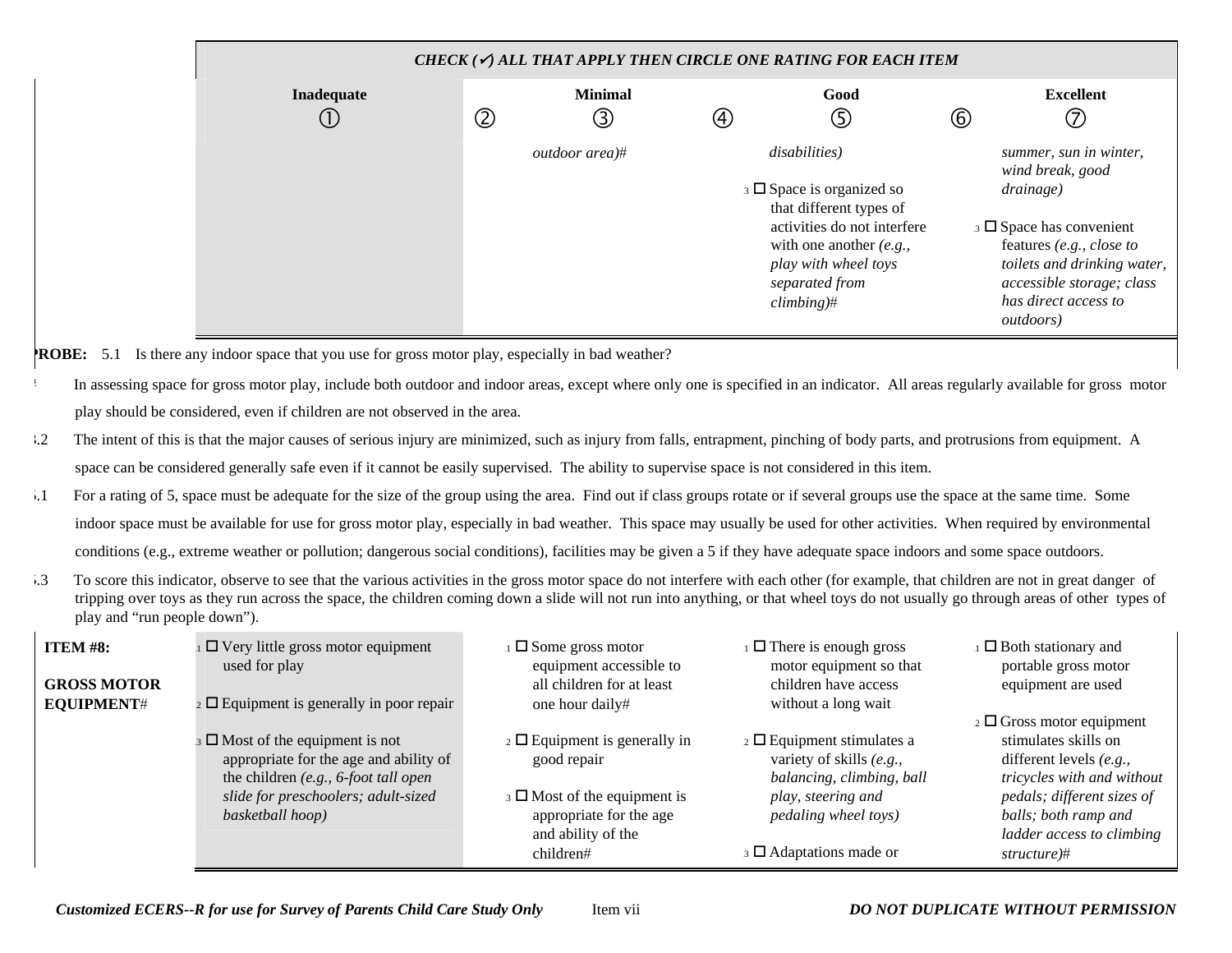| CHECK ( $\checkmark$ ) ALL THAT APPLY THEN CIRCLE ONE RATING FOR EACH ITEM |               |                |     |                                                                                         |     |                  |  |  |
|----------------------------------------------------------------------------|---------------|----------------|-----|-----------------------------------------------------------------------------------------|-----|------------------|--|--|
| Inadequate                                                                 |               | <b>Minimal</b> |     | Good                                                                                    |     | <b>Excellent</b> |  |  |
|                                                                            | $^\copyright$ |                | (4) | 5                                                                                       | (6) | 7)               |  |  |
|                                                                            |               |                |     | special equipment<br>provided for children in<br>group with disability#<br>NA permitted |     |                  |  |  |

- # Examples of gross motor equipment: *stationary equipment* such as swings, slides, climbing equipment, overhead ladders; *portable equipment* such as balls and sports equipment, wheel toys, tumbling mats, jump ropes, bean bags, and ring toss game. When rating gross motor equipment, consider equipment both indoors and outdoors.
- 3.1 For programs of 4 hours or less, at least half an hour of access is required.
- 3.3 In a mixed-aged group, appropriate equipment must be available for the different abilities represented. Consider especially the appropriateness of the stationary equipment such as climbers, since they are permanent installations and always accessible.
- 5.3 Adaptations include physical modifications to existing equipment or specially designed equipment as well as help from staff to enable children with disabilities to have gross motor experiences similar to those of their peers. Score NA if no children requiring adaptations are enrolled in the group being observed.
- 7.2 Consider ages of children and what would challenge them to determine whether equipment stimulates skills on different levels.

| <b>ITEM #9:</b><br><b>GREETING/</b><br><b>DEPARTING#</b> | $\Box$ Greeting of children is often<br>neglected<br>$_2$ $\Box$ Departure not well organized | $\Box$ Most children greeted<br>warmly (e.g., staff seem<br>pleased to see children,<br>smile, use pleasant tone | $\Box$ Each child is greeted<br>individually $(e.g., staff)$<br>say "hello" and use<br>child's name; use child's | $\perp$ When they arrive, children<br>are helped to become<br>involved in activities, if<br>needed                                |
|----------------------------------------------------------|-----------------------------------------------------------------------------------------------|------------------------------------------------------------------------------------------------------------------|------------------------------------------------------------------------------------------------------------------|-----------------------------------------------------------------------------------------------------------------------------------|
|                                                          |                                                                                               | of voice)                                                                                                        | primary language spoken                                                                                          |                                                                                                                                   |
|                                                          | $\Box$ Parents not allowed to bring children                                                  |                                                                                                                  | at home to say "hello")#                                                                                         | $\frac{1}{2}$ Children busily involved                                                                                            |
|                                                          | into the classroom                                                                            | $\alpha$ Departure well organized                                                                                |                                                                                                                  | until departure $(e.g., no)$                                                                                                      |
|                                                          |                                                                                               | (e.g., children's things)<br>ready to go)                                                                        | $\alpha$ $\Box$ Pleasant departure (e.g.,<br>children not rushed, hugs<br>and good-byes for                      | long waiting without<br>activity; allowed to come<br>to comfortable stopping                                                      |
|                                                          |                                                                                               | $\beta$ D Parents allowed to bring<br>children into the                                                          | everyone)                                                                                                        | <i>point in play</i> )                                                                                                            |
|                                                          |                                                                                               | classroom                                                                                                        | $\Box$ Parents greeted warmly<br>by staff#<br>NA permitted                                                       | $\overline{\phantom{a}}$ 3 $\Box$ Staff use greeting and<br>departure as information<br>sharing time with parents<br>NA permitted |

**PROBE:** Could you describe what happens each day when the children and parents arrive and leave?

In case only a few children are observed being greeted (or departing), generalize based on that sample.

5.1 Observe greeting very carefully to see if each child is actually greeted, and that the greeting is personal and positive (e.g., caregiver, makes eye contact and smiles, uses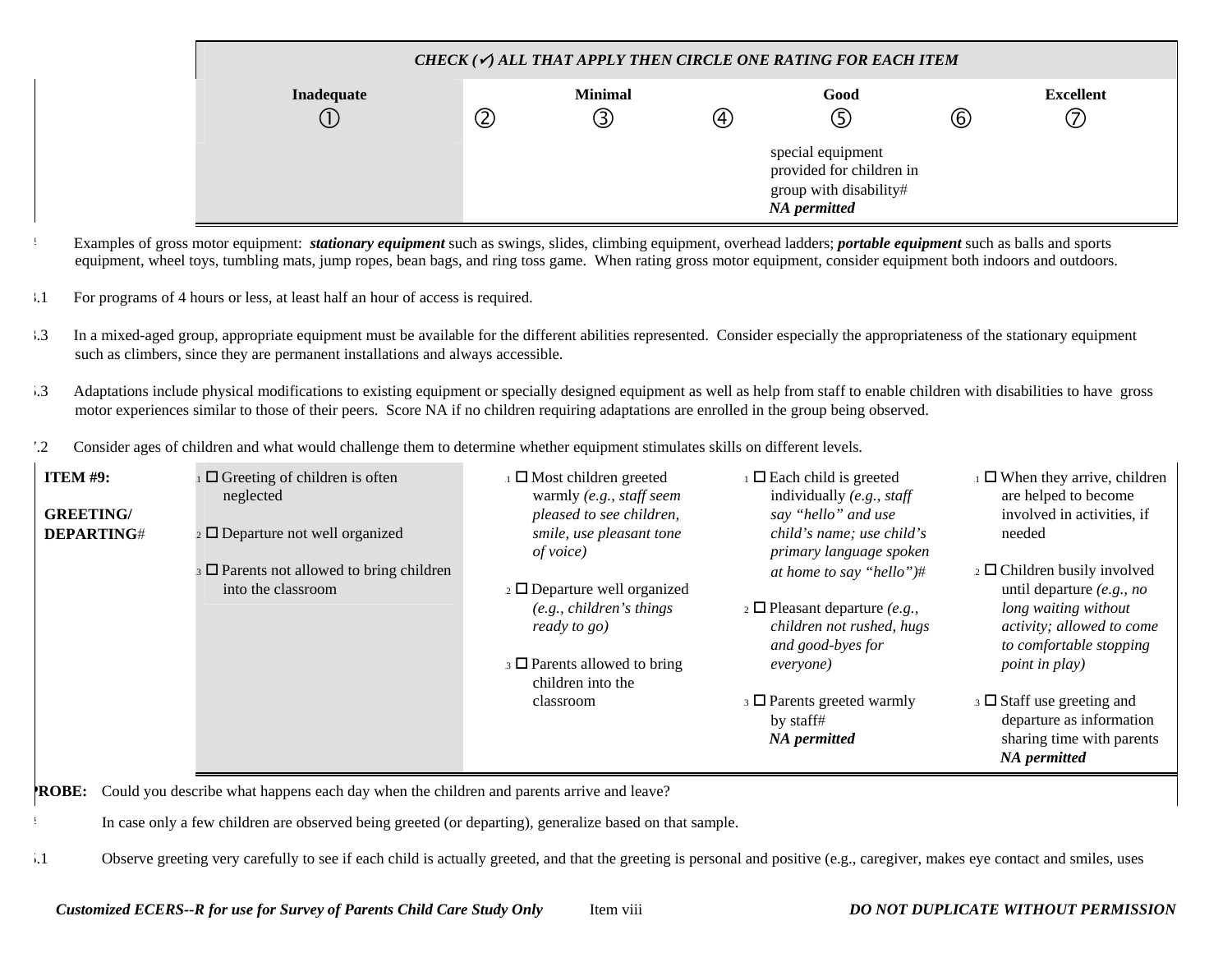|                                                                                                                                                                                               | CHECK ( $\checkmark$ ) ALL THAT APPLY THEN CIRCLE ONE RATING FOR EACH ITEM                                                                                                                                                                                                                                                                                                                                                                                                                                                                                                                                                                  |                |                                                                                                                                                                                                                                                                                                                                                                                                                                                                                                |             |                                                                                                                                                                                                                                                                                                                                                                                          |              |                                                                                                                                                                                                                                                                                                                                                                                                                                                                                                                            |
|-----------------------------------------------------------------------------------------------------------------------------------------------------------------------------------------------|---------------------------------------------------------------------------------------------------------------------------------------------------------------------------------------------------------------------------------------------------------------------------------------------------------------------------------------------------------------------------------------------------------------------------------------------------------------------------------------------------------------------------------------------------------------------------------------------------------------------------------------------|----------------|------------------------------------------------------------------------------------------------------------------------------------------------------------------------------------------------------------------------------------------------------------------------------------------------------------------------------------------------------------------------------------------------------------------------------------------------------------------------------------------------|-------------|------------------------------------------------------------------------------------------------------------------------------------------------------------------------------------------------------------------------------------------------------------------------------------------------------------------------------------------------------------------------------------------|--------------|----------------------------------------------------------------------------------------------------------------------------------------------------------------------------------------------------------------------------------------------------------------------------------------------------------------------------------------------------------------------------------------------------------------------------------------------------------------------------------------------------------------------------|
|                                                                                                                                                                                               | Inadequate<br>(1)                                                                                                                                                                                                                                                                                                                                                                                                                                                                                                                                                                                                                           | $^{\circledR}$ | <b>Minimal</b><br>③                                                                                                                                                                                                                                                                                                                                                                                                                                                                            | $\circledA$ | Good<br>⑤                                                                                                                                                                                                                                                                                                                                                                                | $^\circledR$ | <b>Excellent</b><br>$\circled7$                                                                                                                                                                                                                                                                                                                                                                                                                                                                                            |
|                                                                                                                                                                                               | child's real name or nickname, says something to child or asks something).                                                                                                                                                                                                                                                                                                                                                                                                                                                                                                                                                                  |                |                                                                                                                                                                                                                                                                                                                                                                                                                                                                                                |             |                                                                                                                                                                                                                                                                                                                                                                                          |              |                                                                                                                                                                                                                                                                                                                                                                                                                                                                                                                            |
| $\cdot \cdot$ 3                                                                                                                                                                               | If children are not brought to the program by their parents, mark NA for 5.3 and 7.3, and rate communication between parents and staff in Item 38. For 5.3 and 7.3, it is<br>not required that every parent be greeted warmly or receive information from the staff, but that in general, parents are treated this way.                                                                                                                                                                                                                                                                                                                     |                |                                                                                                                                                                                                                                                                                                                                                                                                                                                                                                |             |                                                                                                                                                                                                                                                                                                                                                                                          |              |                                                                                                                                                                                                                                                                                                                                                                                                                                                                                                                            |
| <b>ITEM #10:</b><br><b>MEALS/SNACKS*</b><br>If all food supplied by<br>parents, code 1.2 and 3.2<br>NA.<br>See back page for<br><b>Nutrition Guidelines</b><br>and notes for<br>clarification | $\Box$ Meal/snack schedule is inappropriate<br>(e.g., child is made to wait even if)<br>hungry)<br>$\frac{1}{2}$ $\Box$ Food served is of unacceptable<br>nutritional value*#<br>NA permitted<br>$\square$ Sanitary conditions are not usually<br>maintained (e.g., most children<br>and/or adults do not wash hands<br>before handling food; tables not<br>sanitized; toileting/diapering and<br>food preparation areas not<br>separated)#<br>$\Box$ Negative social atmosphere (e.g.,<br>staff enforce manners harshly; force<br>child to eat; chaotic atmosphere)<br>$5 \square$ No accommodations made for<br>children's food allergies |                | $\perp$ $\square$ Schedule appropriate for<br>children<br>$_2$ $\square$ Well-balanced meals/<br>snacks*#<br>NA permitted<br>$\Box$ Sanitary conditions<br>usually maintained <sup>+</sup><br>$\overline{4}$ $\Box$ Nonpunitive atmosphere<br>during meals/snacks<br>$\overline{\phantom{a}}$ 5 $\Box$ Allergies posted and<br>food/beverage<br>substitutions made<br>NA permitted<br>$\overline{\phantom{a}}$ Children with disabili-<br>ties included at table with<br>peers<br>NA permitted |             | $\Box$ Most staff sit with<br>children during meals<br>and group snacks:<br>$\overline{2}$ <b>D</b> Pleasant social<br>atmosphere<br>$\Box$ Children are encouraged<br>to eat independently<br>$(e.g., child-sized eating)$<br>utensils provided:<br>special spoon or cup for<br>child with disabilities)<br>$\overline{4}$ Dietary restrictions of<br>families followed<br>NA permitted |              | $\Box$ Children help during<br>meals/snacks (e.g., set<br>table, serve themselves,<br>clear table, wipe up spills)<br>2 $\Box$ Child-sized serving<br>utensils used by children<br>to make self-help easier<br>(e.g., children use small<br>pitchers, sturdy serving<br>bowls and spoons)<br>$\beta$ $\Box$ Meals and snacks are<br>times for conversation<br>(e.g., staff encourage<br>children to talk about<br>events of day and talk<br>about things children are<br>interested in; children talk<br>with one another) |
| *Notes continued on<br>reverse page.                                                                                                                                                          | NA permitted                                                                                                                                                                                                                                                                                                                                                                                                                                                                                                                                                                                                                                |                |                                                                                                                                                                                                                                                                                                                                                                                                                                                                                                |             |                                                                                                                                                                                                                                                                                                                                                                                          |              |                                                                                                                                                                                                                                                                                                                                                                                                                                                                                                                            |
|                                                                                                                                                                                               | .2 & 3.2 For NC assessors, the intent of this indicator is to determine whether the correct components of a meal or snack are being served to the children. No analysis of the<br>nutritional value of the foods served is necessary. Use the Food Guide to determine whether the components are present. Personal dietary preferences of the assessor (e.g.,<br>whole grain vs. white breads; fresh vs. canned vegetables; high vs. low sugar or fat content, etc.) are not to be used in determining the quality of the foods served.                                                                                                     |                |                                                                                                                                                                                                                                                                                                                                                                                                                                                                                                |             |                                                                                                                                                                                                                                                                                                                                                                                          |              |                                                                                                                                                                                                                                                                                                                                                                                                                                                                                                                            |
| .3                                                                                                                                                                                            | In the case where snack time is flexible and children come and go throughout a period of time, the same sanitary conditions are required (i.e., table sanitized between<br>children using same places, children's hands washed, etc.). If children finger feed themselves during meals, then children should have hands washed after eating.                                                                                                                                                                                                                                                                                                |                |                                                                                                                                                                                                                                                                                                                                                                                                                                                                                                |             |                                                                                                                                                                                                                                                                                                                                                                                          |              |                                                                                                                                                                                                                                                                                                                                                                                                                                                                                                                            |
| <b>ITEM #11:</b>                                                                                                                                                                              | $\Box$ Nap/rest schedule is inappropriate                                                                                                                                                                                                                                                                                                                                                                                                                                                                                                                                                                                                   |                | $\Box$ Nap/rest is scheduled                                                                                                                                                                                                                                                                                                                                                                                                                                                                   |             | $\Box$ Children helped to relax                                                                                                                                                                                                                                                                                                                                                          |              | $\Box$ Nap/rest schedule is                                                                                                                                                                                                                                                                                                                                                                                                                                                                                                |
|                                                                                                                                                                                               |                                                                                                                                                                                                                                                                                                                                                                                                                                                                                                                                                                                                                                             |                |                                                                                                                                                                                                                                                                                                                                                                                                                                                                                                |             |                                                                                                                                                                                                                                                                                                                                                                                          |              |                                                                                                                                                                                                                                                                                                                                                                                                                                                                                                                            |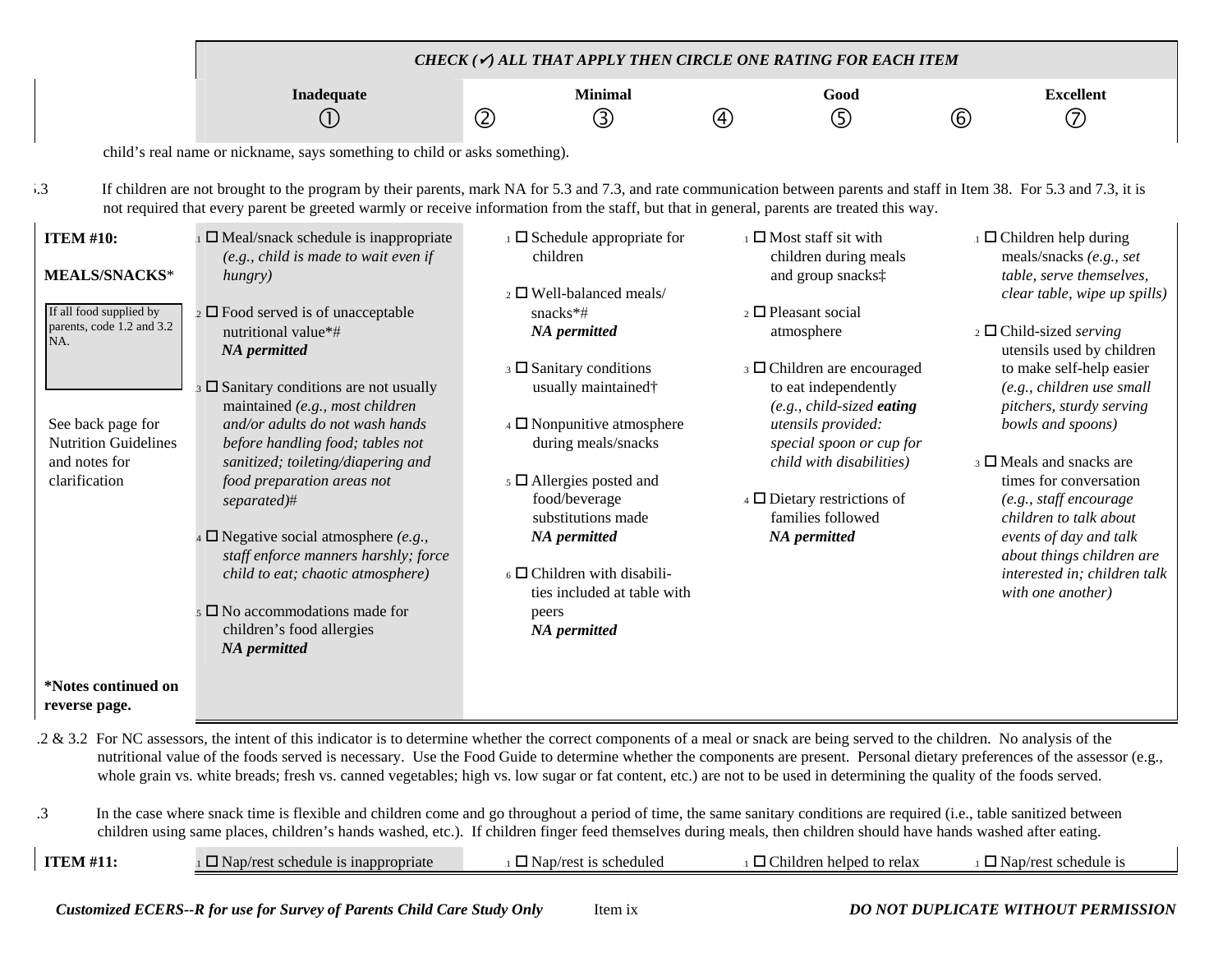|           |                                                                                                                                                                                                                        | CHECK ( $\checkmark$ ) ALL THAT APPLY THEN CIRCLE ONE RATING FOR EACH ITEM                                                                                                                                                                                                                                                                      |                                                                                                                                                                                                                                                                                 |                                                                                                                                                                                                                                                                                                                 |
|-----------|------------------------------------------------------------------------------------------------------------------------------------------------------------------------------------------------------------------------|-------------------------------------------------------------------------------------------------------------------------------------------------------------------------------------------------------------------------------------------------------------------------------------------------------------------------------------------------|---------------------------------------------------------------------------------------------------------------------------------------------------------------------------------------------------------------------------------------------------------------------------------|-----------------------------------------------------------------------------------------------------------------------------------------------------------------------------------------------------------------------------------------------------------------------------------------------------------------|
|           | Inadequate<br>(1)                                                                                                                                                                                                      | <b>Minimal</b><br>$\circled{2}$<br>③                                                                                                                                                                                                                                                                                                            | Good<br>⑤<br>$\circled{4}$                                                                                                                                                                                                                                                      | <b>Excellent</b><br>$^{\circledR}$<br>$\left( 7\right)$                                                                                                                                                                                                                                                         |
| NAP/REST# | for most of the children#<br>$\alpha$ D Nap/rest provisions unsanitary (e.g.,<br>crowded area, dirty sheets, different<br>children use same bedding)<br>$\Box$ Little supervision provided, or<br>supervision is harsh | appropriately for most of<br>the children $(e.g., most)$<br>children sleep)<br>$\frac{1}{2}$ Sanitary provisions for<br>nap/rest (e.g., area not<br>crowded, clean<br>$bedding)$ #<br>$\overline{\phantom{a}}$ Sufficient supervision<br>provided in the room<br>throughout nap/rest#<br>$\overline{4}$ $\Box$ Calm, nonpunitive<br>supervision | (e.g., cuddly toy, soft<br>music, back rubbed)<br>$\frac{1}{2}$ $\Box$ Space is conducive to<br>resting $(e.g., dim light,$<br>quiet, cots placed for<br><i>privacy</i> )<br>$\beta$ $\Box$ All cots or mats are at<br>least 3 feet apart or<br>separated by a solid<br>barrier | flexible to meet individual<br>needs (e.g., tired child<br>given place to rest during<br>play time)<br>$\frac{1}{2}$ Provisions made for early<br>risers and non-nappers<br>(e.g., early risers<br>permitted to read books or<br>play quietly; separate<br>space and activities used<br>for<br>$non-nappers)$ # |
|           | <b>ROBES:</b> Could you describe how nap or rest is handled?                                                                                                                                                           |                                                                                                                                                                                                                                                                                                                                                 |                                                                                                                                                                                                                                                                                 |                                                                                                                                                                                                                                                                                                                 |
| 3.3       | How is supervision handled at this time?                                                                                                                                                                               |                                                                                                                                                                                                                                                                                                                                                 |                                                                                                                                                                                                                                                                                 |                                                                                                                                                                                                                                                                                                                 |
|           | 3.4, 7.2 What do you do if children are tired before naptime, having trouble settling down, or wake up early?                                                                                                          |                                                                                                                                                                                                                                                                                                                                                 |                                                                                                                                                                                                                                                                                 |                                                                                                                                                                                                                                                                                                                 |
| 5.3       | How far apart are cots or mats placed?                                                                                                                                                                                 |                                                                                                                                                                                                                                                                                                                                                 |                                                                                                                                                                                                                                                                                 |                                                                                                                                                                                                                                                                                                                 |
| children. | Score NA on this item for programs of 4 hours or less that do not provide a nap or rest. For longer programs, nap/rest should be based on the age and individual needs of the                                          |                                                                                                                                                                                                                                                                                                                                                 |                                                                                                                                                                                                                                                                                 |                                                                                                                                                                                                                                                                                                                 |

- .1 Inappropriate schedule means that nap/rest is either too late or too early (e.g., children are tired long before naptime or are not ready to sleep), or children are left napping or required to be on their cots too long (more than 2½ hours), which might interfere with family bedtime routines.
- 3.2 "Not crowded" means the costs/mats are at least 18 inches apart, unless separated by a solid barrier.
- 3.3 Sufficient supervision means enough staff are present to protect children's safety in case of emergency and handle children who wake up or need help. At least one alert staff member is always in the room.
- 7.2 Credit can be given when children can be happily occupied by reading a book or playing quietly while on their cots.

| <b>ITEM</b> #12:  | $\square$ Sanitary conditions of area are not | $\square$ Sanitary conditions are | $\square$ Sanitary conditions easy | $\Box$ Child-sized toilets and low |
|-------------------|-----------------------------------------------|-----------------------------------|------------------------------------|------------------------------------|
|                   | maintained (e.g., toilet/sinks dirty;         | maintained#                       | to maintain <i>(e.g., no</i>       | sinks provided#                    |
| <b>TOILETING/</b> | diapering table/potty chairs not              |                                   | <i>potty chairs used, warm</i>     |                                    |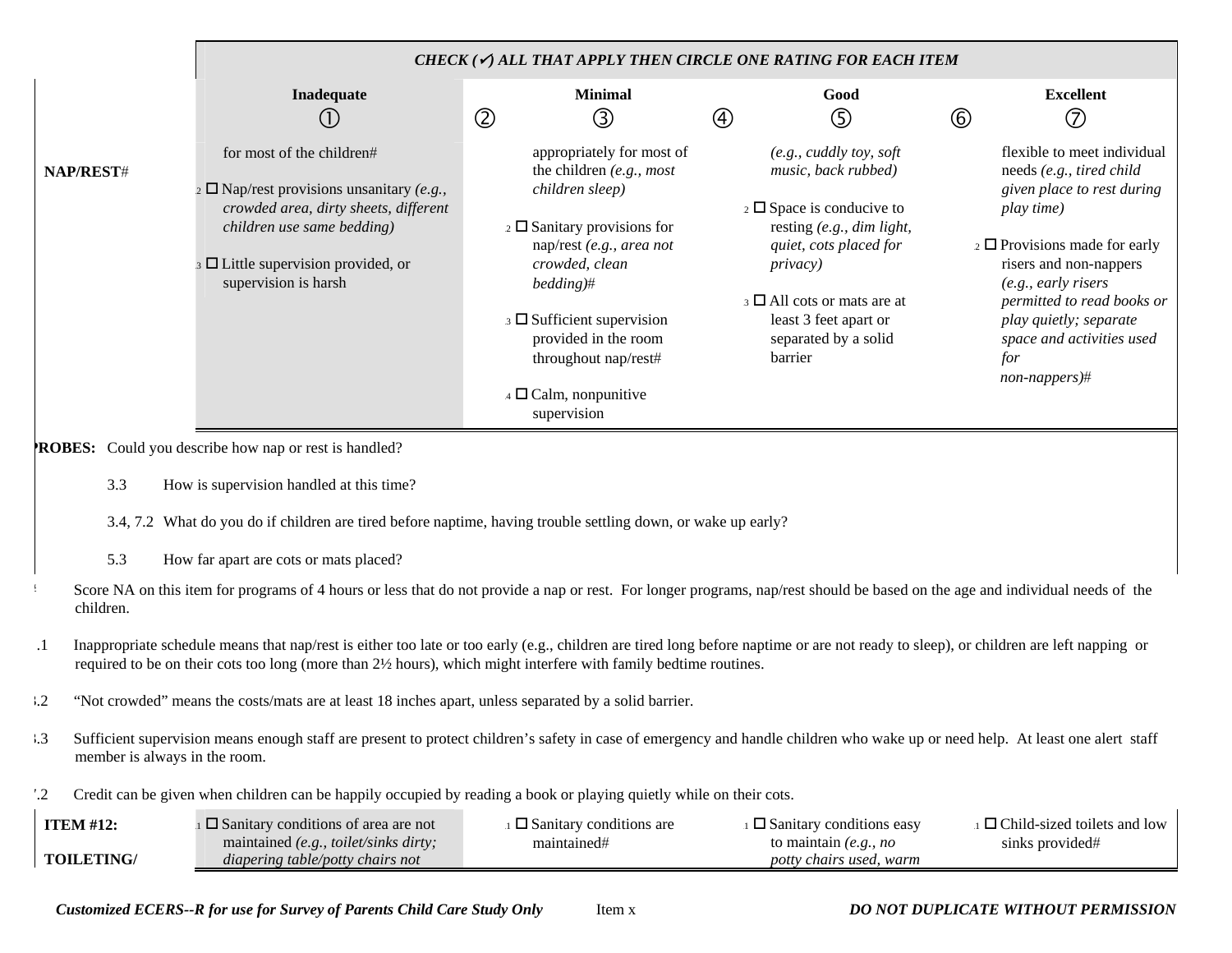|                                                                                                                                                                                                                                                                                                                                                                                                                                                                                                                                                                                                                                                                                                                                                                |                                                                                                                                                                                                                                                                                                                                                                                                                                                                                                                                                                                                                                                                         |                                                                                                                                                                                                                                                                                                                             | CHECK $(\checkmark)$ all that apply then circle one rating for each item                                                                                                                                                                                                                                                                                                       |                                                                  |  |  |
|----------------------------------------------------------------------------------------------------------------------------------------------------------------------------------------------------------------------------------------------------------------------------------------------------------------------------------------------------------------------------------------------------------------------------------------------------------------------------------------------------------------------------------------------------------------------------------------------------------------------------------------------------------------------------------------------------------------------------------------------------------------|-------------------------------------------------------------------------------------------------------------------------------------------------------------------------------------------------------------------------------------------------------------------------------------------------------------------------------------------------------------------------------------------------------------------------------------------------------------------------------------------------------------------------------------------------------------------------------------------------------------------------------------------------------------------------|-----------------------------------------------------------------------------------------------------------------------------------------------------------------------------------------------------------------------------------------------------------------------------------------------------------------------------|--------------------------------------------------------------------------------------------------------------------------------------------------------------------------------------------------------------------------------------------------------------------------------------------------------------------------------------------------------------------------------|------------------------------------------------------------------|--|--|
|                                                                                                                                                                                                                                                                                                                                                                                                                                                                                                                                                                                                                                                                                                                                                                | Inadequate<br>(1)                                                                                                                                                                                                                                                                                                                                                                                                                                                                                                                                                                                                                                                       | <b>Minimal</b><br>$^{\circledR}$<br>③                                                                                                                                                                                                                                                                                       | Good<br>⑤<br>$\circled{4}$                                                                                                                                                                                                                                                                                                                                                     | <b>Excellent</b><br>$^{\circledR}$<br>$\circled7$                |  |  |
| <b>DIAPERING</b>                                                                                                                                                                                                                                                                                                                                                                                                                                                                                                                                                                                                                                                                                                                                               | sanitized after each use, toilets<br>rarely flushed)#<br>$_2 \square$ Lack of basic provisions interferes<br>with care of children# (e.g., no toilet<br>paper or soap; same towel used by<br>many children; no running water in<br>area)<br>$\overline{\mathcal{A}}$ Handwashing often neglected by<br>staff or children after toileting/<br>diapering#<br>$\Box$ Inadequate or unpleasant supervision<br>or children#                                                                                                                                                                                                                                                  | $\frac{1}{2} \Box$ Basic provisions made<br>for care of children<br>$\beta$ Staff and children wash<br>hands most of the time<br>after toileting#<br>$\overline{4}$ $\overline{ }$ Toileting schedule meets<br>individual needs of<br>children<br>$5 \square$ Adequate supervision for<br>age and abilities of<br>children# | running water near<br>diapering table and<br>toilets; easy to clean<br>$surfaces$ <sup>#</sup><br>$\frac{1}{2} \Box$ Provisions convenient<br>and accessible for<br>children in group $(e.g.,$<br>steps near sink or toilet if<br>needed; handrail for<br>child with physical<br>disability; toileting area<br>adjacent to room)<br>$\Box$ Pleasant staff-child<br>interaction | $\frac{1}{2}$ Self-help skills promoted<br>as children are ready |  |  |
| $.1 \&$<br>If the same sink is used by either children or adults for both diapering/toileting and food-related routines (including toothbrushing) or to wash toys/other classroom<br>equipment, it must be sanitized by spraying sink and faucets with a bleach solution after diapering/toileting. If the facility permits sinks to be designated for specific purposes,<br>$\cdot$ 1<br>then this should be done (for example, sinks near toilets should be used for toileting handwashing, while sinks in classroom are used for food-related purposes). If children use<br>toilet, wash hands and then immediately sit down for meal/snack, contamination of children's hands at toileting sink must be minimized, for example by having children turn off |                                                                                                                                                                                                                                                                                                                                                                                                                                                                                                                                                                                                                                                                         |                                                                                                                                                                                                                                                                                                                             |                                                                                                                                                                                                                                                                                                                                                                                |                                                                  |  |  |
| $\cdot$ 3                                                                                                                                                                                                                                                                                                                                                                                                                                                                                                                                                                                                                                                                                                                                                      | water with paper towel or having adult turn off faucets. However, children do not have to wash their hands twice--once at the toilet sink and once at the food sink.<br>.2 In case special procedures are required such as diapering for an older child or catheterization, they must be handle in a sanitary manner that preserves the child's dignity.<br>Assume that the handwashing seen during the observation is typical of what happens throughout the day. Base your ratings for 1.3 and 3.3 on what you see. Give credit for 3.3<br>if adults' and children's hands are washed 75% of times when needed. Adults' hands must be washed even if gloves are used. |                                                                                                                                                                                                                                                                                                                             |                                                                                                                                                                                                                                                                                                                                                                                |                                                                  |  |  |

- .4 Inadequate supervision means that staff do not monitor to protect the safety of the children or to ensure that sanitary procedures (e.g., handwashing) are carried out.
- 3.3 75% of children's hands washed and 75% of adults hands washed.
- 3.5 Adequate supervision means that teachers check to be sure that toilet sanitary conditions are maintained (ex. toilets flushed, toilet paper/towers and soap provided) and that teachers ensure children complete sanitary procedures properly (ex. wipe properly, wash hands).
- 5.1 Since potty chairs are a health hazard, they should be avoided for general use. In the rare case when special need requires the use of a potty, credit toward a score of 5 may be given if the potty is used only for the child with a special need and is disinfected after each use.
- 7.1 Child-sized sinks and toilets are fixtures that are considerably smaller or lower than regular-sized fixtures, and can be used comfortably by children without modifications such as toilet seats and steps, by at least 75% of children in group.  $\blacksquare$

| <b>ITEM #13:</b> | $\Box$ Staff usually do not act to cut down | $\Box$ Adequate handwashing | $\Box$ Children are dressed | $\Box$ Children taught to manage |
|------------------|---------------------------------------------|-----------------------------|-----------------------------|----------------------------------|
|                  |                                             |                             |                             |                                  |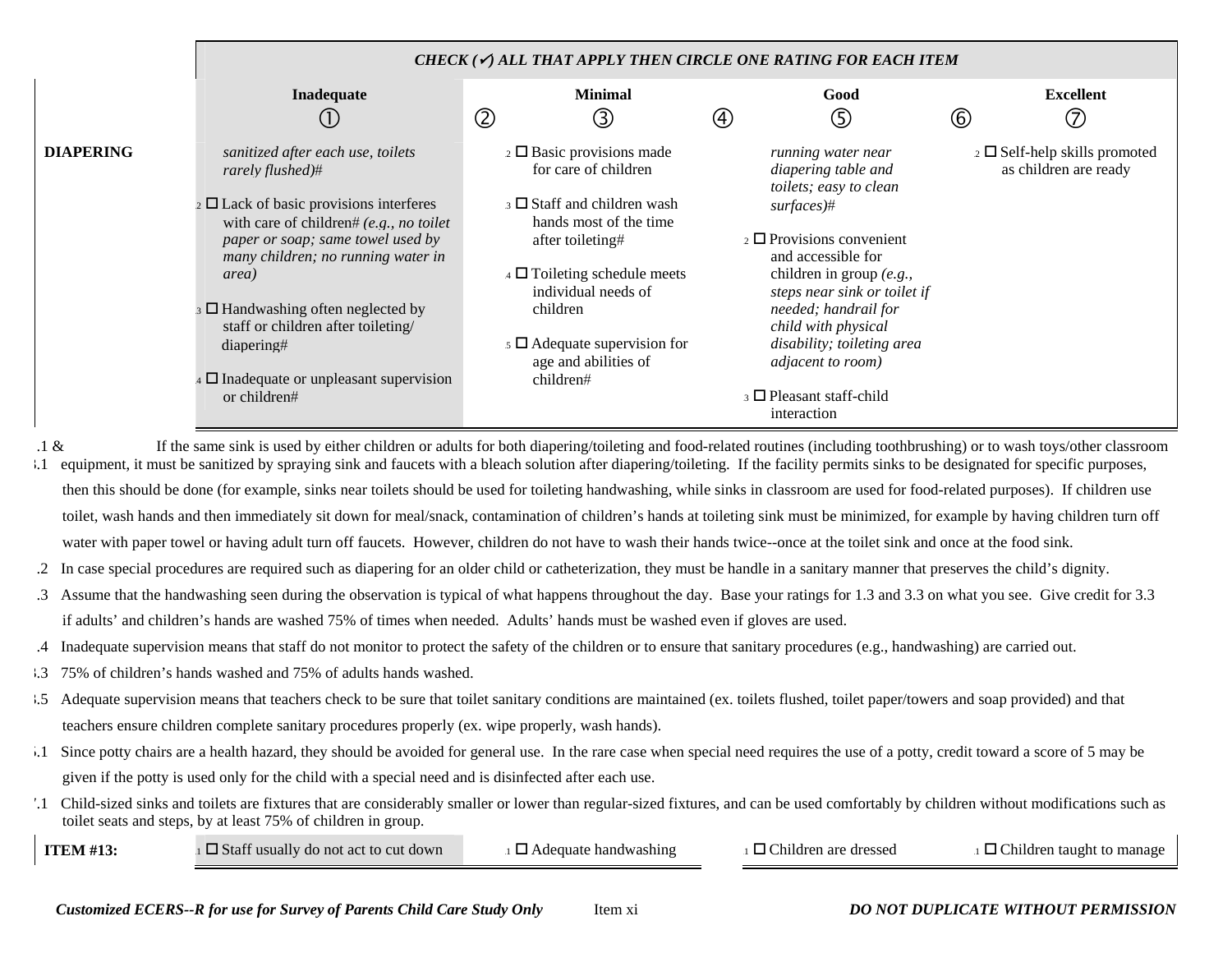|                                                                                                                                                                                                                                                                                                                                                                                                                                                                                                                                                                                               |                                                                                                                                                                                                                                                                                                                                                        | CHECK ( $\checkmark$ ) ALL THAT APPLY THEN CIRCLE ONE RATING FOR EACH ITEM                                                                                                                                                                                                                                                                                                                                                                                                                              |                                                                                                                                                                                                                                                                                                                                                                                                                                                          |                                                                                                                                                                                                                                                                                                                                                                                                                                                                             |  |  |  |
|-----------------------------------------------------------------------------------------------------------------------------------------------------------------------------------------------------------------------------------------------------------------------------------------------------------------------------------------------------------------------------------------------------------------------------------------------------------------------------------------------------------------------------------------------------------------------------------------------|--------------------------------------------------------------------------------------------------------------------------------------------------------------------------------------------------------------------------------------------------------------------------------------------------------------------------------------------------------|---------------------------------------------------------------------------------------------------------------------------------------------------------------------------------------------------------------------------------------------------------------------------------------------------------------------------------------------------------------------------------------------------------------------------------------------------------------------------------------------------------|----------------------------------------------------------------------------------------------------------------------------------------------------------------------------------------------------------------------------------------------------------------------------------------------------------------------------------------------------------------------------------------------------------------------------------------------------------|-----------------------------------------------------------------------------------------------------------------------------------------------------------------------------------------------------------------------------------------------------------------------------------------------------------------------------------------------------------------------------------------------------------------------------------------------------------------------------|--|--|--|
|                                                                                                                                                                                                                                                                                                                                                                                                                                                                                                                                                                                               | Inadequate<br>(1)                                                                                                                                                                                                                                                                                                                                      | <b>Minimal</b><br>$^\copyright$<br>③                                                                                                                                                                                                                                                                                                                                                                                                                                                                    | Good<br>⑤<br>$\circledA$                                                                                                                                                                                                                                                                                                                                                                                                                                 | <b>Excellent</b><br>$\circledcirc$<br>$^\circledR$                                                                                                                                                                                                                                                                                                                                                                                                                          |  |  |  |
| <b>HEALTH</b><br><b>PRACTICES</b>                                                                                                                                                                                                                                                                                                                                                                                                                                                                                                                                                             | on the spread of germs $(e.g., signs of)$<br>animal contamination in outdoor or<br>indoor play areas; noses not wiped;<br>tissues and dirty diapers not<br>disposed of properly; food<br>preparation and diapering/<br>toileting done near one another)#<br>$\frac{1}{2}$ $\Box$ Smoking is allowed in child care<br>areas, either indoors or outdoors | by staff and children<br>takes place after wiping<br>noses, after handling<br>animals, or when<br>otherwise soiled#<br>$\frac{1}{2}$ Staff usually take action<br>to cut down on the<br>spread of germs#<br>3 Smoking does not take<br>place in child care areas<br>$_4$ $\Box$ Procedures used to<br>minimize spread of<br>contagious disease (e.g.,<br>ensuring children have<br>immunizations; exclusion<br>of children with<br>contagious illness; TB<br>tests for staff at least<br>every 2 years) | properly for conditions<br>both indoors and<br>outdoors (e.g., wet<br>clothes changed on chilly<br>day; warm clothes in<br>cold weather)<br>$\frac{1}{2}$ Staff are good models of<br>health practices (e.g., eat<br>only healthful foods in<br>front of children; check<br>and flush toilets in<br>children's bathroom)<br>3 □ Care given to children's<br>appearance (e.g., faces<br>washed, soiled clothes<br>changed, aprons used for<br>messy play) | health practices<br>independently $(e.g.,$<br>taught proper<br>handwashing techniques,<br>to put on own coat or<br>apron; reminded to flush<br>toilet; health-related<br>books, pictures, and<br>games used)#<br>$\frac{1}{2}$ Individual toothbrushes<br>properly labeled and<br>stored; used at least once<br>during the day in full-day<br>programs $(e.g.,$<br>toothbrushes are stored so<br>they do not touch and<br>brushes can be air dried)#<br><b>NA</b> permitted |  |  |  |
| *Notes continued on<br>reverse page.                                                                                                                                                                                                                                                                                                                                                                                                                                                                                                                                                          |                                                                                                                                                                                                                                                                                                                                                        |                                                                                                                                                                                                                                                                                                                                                                                                                                                                                                         |                                                                                                                                                                                                                                                                                                                                                                                                                                                          |                                                                                                                                                                                                                                                                                                                                                                                                                                                                             |  |  |  |
| <b>ROBES:</b> 3.4 How do you insure that children have the necessary immunizations? Do you have rules<br>'.2 Do children brush their teeth? How is this handled? (Ask to see<br>for excluding children with contagious illnesses? Please describe. Are staff required to<br>toothbrushes.)<br>have TB tests? How often?                                                                                                                                                                                                                                                                       |                                                                                                                                                                                                                                                                                                                                                        |                                                                                                                                                                                                                                                                                                                                                                                                                                                                                                         |                                                                                                                                                                                                                                                                                                                                                                                                                                                          |                                                                                                                                                                                                                                                                                                                                                                                                                                                                             |  |  |  |
|                                                                                                                                                                                                                                                                                                                                                                                                                                                                                                                                                                                               | .1 Areas where blood and other bodily fluid spills have occurred must be cleaned and disinfected. Gloves should be worn when handling blood.                                                                                                                                                                                                           |                                                                                                                                                                                                                                                                                                                                                                                                                                                                                                         |                                                                                                                                                                                                                                                                                                                                                                                                                                                          |                                                                                                                                                                                                                                                                                                                                                                                                                                                                             |  |  |  |
| The stringent requirement in the ITERS, that all sand areas be covered when not in use, is not required in the EWERS-R. Since older children are less likely than younger<br>.1 & 3.1<br>children to eat the sand and its contaminants, covered sand areas/boxes are not required, but there should be no signs of animal contamination. This indicator does not<br>handle sanitation required for Toileting/diapering, Meals/snacks and Nap/rest, which are handled in the respective items. The examples related to diapers and<br>diapering/toileting in this indicator should be omitted. |                                                                                                                                                                                                                                                                                                                                                        |                                                                                                                                                                                                                                                                                                                                                                                                                                                                                                         |                                                                                                                                                                                                                                                                                                                                                                                                                                                          |                                                                                                                                                                                                                                                                                                                                                                                                                                                                             |  |  |  |
| <b>ITEM #14:</b>                                                                                                                                                                                                                                                                                                                                                                                                                                                                                                                                                                              | $\Box$ Several hazards that could result in<br>serious injury indoors#                                                                                                                                                                                                                                                                                 | $\Box$ No major safety hazards<br>indoors or outdoors                                                                                                                                                                                                                                                                                                                                                                                                                                                   | $\Box$ Staff anticipate and take<br>action to prevent safety                                                                                                                                                                                                                                                                                                                                                                                             | $\Box$ Play areas are arranged to<br>avoid safety problems                                                                                                                                                                                                                                                                                                                                                                                                                  |  |  |  |

*Customized ECERS--R for use for Survey of Parents Child Care Study Only* Item xii *DO NOT DUPLICATE WITHOUT PERMISSION*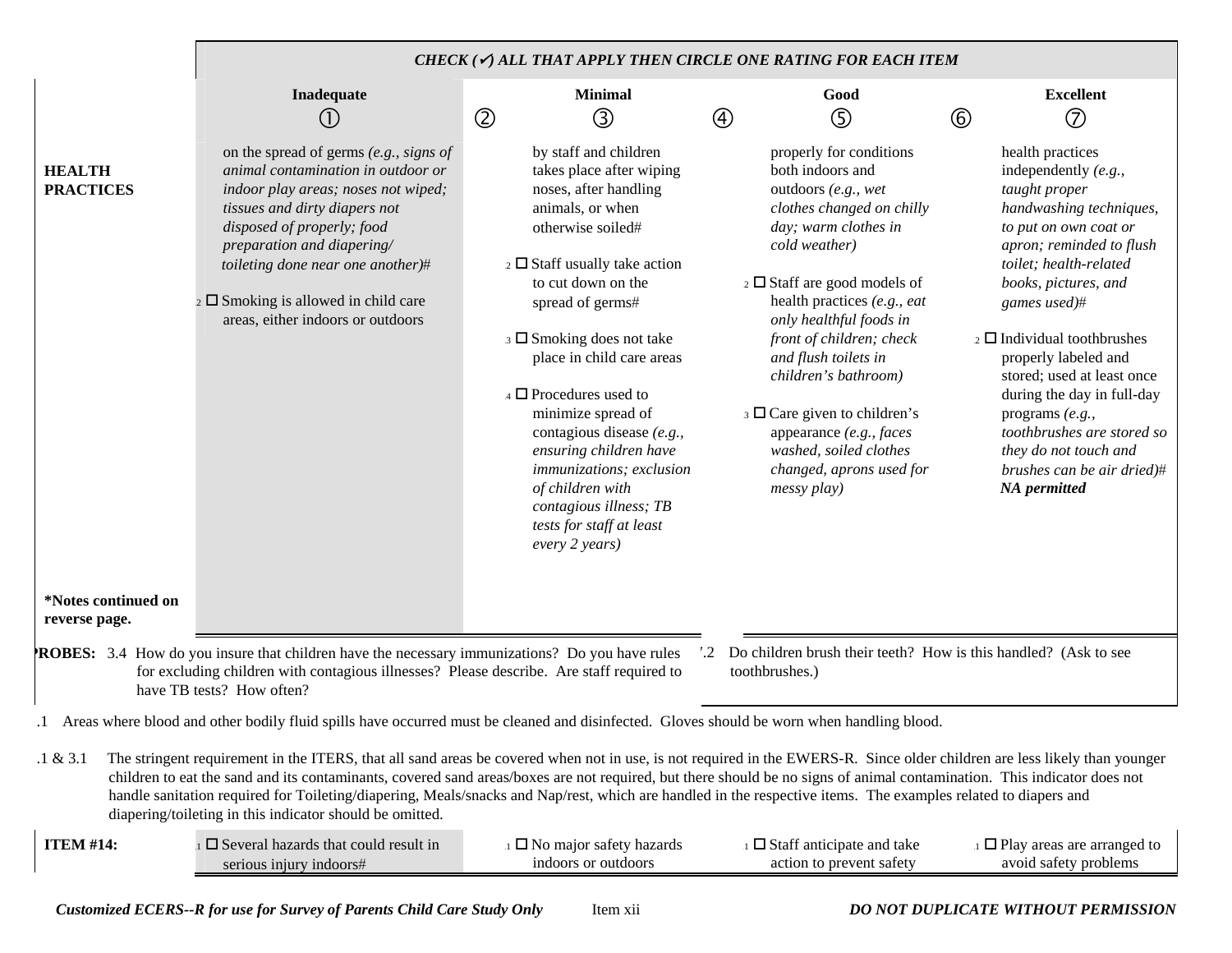|                                                                                                                                                                                                                                                                                                                                                                                                                                                                                                                                                                                                                                                                                                                                                                                                                                                                                                                                                                                                                                                                                                                                                                                                                                        |                                                                                                                                                                                                                                                                                                                                   | CHECK $(\checkmark)$ all that apply then circle one rating for each item                                                                                                                                                                                                                                    |             |                                                                                                                                                                                                                         |                |                                                                                                                                                                                                                                                                                  |
|----------------------------------------------------------------------------------------------------------------------------------------------------------------------------------------------------------------------------------------------------------------------------------------------------------------------------------------------------------------------------------------------------------------------------------------------------------------------------------------------------------------------------------------------------------------------------------------------------------------------------------------------------------------------------------------------------------------------------------------------------------------------------------------------------------------------------------------------------------------------------------------------------------------------------------------------------------------------------------------------------------------------------------------------------------------------------------------------------------------------------------------------------------------------------------------------------------------------------------------|-----------------------------------------------------------------------------------------------------------------------------------------------------------------------------------------------------------------------------------------------------------------------------------------------------------------------------------|-------------------------------------------------------------------------------------------------------------------------------------------------------------------------------------------------------------------------------------------------------------------------------------------------------------|-------------|-------------------------------------------------------------------------------------------------------------------------------------------------------------------------------------------------------------------------|----------------|----------------------------------------------------------------------------------------------------------------------------------------------------------------------------------------------------------------------------------------------------------------------------------|
|                                                                                                                                                                                                                                                                                                                                                                                                                                                                                                                                                                                                                                                                                                                                                                                                                                                                                                                                                                                                                                                                                                                                                                                                                                        | Inadequate<br>(1)                                                                                                                                                                                                                                                                                                                 | <b>Minimal</b><br>$^{\circledR}$<br>③                                                                                                                                                                                                                                                                       | $\circledA$ | Good<br>⑤                                                                                                                                                                                                               | $\circledcirc$ | <b>Excellent</b><br>7                                                                                                                                                                                                                                                            |
| <b>SAFETY</b><br><b>PRACTICES</b>                                                                                                                                                                                                                                                                                                                                                                                                                                                                                                                                                                                                                                                                                                                                                                                                                                                                                                                                                                                                                                                                                                                                                                                                      | $\frac{1}{2}$ Several hazards that could result in<br>serious injury outdoors#<br>$\Box$ Inadequate supervision to protect<br>children's safety indoors and out-<br>doors (e.g., too few staff; staff<br>occupied with other tasks; no<br>supervision near areas of potential<br>danger; no check-in or check-out<br>procedures)# | $\overline{2}$ $\Box$ Adequate supervision to<br>protect children's safety<br>indoors and outdoors<br>$\Box$ Essentials needed to<br>handle emergencies<br>available (e.g.,<br>telephone, emergency<br>numbers, substitute for<br>staff, first aid kit,<br>transportation, written<br>emergency procedures) |             | problems (e.g., remove<br>toys under climbing<br>equipment; lock<br>dangerous areas to keep<br>children out; wipe up<br>spills to prevent falls)<br>$\frac{1}{2}$ Staff explain reasons for<br>safety rules to children |                | (e.g., younger children<br>play in separate<br>playground or at a<br>separate time; outdoor<br>play equipment proper<br>size and level of<br>challenge)<br>$\frac{1}{2}$ Children generally follow<br>safety rules (e.g., no<br>crowding on slides, no<br>climbing on bookcases) |
| <b>ROBES:</b> 3.3 How do you handle emergency situations?<br>5.2 Do you talk about safety with the children? What kinds of things do you discuss?<br>The following list of major hazards is not meant to be complete.<br>.2 Some outdoor safety problems:<br>- Tools not meant for children's use are accessible<br>.1 Some indoor safety problem:<br>- Any substance labeled "keep out of reach of children" not locked<br>- No safety caps on electrical sockets<br>away<br>- Loose electrical cords<br>- Sharp or dangerous objects present<br>- Heavy objects or furniture child can pull down<br>- Unsafe walkways or stairs<br>- Medicines, cleaning materials, and other substances labeled "keep out of reach of children" not<br>- Easy access to road<br>- Hazardous trash accessible<br>locked away<br>- Pot handles on stove accessible<br>- Play equipment too high, not well maintained, unanchored<br>- Stove controls accessible<br>- Play equipment poses threat of entrapment, injury from pinchpoints<br>- Water temperature too hot<br>or projections<br>- Mats or rugs that slide<br>- Unprotected hot stove or fireplace in use<br>.3 If this is scored Yes, then it is likely that items 29 and 30 (Supervision |                                                                                                                                                                                                                                                                                                                                   |                                                                                                                                                                                                                                                                                                             |             |                                                                                                                                                                                                                         |                |                                                                                                                                                                                                                                                                                  |
| - Open stairwells accessible<br>- Play areas in front of doors                                                                                                                                                                                                                                                                                                                                                                                                                                                                                                                                                                                                                                                                                                                                                                                                                                                                                                                                                                                                                                                                                                                                                                         |                                                                                                                                                                                                                                                                                                                                   |                                                                                                                                                                                                                                                                                                             |             | Yes, supervision must be inadequate both indoors and outdoors.                                                                                                                                                          |                | items) will also receive scores of 1. Note that to score this indicator                                                                                                                                                                                                          |
| <b>ITEM #15:</b><br>LANGUAGE-<br><b>REASONING</b>                                                                                                                                                                                                                                                                                                                                                                                                                                                                                                                                                                                                                                                                                                                                                                                                                                                                                                                                                                                                                                                                                                                                                                                      | $\Box$ Very few books accessible<br>$\frac{1}{2}$ Staff rarely read books to children<br>(e.g., no daily story time, little                                                                                                                                                                                                       | $\Box$ Some books accessible<br>for children $(e.g., during)$<br>free play children have<br>enough books to avoid                                                                                                                                                                                           | the day#    | $\Box$ A wide selection of<br>books† are accessible for<br>a substantial portion of                                                                                                                                     |                | $\Box$ Books and language<br>materials are rotated to<br>maintain interest                                                                                                                                                                                                       |
|                                                                                                                                                                                                                                                                                                                                                                                                                                                                                                                                                                                                                                                                                                                                                                                                                                                                                                                                                                                                                                                                                                                                                                                                                                        | individual reading to children)                                                                                                                                                                                                                                                                                                   | conflict)                                                                                                                                                                                                                                                                                                   |             | $_2$ $\square$ Some additional                                                                                                                                                                                          |                | $\frac{1}{2}$ Some books relate to<br>current classroom                                                                                                                                                                                                                          |

*Customized ECERS--R for use for Survey of Parents Child Care Study Only* Item xiii *DO NOT DUPLICATE WITHOUT PERMISSION*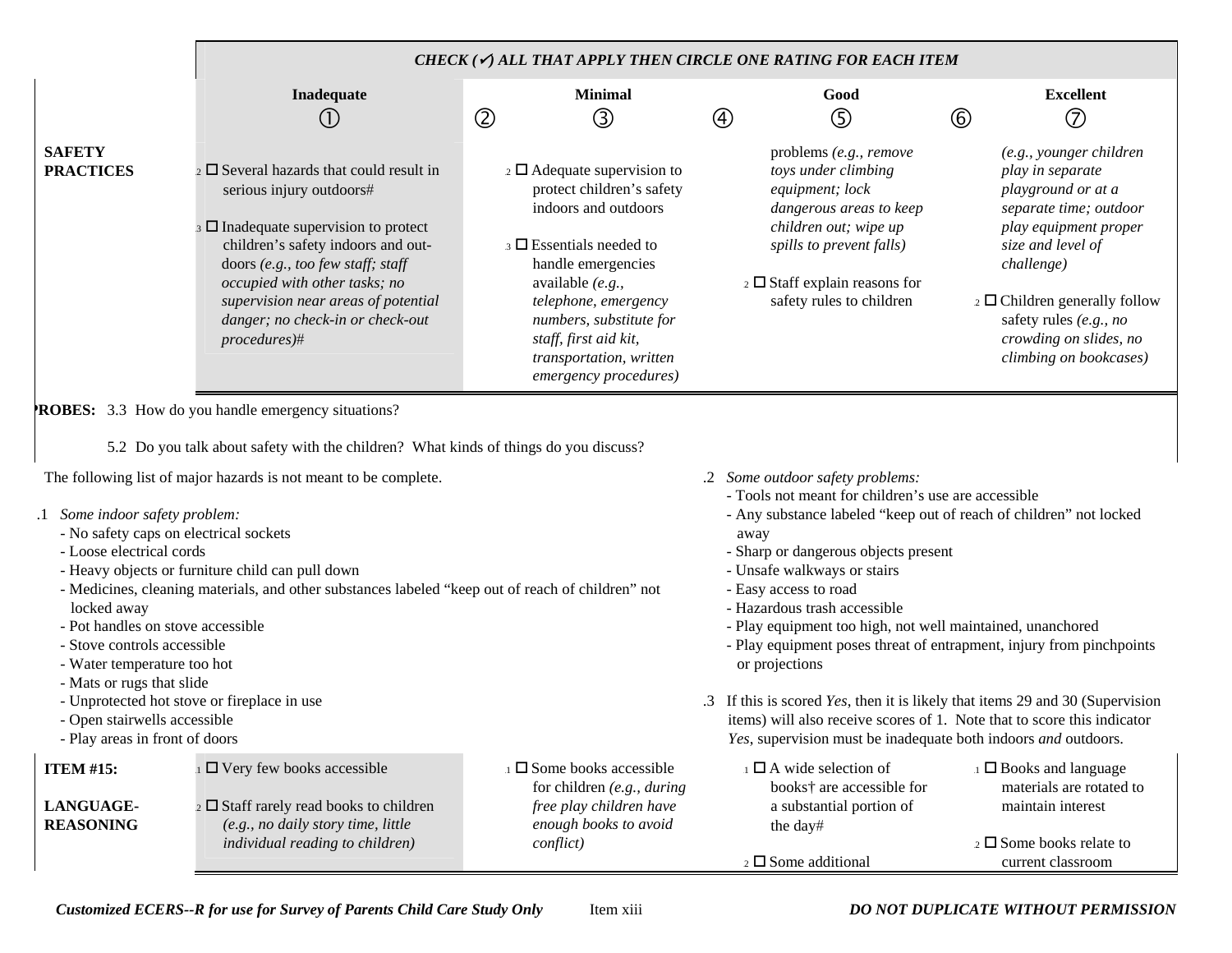|                                                                                                                                                                                                                                                                 |                                                                                                                                                                                                                                                                                                            |                |                                                                                                                                                                                                                                                                                 |             | CHECK $(\checkmark)$ all that apply then circle one rating for each item                                                                                                                                                                                                                                                                           |                |                                                                                                                                                                                                                                                                                                |
|-----------------------------------------------------------------------------------------------------------------------------------------------------------------------------------------------------------------------------------------------------------------|------------------------------------------------------------------------------------------------------------------------------------------------------------------------------------------------------------------------------------------------------------------------------------------------------------|----------------|---------------------------------------------------------------------------------------------------------------------------------------------------------------------------------------------------------------------------------------------------------------------------------|-------------|----------------------------------------------------------------------------------------------------------------------------------------------------------------------------------------------------------------------------------------------------------------------------------------------------------------------------------------------------|----------------|------------------------------------------------------------------------------------------------------------------------------------------------------------------------------------------------------------------------------------------------------------------------------------------------|
|                                                                                                                                                                                                                                                                 | Inadequate<br>$\bigcirc$                                                                                                                                                                                                                                                                                   | $^{\circledR}$ | <b>Minimal</b><br>③                                                                                                                                                                                                                                                             | $\circledA$ | Good<br>⑤                                                                                                                                                                                                                                                                                                                                          | $^{\circledR}$ | <b>Excellent</b><br>$\circledcirc$                                                                                                                                                                                                                                                             |
| *Notes continued on<br>reverse page.                                                                                                                                                                                                                            |                                                                                                                                                                                                                                                                                                            |                | $\frac{1}{2}$ $\Box$ At least one staff-<br>initiated receptive<br>language activity time<br>daily (e.g., reading books<br>to children, storytelling,<br>using flannel board<br>stories)#                                                                                       |             | language materials used<br>daily#<br>$\Box$ Books organized in a<br>reading center<br>4 □ Books, language<br>materials, and activities<br>are appropriate for<br>children in group#<br>$\overline{\phantom{a}}$ 5 $\Box$ Staff read books to<br>children informally (e.g.,<br>during free play, at<br>naptime, as an extension<br>of an activity)# |                | activities or themes $(e.g.,$<br>books borrowed from<br>library on seasonal<br><i>theme</i> )                                                                                                                                                                                                  |
| <b>PROBES:</b>                                                                                                                                                                                                                                                  |                                                                                                                                                                                                                                                                                                            |                |                                                                                                                                                                                                                                                                                 |             |                                                                                                                                                                                                                                                                                                                                                    |                |                                                                                                                                                                                                                                                                                                |
| 5.2<br>7.1                                                                                                                                                                                                                                                      | What other types of language materials do you use with the children? How often do you use them?<br>Are there any other books used with the children? How is this handled?                                                                                                                                  |                |                                                                                                                                                                                                                                                                                 |             |                                                                                                                                                                                                                                                                                                                                                    |                |                                                                                                                                                                                                                                                                                                |
| 7.2<br>How do you choose books?                                                                                                                                                                                                                                 |                                                                                                                                                                                                                                                                                                            |                |                                                                                                                                                                                                                                                                                 |             |                                                                                                                                                                                                                                                                                                                                                    |                |                                                                                                                                                                                                                                                                                                |
| <b>ITEM #16:</b><br><b>ENCOURAGING</b><br><b>CHILDREN TO</b><br><b>COMMUNICATE#</b><br>Materials (to encourage<br>expressive language)<br>include play telephones,<br>puppets, flannel board<br>stories, dolls and<br>dramatic play props,<br>small figures and | $\square$ No activities used by staff with<br>children to encourage them to<br>communicate (e.g., no talking about<br>drawings, dictating stories, sharing<br>ideas at circle time, finger plays,<br>singing songs)<br>$_2$ $\Box$ Very few materials accessible that<br>encourage children to communicate |                | $\Box$ Some activities used by<br>staff with children to<br>encourage them to<br>communicate#<br>$_2$ $\square$ Some materials<br>accessible to encourage<br>children to communicate<br>$\Box$ Communication activities<br>are generally appropriate<br>for the children in the |             | $\Box$ Communication activi-<br>ties take place during<br>both free play and group<br>times (e.g., child dictates<br>story about painting;<br>small group discusses<br><i>trip to store</i> )<br>$\frac{1}{2}$ Materials that encourage<br>children to communicate<br>are accessible in a<br>variety of interest centers                           |                | $\Box$ Staff balance listening and<br>talking appropriately for<br>age and abilities of<br>children during<br>communication activities<br>(e.g., leave time for<br>children to respond;<br>verbalize for child with<br>limited communication<br>skills)<br>$\frac{1}{2}$ Staff link children's |
| animals; communica-<br>tion boards and other<br>assistive devices for<br>children with disabilities.                                                                                                                                                            | <b>R</b> for use for Survey of Parents Child Care Study Only                                                                                                                                                                                                                                               |                | Item xiv                                                                                                                                                                                                                                                                        |             |                                                                                                                                                                                                                                                                                                                                                    |                | <b>DO NOT DUPLICATE WITHOUT PERMISSION</b>                                                                                                                                                                                                                                                     |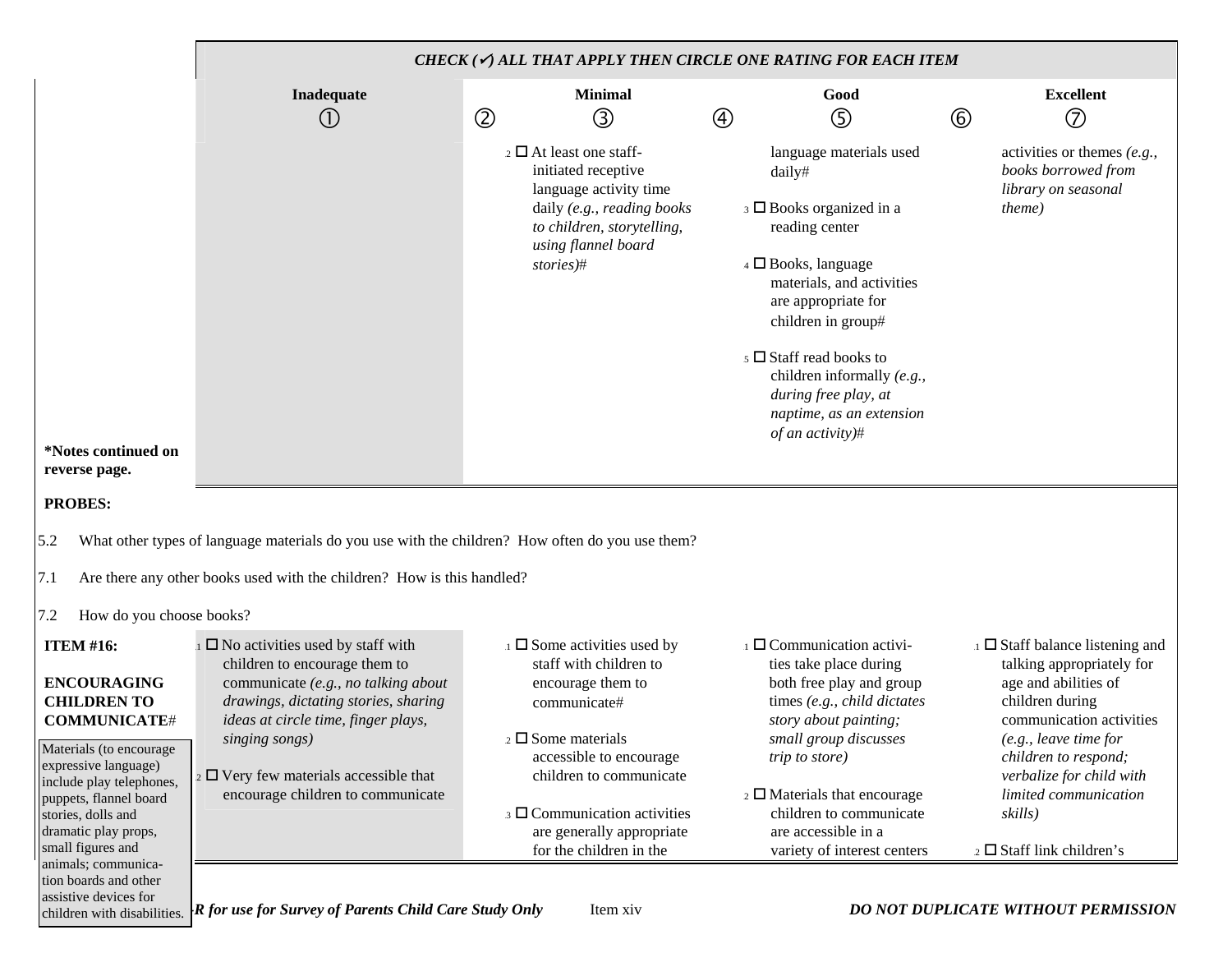|                 | CHECK ( $\checkmark$ ) ALL THAT APPLY THEN CIRCLE ONE RATING FOR EACH ITEM |                     |                   |                                                                                                                                                                      |                                   |                                                                                                                                                              |  |  |  |  |  |
|-----------------|----------------------------------------------------------------------------|---------------------|-------------------|----------------------------------------------------------------------------------------------------------------------------------------------------------------------|-----------------------------------|--------------------------------------------------------------------------------------------------------------------------------------------------------------|--|--|--|--|--|
| Inadequate<br>∪ | ②                                                                          | <b>Minimal</b><br>③ | $\left( 4\right)$ | Good<br>⑤                                                                                                                                                            | $_{\textcircled{\scriptsize{6}}}$ | <b>Excellent</b><br>⑦                                                                                                                                        |  |  |  |  |  |
|                 |                                                                            | group#              |                   | (e.g., small figures and<br>animals in block area;<br>puppets and flannel<br>board pieces in book<br>area; toys for dramatic<br>play outdoors or<br><i>indoors</i> ) |                                   | spoken communication<br>with written language<br>(e.g., write down what<br>children dictate and read<br>it back to them; help them<br>write note to parents) |  |  |  |  |  |

## **PROBE:**

- 7.2 Do you do anything to help children see that what they say can be written down and read by others? Please give some examples.
- # Children of different ages and abilities or those speaking a primary language different from the primary language of the classroom require different methods to encourage communication. Suitable activities must be included for children speaking a different primary language or those requiring alternative communication methods, such as signing or the use of augmentative communication devices.
- 3.1 Activities used by staff to encourage children to communicate require that staff take action to draw communication from a child. During free play, for example, the teacher might ask the child to talk about what he/she is doing or making. During circle time, finger plays, songs, reciting nursery rhymes, or helping to tell a story would count towards meeting this indicator.
- <sup>3.3</sup> If words to songs, poems, and/or chants, etc., that are violent, sexually explicit or culturally biased, are observed this is considered inappropriate; therefore, score this indicator, "No".

| <b>ITEM #17:</b><br><b>USING</b><br><b>LANGUAGE TO</b><br><b>DEVELOP</b><br><b>REASONING</b><br><b>SKILLS</b> | $\Box$ Staff do not talk with children about<br>logical relationships (e.g., ignore<br>children's questions and curiosity<br>about why things happen, do not call<br>attention to sequence of daily events,<br>differences and similarity in number,<br>size, shape; cause and effect) | $\perp$ Staff sometimes talk<br>about logical<br>relationships or concepts<br>(e.g., explain that outside<br>time comes after snacks,<br>point out differences in<br>sizes of blocks child<br>used) | $\Box$ Staff talk about logical<br>relationships while<br>children play with<br>materials that stimulate<br>reasoning (e.g., sequence<br>cards, same/<br>different games, size and<br>shape toys, sorting | $\Box$ Staff encourage children<br>to reason throughout the<br>day, using actual events<br>and experiences as a basis<br>for concept development<br>(e.g., children learn)<br>sequence by talking about<br>their experiences in the |
|---------------------------------------------------------------------------------------------------------------|----------------------------------------------------------------------------------------------------------------------------------------------------------------------------------------------------------------------------------------------------------------------------------------|-----------------------------------------------------------------------------------------------------------------------------------------------------------------------------------------------------|-----------------------------------------------------------------------------------------------------------------------------------------------------------------------------------------------------------|-------------------------------------------------------------------------------------------------------------------------------------------------------------------------------------------------------------------------------------|
|                                                                                                               | $\sim$ $\Box$ Concepts are introduced                                                                                                                                                                                                                                                  |                                                                                                                                                                                                     | games, number and math                                                                                                                                                                                    | daily routine or recalling                                                                                                                                                                                                          |
|                                                                                                               | inappropriately (e.g., concepts too<br>difficult for age and abilities of                                                                                                                                                                                                              | $\frac{1}{2}$ Some concepts are<br>introduced appropriately                                                                                                                                         | games#                                                                                                                                                                                                    | the sequence of a cooking<br><i>project</i> )                                                                                                                                                                                       |
|                                                                                                               | children; inappropriate teaching                                                                                                                                                                                                                                                       | for ages and abilities of                                                                                                                                                                           | $\overline{2}$ Children encouraged to                                                                                                                                                                     |                                                                                                                                                                                                                                     |
|                                                                                                               | methods used such as worksheets                                                                                                                                                                                                                                                        | children in group, using                                                                                                                                                                            | talk through or explain                                                                                                                                                                                   | $\frac{1}{2}$ Concepts are introduced in                                                                                                                                                                                            |
|                                                                                                               | without any concrete experiences;                                                                                                                                                                                                                                                      | words and concrete                                                                                                                                                                                  | their reasoning when                                                                                                                                                                                      | response to children's                                                                                                                                                                                                              |
|                                                                                                               | teacher gives answers without                                                                                                                                                                                                                                                          | experiences (e.g., guide                                                                                                                                                                            | solving problems $(e.g.,$                                                                                                                                                                                 | interests or needs to solve                                                                                                                                                                                                         |
|                                                                                                               | helping children to figure things                                                                                                                                                                                                                                                      | children with questions                                                                                                                                                                             | why they sorted objects                                                                                                                                                                                   | problems $(e.g., talk)$                                                                                                                                                                                                             |
|                                                                                                               |                                                                                                                                                                                                                                                                                        | and words to sort big                                                                                                                                                                               | into different groups; in                                                                                                                                                                                 | children through                                                                                                                                                                                                                    |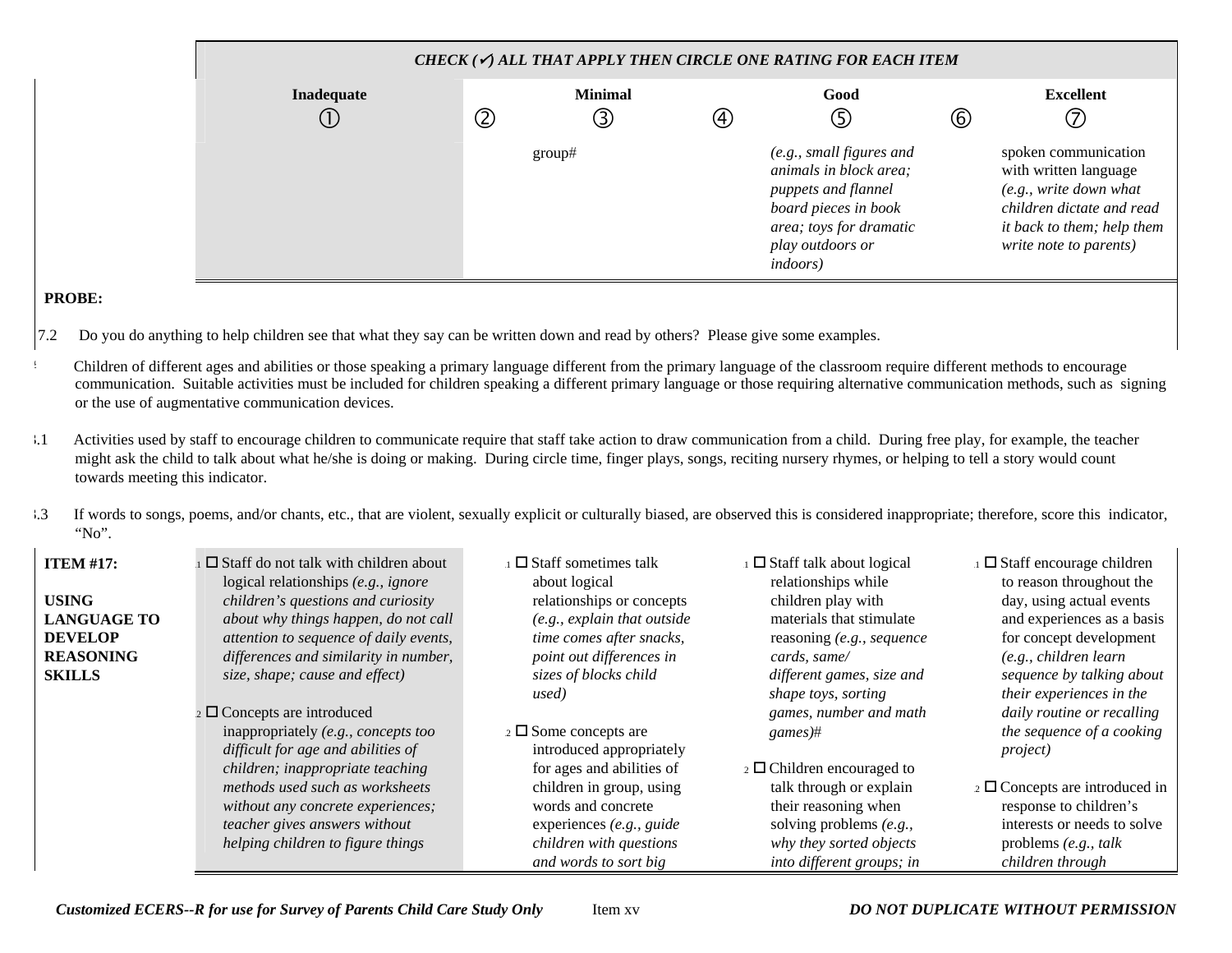| CHECK ( $\checkmark$ ) ALL THAT APPLY THEN CIRCLE ONE RATING FOR EACH ITEM |   |                                                                             |   |                                                           |             |                                                                                                                |  |  |
|----------------------------------------------------------------------------|---|-----------------------------------------------------------------------------|---|-----------------------------------------------------------|-------------|----------------------------------------------------------------------------------------------------------------|--|--|
| Inadequate<br>◡                                                            | ② | <b>Minimal</b><br>③                                                         | ④ | Good<br>$\mathbb{G}$                                      | $\circledB$ | <b>Excellent</b><br>(7                                                                                         |  |  |
| out#                                                                       |   | and little blocks or to<br>figure out the cause for<br><i>ice melting</i> ) |   | what way are two<br>pictures the same or<br>differential# |             | balancing a tall block<br>building; help children<br>figure out how many<br>spoons are needed to set<br>table) |  |  |

.2 Concepts include same/different, matching, classifying, sequencing, one-to-one correspondence, spatial relationships, cause and effect.

- 5.1 At least one instance must be observed.
- 5.2 At least two instances must be observed.

| <b>ITEM #18:</b><br><b>INFORMAL USE</b><br>OF LANGUAGE<br>When multiple staff are<br>working with the<br>children, base the score                                                         | $\Box$ Staff talk to children only to control<br>their behavior and manage routines<br>$_2 \square$ Staff rarely respond to children's<br>talk#<br>$\overline{\phantom{a}}$ Children's talk is discouraged much<br>of the day | $\Box$ Some staff-child<br>conversation (e.g., ask<br>"yes/no" or short answer<br>questions; give short<br>answers to children's<br>$questions)$ #<br>$\overline{2}$ Children allowed to talk | $\perp$ Many staff-child<br>conversations during free<br>play and routines<br>(MUST OBSERVE AT<br><b>LEAST ONE)</b><br>$\frac{1}{2}$ Language is primarily<br>used by staff to exchange | $\Box$ Staff have individual<br>conversations with most<br>of the children#<br>$\overline{2}$ $\Box$ Children are asked<br>questions to encourage<br>them to give longer and<br>more complex answers |
|-------------------------------------------------------------------------------------------------------------------------------------------------------------------------------------------|-------------------------------------------------------------------------------------------------------------------------------------------------------------------------------------------------------------------------------|-----------------------------------------------------------------------------------------------------------------------------------------------------------------------------------------------|-----------------------------------------------------------------------------------------------------------------------------------------------------------------------------------------|------------------------------------------------------------------------------------------------------------------------------------------------------------------------------------------------------|
| for this item on the<br>overall impact of the<br>staff's communication<br>with the children. The<br>intent of this item is that<br>children's need for<br>language stimulation is<br>met. |                                                                                                                                                                                                                               | much of the day                                                                                                                                                                               | information with children<br>and for social interaction<br>(MUST OBSERVE AT<br><b>LEAST TWO</b><br>$\beta$ Staff add information to<br>expand: on ideas<br>presented by<br>children#    | (e.g., young child is asked<br>"what" or "where"<br>questions; older child is<br>asked "why" or "how"<br>questions)                                                                                  |
|                                                                                                                                                                                           |                                                                                                                                                                                                                               |                                                                                                                                                                                               | $\overline{4}$ $\Box$ Staff encourage<br>communication among<br>children, including those<br>with disabilities $(e.g.,$<br>remind children to listen<br>to one another)                 |                                                                                                                                                                                                      |

.2 Concepts include same/different, matching, classifying, sequencing, one-to-one correspondence, spatial relationships, cause and effect.

3.1 Conversation: there should be some mutual listening and talking/responding from both the staff and child. This is different from one-way communication such as giving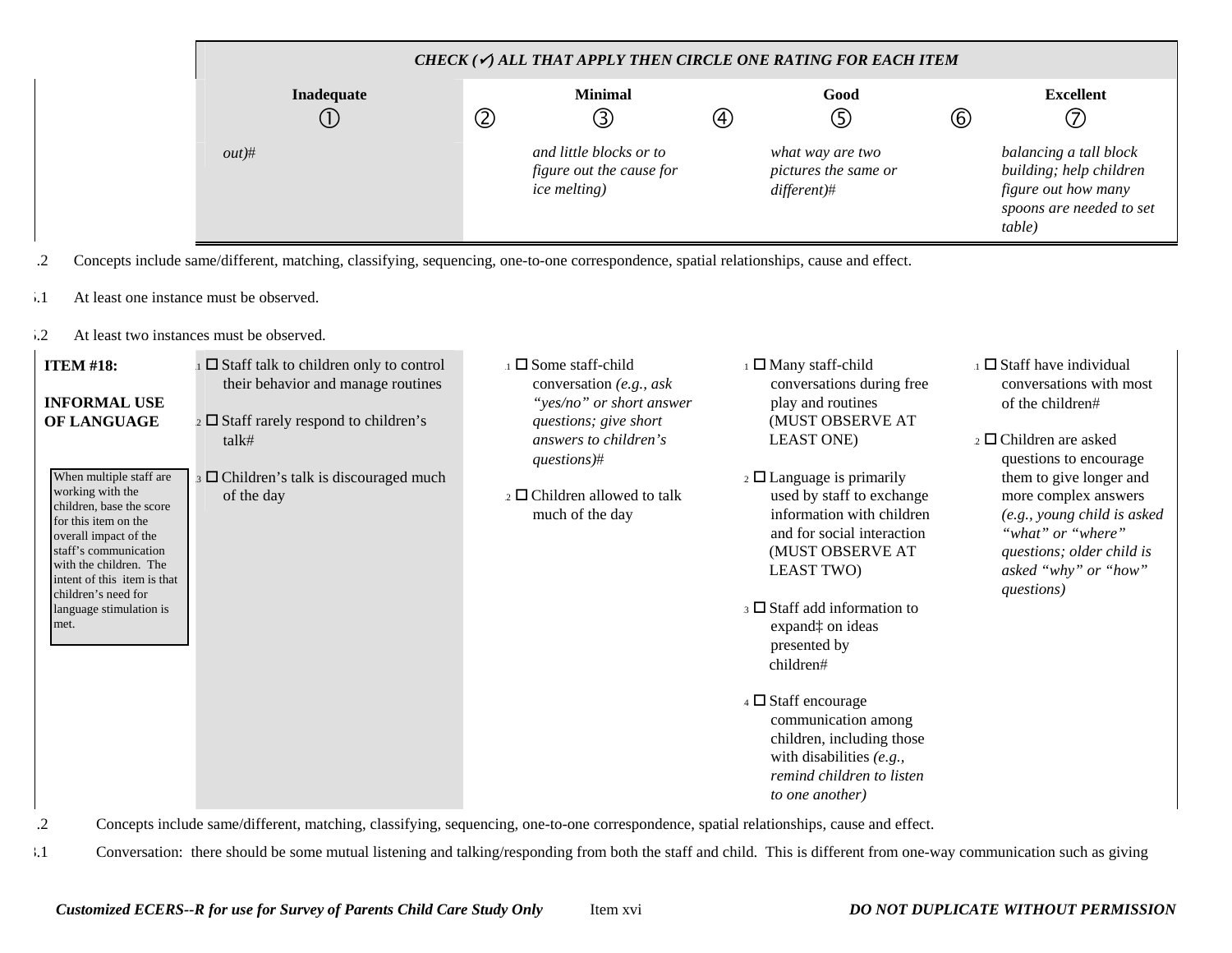|                                                                                                                                                                                                                                                                                                          |                                                                                                                                                                                                                                                                                                                                                                                                                                                                                                                                                                                                                                                                                                                                                                                                                                                                                                                                                                                                                                                             |                |                                                                                                                |                   | CHECK $(\checkmark)$ all that apply then circle one rating for each item                                                                                                                                                                                                                                                                                        |             |                                                                                                                                                                                                                                                    |
|----------------------------------------------------------------------------------------------------------------------------------------------------------------------------------------------------------------------------------------------------------------------------------------------------------|-------------------------------------------------------------------------------------------------------------------------------------------------------------------------------------------------------------------------------------------------------------------------------------------------------------------------------------------------------------------------------------------------------------------------------------------------------------------------------------------------------------------------------------------------------------------------------------------------------------------------------------------------------------------------------------------------------------------------------------------------------------------------------------------------------------------------------------------------------------------------------------------------------------------------------------------------------------------------------------------------------------------------------------------------------------|----------------|----------------------------------------------------------------------------------------------------------------|-------------------|-----------------------------------------------------------------------------------------------------------------------------------------------------------------------------------------------------------------------------------------------------------------------------------------------------------------------------------------------------------------|-------------|----------------------------------------------------------------------------------------------------------------------------------------------------------------------------------------------------------------------------------------------------|
|                                                                                                                                                                                                                                                                                                          | Inadequate                                                                                                                                                                                                                                                                                                                                                                                                                                                                                                                                                                                                                                                                                                                                                                                                                                                                                                                                                                                                                                                  |                | <b>Minimal</b>                                                                                                 |                   | Good                                                                                                                                                                                                                                                                                                                                                            |             | <b>Excellent</b>                                                                                                                                                                                                                                   |
|                                                                                                                                                                                                                                                                                                          |                                                                                                                                                                                                                                                                                                                                                                                                                                                                                                                                                                                                                                                                                                                                                                                                                                                                                                                                                                                                                                                             | $^{\circledR}$ | ③                                                                                                              | $\left( 4\right)$ | ⑤                                                                                                                                                                                                                                                                                                                                                               | $\circled6$ | (7)                                                                                                                                                                                                                                                |
| $.3 \& 7.1$<br>in response to the question.<br><b>ITEM #19:</b><br><b>FINE MOTOR</b><br><b>MATERIALS: There are</b><br>several different types of                                                                                                                                                        | directions or commands. For children with less verbal ability, the response may not be in words but may involve gestures, sign language, or communication devices.<br>Expand means staff respond verbally to add more information to what a child says. For example, a child says, "Look at this truck," and the teacher responds, "It's a red<br>dump truck. See, it has a place to carry things." To give credit for these indicators several instances must be observed. Observe to see if staff use many words in response<br>to children's interests. When a child with restricted verbal ability point to something, if staff only name the object, do not give credit. Give credit, if in addition to the<br>name, staff add more information, e.g., color and other properties of object, use, etc Credit can be given if the staff initiates the topic and then adds to what the child says<br>$\Box$ Very few develop-<br>mentally appropriate fine motor<br>materials accessible for daily use<br>$_2 \square$ Fine motor materials generally in |                | $\Box$ Some developmentally<br>appropriate fine motor<br>materials of each type<br>accessible                  |                   | $\Box$ Many developmentally<br>appropriate fine motor<br>materials of each type<br>accessible for a<br>substantial portion of the                                                                                                                                                                                                                               |             | $\Box$ Materials rotated to<br>maintain interest $(e.g.,$<br>materials that are no<br>longer of interest put<br>away, different materials                                                                                                          |
| fine motor materials,<br>including small building<br>toys such as interlocking<br>blocks and Lincoln logs;<br>art materials such as<br>crayons and scissors;<br><i>manipulatives</i> such as<br>beads of different sizes for<br>stringing, pegs and peg-<br>boards, sewing cards; and<br><i>puzzles.</i> | poor repair or incomplete (e.g.,<br>puzzles have missing pieces, few<br>pegs for pegboard)                                                                                                                                                                                                                                                                                                                                                                                                                                                                                                                                                                                                                                                                                                                                                                                                                                                                                                                                                                  |                | $\frac{1}{2}$ Most of the materials are<br>in good repair and<br>complete                                      |                   | day (at least 3 of each<br>type)<br>$\overline{2}$ $\Box$ Materials are well<br>organized (e.g., pegs and<br>pegboards stored<br>together, building toy<br>sets stored separately)<br>$\beta$ $\Box$ Materials on different<br>levels of difficulty<br>accessible (e.g., both<br>regular and knobbed<br>puzzles for children with<br>varying fine motor skills) |             | brought out)<br>$\overline{2}$ $\Box$ Containers and accessible<br>storage shelves have<br>labels to encourage self-<br>help (e.g., pictures or<br>shapes used as labels on<br>containers and shelves;<br>word labels added for<br>older children) |
| <b>PROBES:</b>                                                                                                                                                                                                                                                                                           |                                                                                                                                                                                                                                                                                                                                                                                                                                                                                                                                                                                                                                                                                                                                                                                                                                                                                                                                                                                                                                                             |                |                                                                                                                |                   |                                                                                                                                                                                                                                                                                                                                                                 |             |                                                                                                                                                                                                                                                    |
| 5.1                                                                                                                                                                                                                                                                                                      | When are the manipulatives and other fine motor materials accessible for children?                                                                                                                                                                                                                                                                                                                                                                                                                                                                                                                                                                                                                                                                                                                                                                                                                                                                                                                                                                          |                |                                                                                                                |                   |                                                                                                                                                                                                                                                                                                                                                                 |             |                                                                                                                                                                                                                                                    |
| 7.1                                                                                                                                                                                                                                                                                                      | Do you use any other fine motor materials with children? How is this handled?                                                                                                                                                                                                                                                                                                                                                                                                                                                                                                                                                                                                                                                                                                                                                                                                                                                                                                                                                                               |                |                                                                                                                |                   |                                                                                                                                                                                                                                                                                                                                                                 |             |                                                                                                                                                                                                                                                    |
| <b>ITEM #20:</b><br><b>ART</b><br><b>MATERIALS:</b>                                                                                                                                                                                                                                                      | $\Box$ Art activities are rarely available to<br>the children<br>$\sim$ $\Box$ No individual expression in art<br>activities (e.g., coloring work sheets;                                                                                                                                                                                                                                                                                                                                                                                                                                                                                                                                                                                                                                                                                                                                                                                                                                                                                                   |                | $\Box$ Some art materials<br>accessible for at least<br>1 hour a day#<br>$\overline{2}$ $\Box$ Some individual |                   | $\Box$ Many and varied art<br>materials accessible a<br>substantial portion of the<br>day#                                                                                                                                                                                                                                                                      |             | $\Box$ Three-dimensional art<br>materials included at least<br>monthly (e.g., clay, play<br>dough, wood gluing,<br><i>carpentry</i> )                                                                                                              |
| <b>Drawing materials</b><br>such as paper, crayons,<br>nontoxic felt pens, thick<br>pencils; paints; three-<br>dimensional materials<br>such as play dough,<br>clay, wood gluing, or                                                                                                                     | S--R for use for Survey of Parents Child Care Study Only                                                                                                                                                                                                                                                                                                                                                                                                                                                                                                                                                                                                                                                                                                                                                                                                                                                                                                                                                                                                    |                | Item xvii                                                                                                      |                   |                                                                                                                                                                                                                                                                                                                                                                 |             | DO NOT DUPLICATE WITHOUT PERMISSION                                                                                                                                                                                                                |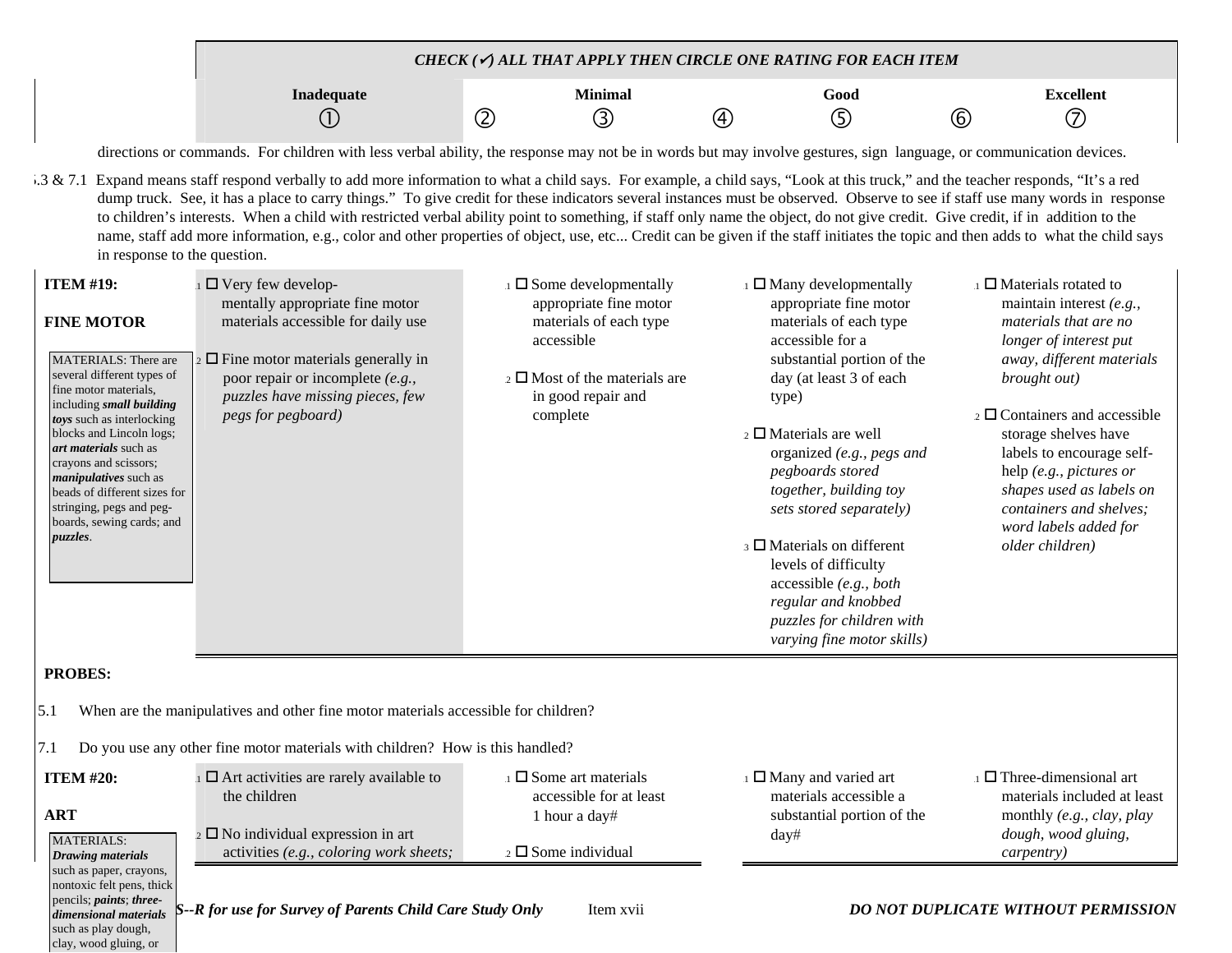|                                                      |                                                                                                                                                                                                                                                                                         | CHECK ( $\checkmark$ ) ALL THAT APPLY THEN CIRCLE ONE RATING FOR EACH ITEM                                                                                                                                                                                                                                      |                 |                                                                                                                                                                                                                                                                                                   |                |                                                                                                                                                                                                                                                                                                                     |  |  |  |  |
|------------------------------------------------------|-----------------------------------------------------------------------------------------------------------------------------------------------------------------------------------------------------------------------------------------------------------------------------------------|-----------------------------------------------------------------------------------------------------------------------------------------------------------------------------------------------------------------------------------------------------------------------------------------------------------------|-----------------|---------------------------------------------------------------------------------------------------------------------------------------------------------------------------------------------------------------------------------------------------------------------------------------------------|----------------|---------------------------------------------------------------------------------------------------------------------------------------------------------------------------------------------------------------------------------------------------------------------------------------------------------------------|--|--|--|--|
|                                                      | Inadequate                                                                                                                                                                                                                                                                              | <b>Minimal</b><br>$^{\circledR}$<br>$\circledS$                                                                                                                                                                                                                                                                 | $\circledA$     | Good<br>⑤                                                                                                                                                                                                                                                                                         | $\circledcirc$ | <b>Excellent</b><br>$^{\circledR}$                                                                                                                                                                                                                                                                                  |  |  |  |  |
|                                                      | teacher-directed projects where<br>children are asked to copy an<br>$example)$ #                                                                                                                                                                                                        | expression permitted<br>with art materials $(e.g.,$<br>children allowed to<br>decorate pre-cut shapes<br>in their own way; in<br>addition to teacher-<br>directed projects, some<br><i>individualized work is</i><br><i>permitted</i> )                                                                         |                 | $\overline{2}$ Much individual<br>expression in use of art<br>materials (e.g., projects<br>that follow an example<br>are rarely used;<br>children's work is varied<br>and individual)#                                                                                                            |                | $\frac{1}{2}$ Some art activities are<br>related to other classroom<br>experiences (e.g., paints<br>in fall colors when<br>learning about seasons;<br>children invited to do<br>picture following field<br><i>trip</i> )                                                                                            |  |  |  |  |
| *Notes continued on<br>reverse page.                 |                                                                                                                                                                                                                                                                                         |                                                                                                                                                                                                                                                                                                                 |                 |                                                                                                                                                                                                                                                                                                   |                | $\Box$ Provisions made for<br>children four and older to<br>extend art activity over<br>several days (e.g., project<br>stored so work can<br>continue; work on multi-<br>step projects encouraged)<br><b>NA</b> permitted                                                                                           |  |  |  |  |
| <b>PROBES:</b><br>of art materials do they use?      | If art is not observed at all, ask: Do the children ever use art materials? If yes, ask: What kinds                                                                                                                                                                                     |                                                                                                                                                                                                                                                                                                                 | $\cdot \cdot 2$ | How do you choose what art activities to offer the children?                                                                                                                                                                                                                                      |                |                                                                                                                                                                                                                                                                                                                     |  |  |  |  |
| 3.1                                                  | How often do the children get to use the materials?                                                                                                                                                                                                                                     |                                                                                                                                                                                                                                                                                                                 | $^{\prime}.3$   | Do you offer art activities that children can work on over several<br>days? Please describe some examples.                                                                                                                                                                                        |                |                                                                                                                                                                                                                                                                                                                     |  |  |  |  |
| 7.1                                                  | Are three-dimensional art materials such as clay or wood for gluing, ever used? If so, how often?                                                                                                                                                                                       |                                                                                                                                                                                                                                                                                                                 |                 |                                                                                                                                                                                                                                                                                                   |                |                                                                                                                                                                                                                                                                                                                     |  |  |  |  |
| <b>ITEM #21:</b><br><b>MUSIC/</b><br><b>MOVEMENT</b> | $\Box$ No music/movement experiences for<br>children<br>$\frac{1}{2}$ $\Box$ Loud background music is on much<br>of the day and interferes with<br>ongoing activities (e.g., constant<br>background music makes<br>conversation in normal tones<br>difficult; music raises noise level) | $\Box$ Some music materials<br>accessible for children's<br>use $(e.g., simple)$<br>instruments; music toys;<br>tape player with tapes)<br>$\frac{1}{2}$ Staff initiate at least one<br>music activity daily (e.g.,<br>sing songs with children;<br>soft music put on at<br>naptime, play music for<br>dancing) |                 | $\Box$ Many music materials<br>accessible for children's<br>use (e.g., music center<br>with instruments, tape<br>player, dance props;<br>adaptations made for<br>children with<br>disabilities)#<br>$\frac{1}{2}$ $\Box$ Various types of music<br>are used with the<br>children (e.g., classical |                | $\Box$ Music available as both a<br>free choice and group<br>activity daily<br>$\frac{1}{2}$ Music activities that<br>extend children's<br>understanding of music<br>are offered occasionally<br>(e.g., guest invited to play<br>instrument; children make<br>musical instruments; staff<br>set up activity to help |  |  |  |  |

*Customized ECERS--R for use for Survey of Parents Child Care Study Only* Item xviii *DO NOT DUPLICATE WITHOUT PERMISSION*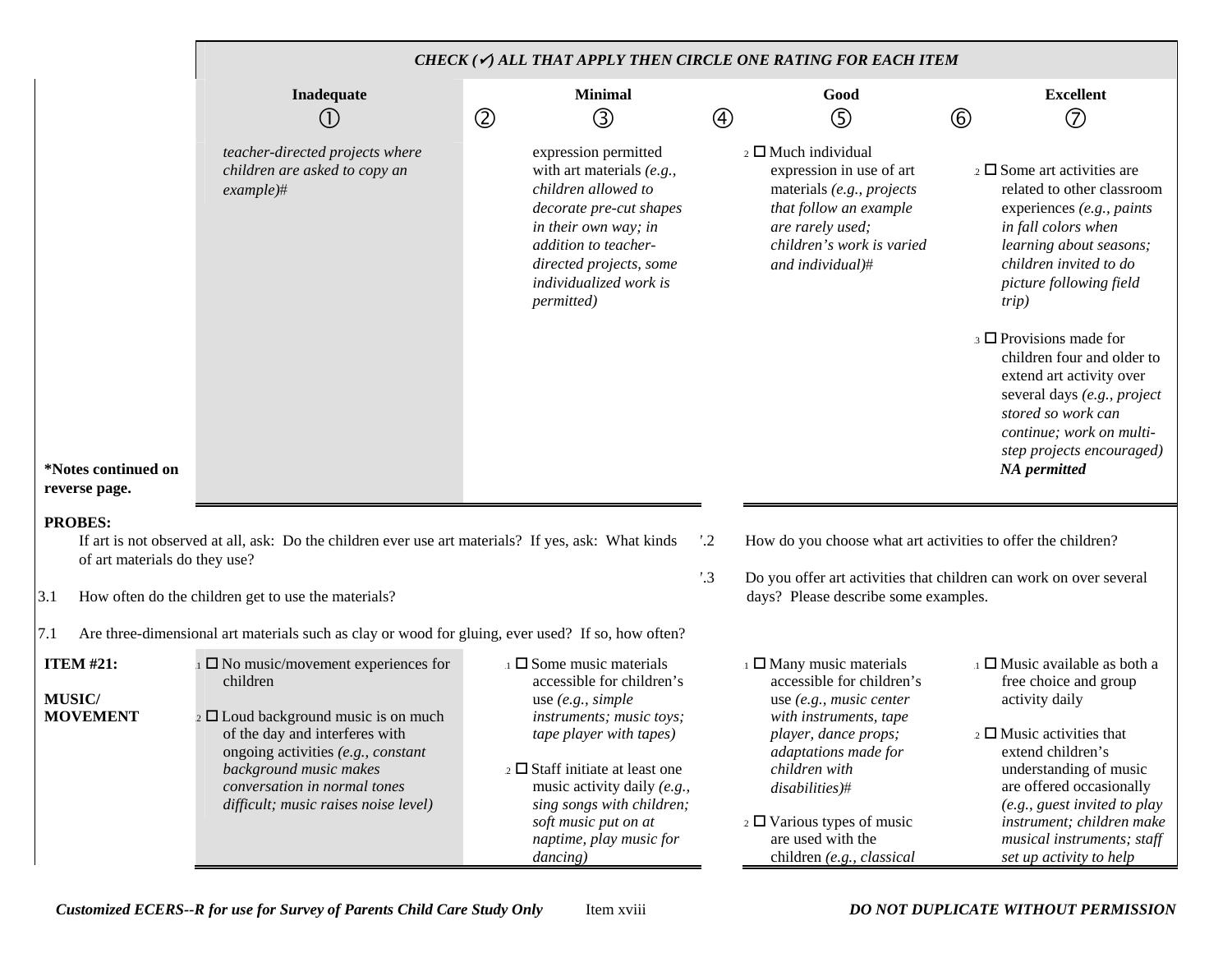|                                                             |               |                                                                                                                                                                                                                          |            | CHECK $(\checkmark)$ all that apply then circle one rating for each item                                            |            |                                                                                                                                                                                                   |
|-------------------------------------------------------------|---------------|--------------------------------------------------------------------------------------------------------------------------------------------------------------------------------------------------------------------------|------------|---------------------------------------------------------------------------------------------------------------------|------------|---------------------------------------------------------------------------------------------------------------------------------------------------------------------------------------------------|
| Inadequate                                                  |               | <b>Minimal</b>                                                                                                                                                                                                           |            | Good                                                                                                                |            | <b>Excellent</b>                                                                                                                                                                                  |
|                                                             | $^\copyright$ | ③                                                                                                                                                                                                                        |            | (5)<br>$\begin{array}{c} \textcircled{\small 4} \end{array}$                                                        | $^{\circ}$ | T                                                                                                                                                                                                 |
|                                                             |               | $\beta$ Some movement/<br>dance activity done at<br>least weekly (e.g.,<br>marching or moving to<br>music; acting out<br>movements to songs or<br>rhymes; children given<br>scarves and encouraged<br>to dance to music) |            | and popular music;<br>music characteristics of<br>different cultures; some<br>songs sung in different<br>languages) |            | children hear different<br>$tones)$ #<br>$\Box$ Creativity is encouraged<br>with music activities $(e.g.,$<br>children asked to make up<br>new words to songs;<br>individual dance<br>encouraged) |
| <b>ROBES:</b> How do you handle music with the children?    |               |                                                                                                                                                                                                                          | $\cdot$ 2  | What kinds of music do you use with the children?                                                                   |            |                                                                                                                                                                                                   |
| 3.2 How often do you do music activities with the children? |               |                                                                                                                                                                                                                          |            | Do you ever do special music activities?                                                                            |            |                                                                                                                                                                                                   |
|                                                             |               |                                                                                                                                                                                                                          | $\cdot$ .3 | Are there any opportunities for children to do music activities in their                                            |            |                                                                                                                                                                                                   |

- 3.3 Do children ever do movement or dance activities? About how often is this done?
- 5.1 To give credit for "many," there must be enough musical instruments for at least half of the children to use at once *plus* some music to listen to, such as a tape player with tapes or music on a computer program that has extensive musical content, e.g. complete songs, and/or passages of music. Do not give credit for very short musical sound patterns on the computer, as found in many computer games. Dance props must be accompanied by something that makes music such as a recorded music, child-created music, or adult created music. For a tape player to be considered accessible in a group of older children (majority of children are 4 years and older) children should be able to use the tapes independently, but in younger groups help may be needed from the teacher.

own way?

The "many" music materials must be "accessible" for at least 30 minutes daily to give credit for this indicator.

7.2 For this indicator, "occasionally" means at least 3-4 times per year.

| <b>TYAVERIAS:</b><br>Blocks are materials                                                              | $\Box$ Few blocks are accessible for<br>children's play | $\Box$ Enough blocks and<br>accessories† are                                  | $\Box$ Enough space, blocks<br>and accessories are                      | $\Box$ $\Box$ At least two types of<br>blocks and a variety of                           |
|--------------------------------------------------------------------------------------------------------|---------------------------------------------------------|-------------------------------------------------------------------------------|-------------------------------------------------------------------------|------------------------------------------------------------------------------------------|
| <b>BLOUGE</b> building<br>sizeable structures.<br>Types of blocks are<br><i>unit blocks</i> (wooden or |                                                         | accessible for at least<br>two children to build<br>independent structures at | accessible for three or<br>more children to build at<br>the same time#  | accessories accessible<br>daily (e.g., large and<br>small; homemade and                  |
| plastic, including<br>change cuch ac                                                                   |                                                         | the same time $(e.g., toy)$<br>people, animals,<br>vehicles, and road signs)  | $\alpha$ D Blocks and accessories<br>are organized according<br>to type | <i>commercial</i> )<br>$_2$ $\Box$ Blocks and accessories are<br>stored on open, labeled |
|                                                                                                        |                                                         | $\frac{1}{2}$ Some clear floor space<br>used for block play                   | $\Box$ Special block area set                                           | shelves (e.g., labeled with<br>picture or outline of                                     |
|                                                                                                        |                                                         | $\beta$ $\Box$ Blocks and accessories                                         | aside out of traffic, with<br>storage and suitable                      | blocks)                                                                                  |

*Customized ECERS--R for use for Survey of Parents Child Care Study Only* Item xix *DO NOT DUPLICATE WITHOUT PERMISSION*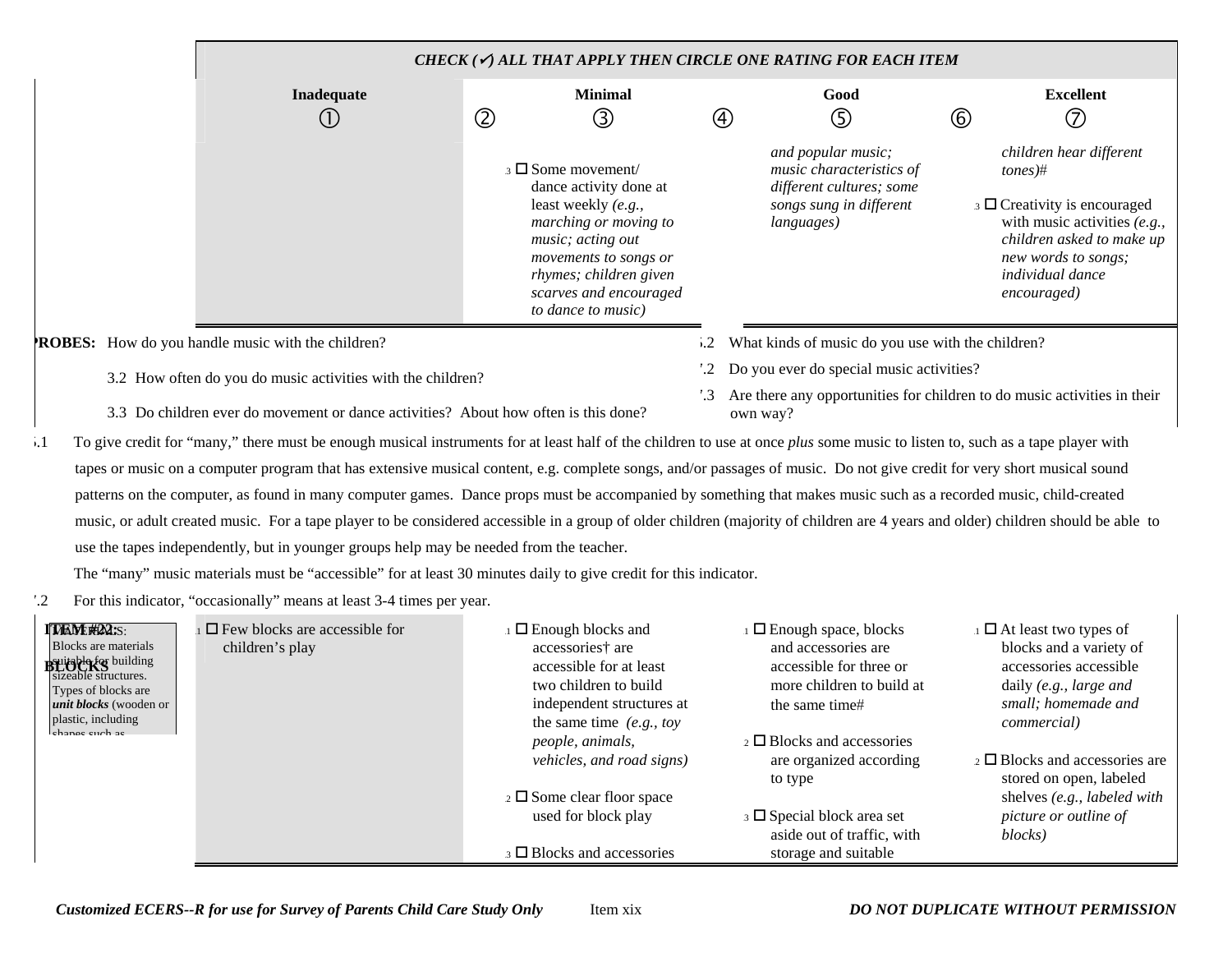|                 |                |                          |            | CHECK $(\checkmark)$ all that apply then circle one rating for each item               |                |                                              |
|-----------------|----------------|--------------------------|------------|----------------------------------------------------------------------------------------|----------------|----------------------------------------------|
| Inadequate<br>Œ | $^{\circledR}$ | <b>Minimal</b><br>③      | $\bigcirc$ | Good<br>$\circledS$                                                                    | $\circledcirc$ | <b>Excellent</b><br>$^\circledR$             |
|                 |                | accessible for daily use |            | building surface (e.g.,<br>flat rug or other steady<br>surface)#                       |                | $\Box$ Some block play available<br>outdoors |
|                 |                |                          |            | $_4$ $\Box$ Block area accessible for<br>play for a substantial<br>portion of the day# |                |                                              |
|                 |                |                          |            |                                                                                        |                |                                              |

7.3 Do the children play with blocks outdoors?

- 5.1 This indicator requires enough blocks for 3 children to build sizable structures independently. Observe how the space is used. No square footage is required. If you don't observe children using this area then imagine how it would be used based on the size of the blocks/children. Also consider age and ability of children.
- 5.3 The block area may include other types of small blocks rated under Item 19, in addition to blocks, and still be given credit for being a special block area. Credit cannot be given if other materials, such as other find motor toys, art materials, pretend play materials, carpentry tools, etc. are included with the blocks.
- 5.4 If two or more block areas are considered in calculating accessibility for a substantial part of the day, all block areas must meet requirements of 5.1-5.3 to be counted. The other block area may be outdoors or in another indoor space.

| l MacMatt <sup>2</sup> ibat can<br>easily be poured, such<br><b>SAND/WATER</b><br>seed, and cornmeal may<br>be substituted for sand.<br>Sand or sand substitute | $\square$ No provision for sand <i>or</i> water play,<br>outdoors <i>or</i> indoors#<br>$\frac{1}{2}$ No toys to use for sand <i>or</i> water play | $\Box$ Some provision for sand<br>or water play accessible<br>either outdoors or<br>indoors# | $\Box$ Provision for sand <i>and</i><br>water play (either<br>outdoors <i>or</i> indoors)<br>$\frac{1}{2}$ D Variety of toys accessible | $\Box$ Provision for sand <i>and</i><br>water play, <i>both</i> indoors<br><i>and</i> outdoors (weather<br>permitting)#                                                                   |
|-----------------------------------------------------------------------------------------------------------------------------------------------------------------|----------------------------------------------------------------------------------------------------------------------------------------------------|----------------------------------------------------------------------------------------------|-----------------------------------------------------------------------------------------------------------------------------------------|-------------------------------------------------------------------------------------------------------------------------------------------------------------------------------------------|
| must be available in<br>oufficiant quantity on                                                                                                                  |                                                                                                                                                    | $\frac{1}{2}$ Some sand/water toys<br>accessible                                             | for play (e.g., containers,<br>spoons, funnels, scoops,<br>shovels, pots and pans,<br>molds, toy people,<br>animals, and trucks)#       | $_2$ $\Box$ Different activities done<br>with sand and water $(e.g.,$<br>bubbles added to water.<br>material in sand table<br>changed, <i>i.e.</i> , <i>rice</i><br>substituted for sand) |
|                                                                                                                                                                 |                                                                                                                                                    |                                                                                              | $\Box$ Sand <i>or</i> water play<br>available to children for<br>at least 1 hour daily                                                  |                                                                                                                                                                                           |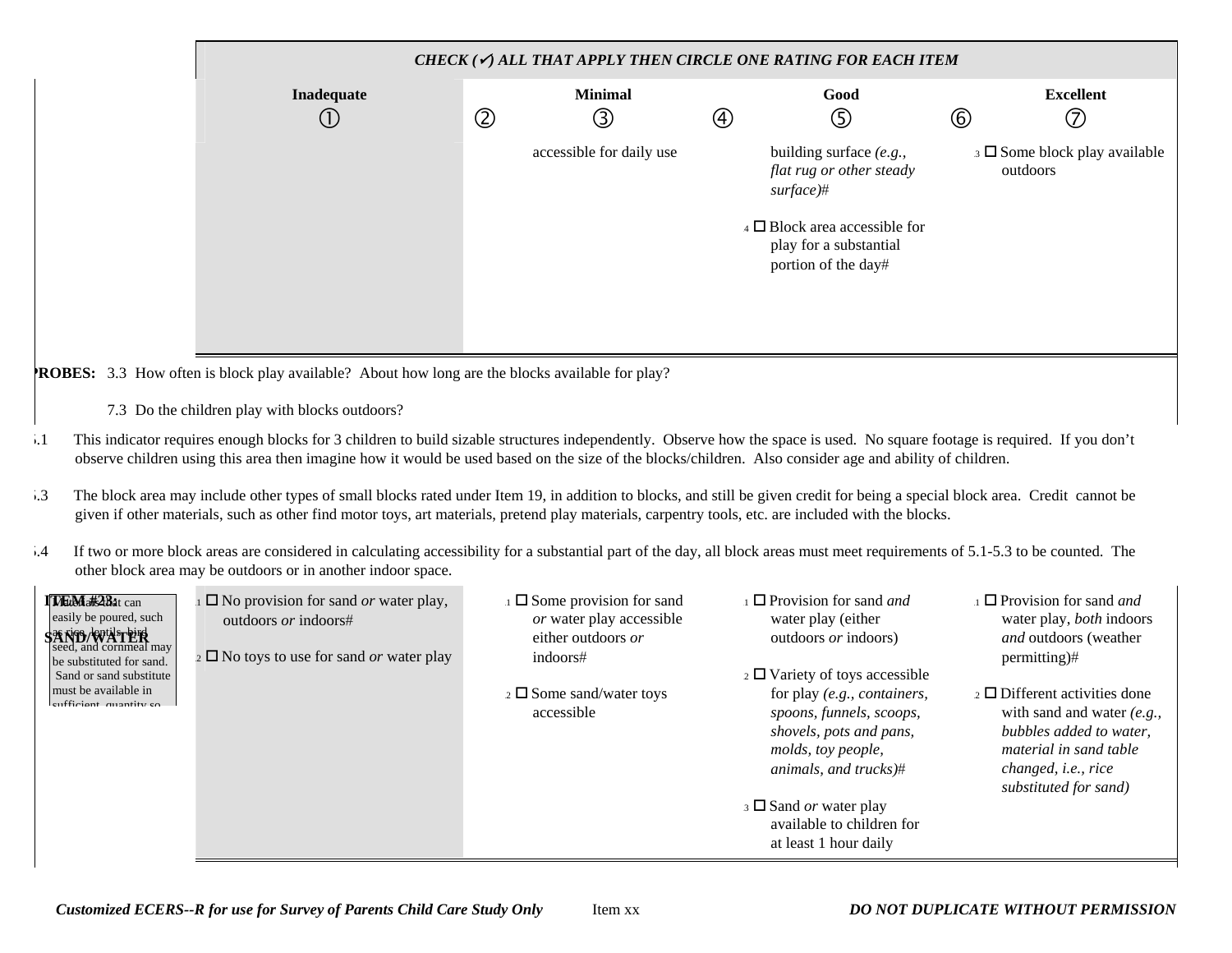|                                                                                                                                                                                                                           |                                                                   |                                 |               | CHECK $(\checkmark)$ all that apply then circle one rating for each item |               |                        |     |                         |  |  |
|---------------------------------------------------------------------------------------------------------------------------------------------------------------------------------------------------------------------------|-------------------------------------------------------------------|---------------------------------|---------------|--------------------------------------------------------------------------|---------------|------------------------|-----|-------------------------|--|--|
|                                                                                                                                                                                                                           |                                                                   | Inadequate<br>$\left( 1\right)$ | $^\copyright$ | <b>Minimal</b><br>(3)                                                    | $\circled{4}$ | Good<br>$\circledcirc$ | (6) | <b>Excellent</b><br>(7) |  |  |
| <b>ROBES:</b> 3.1 Do you use sand or water with the children? How is this handled? About how often? Where is this available?<br>3.2 Are there any toys for children to use with sand or water play? Please describe them. |                                                                   |                                 |               |                                                                          |               |                        |     |                         |  |  |
|                                                                                                                                                                                                                           | 7.2 Do you change the activities children do with sand and water? |                                 |               |                                                                          |               |                        |     |                         |  |  |

- .1 "Provision" for sand and water requires action on the part of staff to provide appropriate materials for such play. Allowing children to play in puddles or dig in the dirt on the playground does not meet the requirements of this item.
- 3.1 Each room does not have to have its own sand and water table, but must be able to use a sand and water table regularly if it is shared with another room.
- 5.2 For "variety," consider the *differences among the toys* that children can use. Variety is represented in toy characteristics, such as use, size, transparency level, shape, color, and these types of properties should be considered, but *use* of the toys is of prime important in making a scoring decision. If there are duplicates of one toy (e.g., many spoons), then the requirements for variety are not met. Variety in toys does not have to be provided all at one time-variety can be provided through regular rotation of toys. If teacher reports that toys are rotated, ask to see the other toys, and find out how they are rotated. If both sand and water are accessible, variety in toys must be provided for both, but the same toys can be used to meet the requirement. *Number* of toys accessible for play is also considered when determining "variety." For example, when fewer children use the toys at one time.
- 7.1 Separate provisions for indoor use and outdoor use must be provided to give credit for this indicator. Giving credit can not depend on a teacher's moving one provision (e.g., a sand/water table) from indoors to outdoors every day.

| <b>TANE#M:S:</b><br>Housekeeping (e.g.,<br>DRANA TiedpLAY#<br>kitchen utensils);<br>different kinds of work | $\square$ No materials or equipment accessible<br>for dress up or dramatic play | $\Box$ Some dramatic play<br>materials and furniture<br>accessible, so children<br>can act out family roles<br>themselves $(e.g., dress-)$ | $\frac{1}{1}$ Many dramatic play<br>materials accessible,<br>including dress-up<br>clothes# | $\Box$ Materials rotated for a<br>variety of themes $(e.g.,$<br>prop boxes for work,<br>fantasy, and leisure<br><i>themes</i> ) |
|-------------------------------------------------------------------------------------------------------------|---------------------------------------------------------------------------------|--------------------------------------------------------------------------------------------------------------------------------------------|---------------------------------------------------------------------------------------------|---------------------------------------------------------------------------------------------------------------------------------|
| (e.g., office,<br>construction form                                                                         |                                                                                 | up clothes, housekeeping<br><i>props, dolls)</i>                                                                                           | $_2 \square$ Materials accessible for a<br>substantial portion of the                       | $\frac{1}{2} \Box$ Props provided to                                                                                            |
|                                                                                                             |                                                                                 |                                                                                                                                            | day#                                                                                        | represent diversity (e.g.,                                                                                                      |
|                                                                                                             |                                                                                 | $_2 \square$ Materials are accessible                                                                                                      |                                                                                             | <i>props representing</i>                                                                                                       |
|                                                                                                             |                                                                                 | for at least 1 hour daily                                                                                                                  | $\overline{\phantom{a}}$ Props for at least two<br>different themes                         | <i>various cultures;</i><br>equipment used by people                                                                            |
|                                                                                                             |                                                                                 | $\overline{\phantom{a}}$ 3 $\Box$ Separate storage of<br>dramatic play materials                                                           | accessible daily $(e.g.,$<br>housekeeping and work)#                                        | with disabilities)#                                                                                                             |
|                                                                                                             |                                                                                 |                                                                                                                                            |                                                                                             | $\Box$ Props provided for active                                                                                                |
|                                                                                                             |                                                                                 |                                                                                                                                            | $\overline{4}$ D Dramatic play area<br>clearly defined, with                                | dramatic play outdoors                                                                                                          |
|                                                                                                             |                                                                                 |                                                                                                                                            | space to play and                                                                           | $\overline{4}$ $\overline{ }$ Pictures, stories, and trips                                                                      |
|                                                                                                             |                                                                                 |                                                                                                                                            | organized storage#                                                                          | used to enrich dramatic                                                                                                         |
| *Notes continued on                                                                                         |                                                                                 |                                                                                                                                            |                                                                                             |                                                                                                                                 |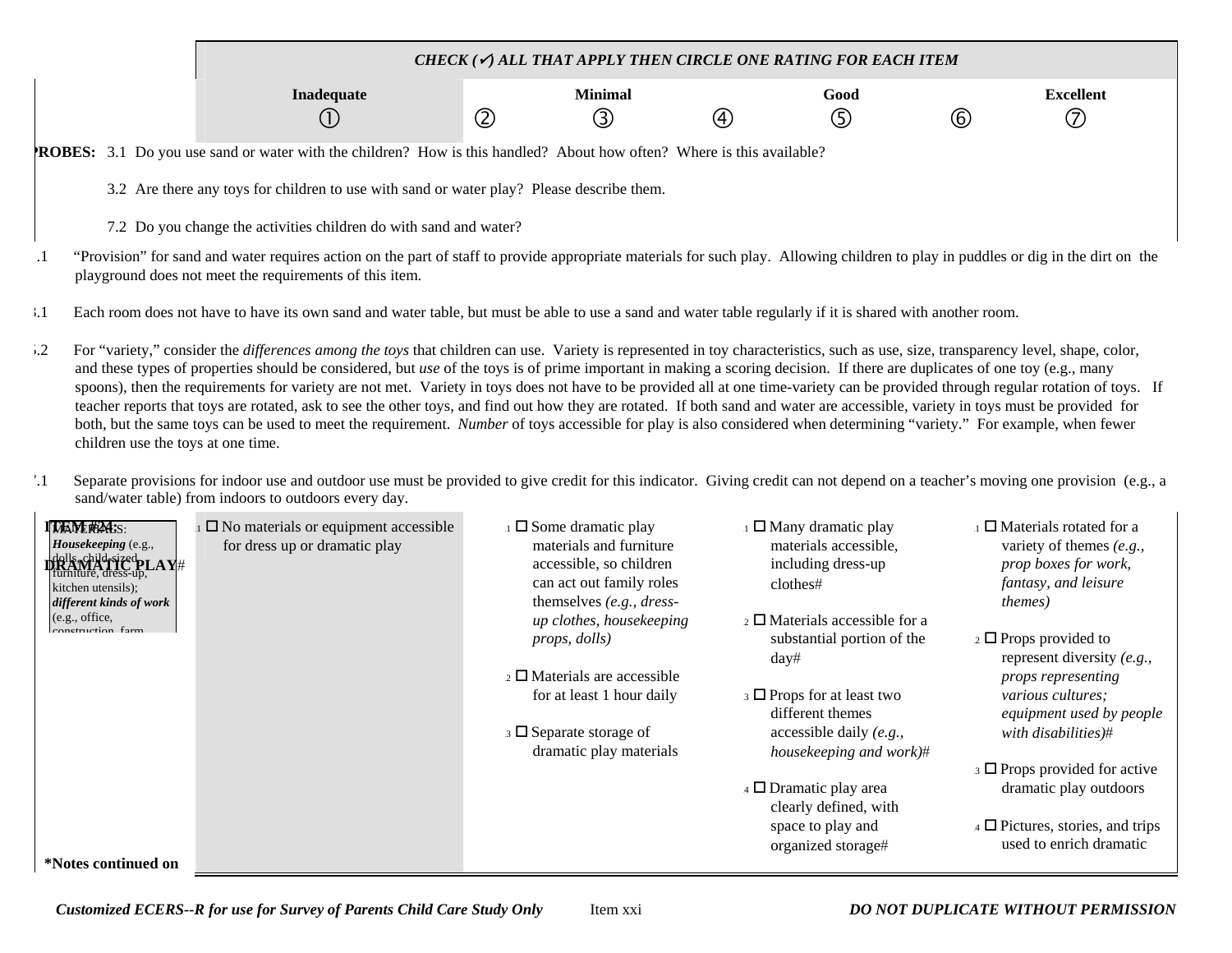|               | CHECK ( $\checkmark$ ) ALL THAT APPLY THEN CIRCLE ONE RATING FOR EACH ITEM |        |                |   |      |   |                        |  |  |  |
|---------------|----------------------------------------------------------------------------|--------|----------------|---|------|---|------------------------|--|--|--|
|               | Inadequate                                                                 | つ<br>ч | <b>Minimal</b> | 4 | Good | ᠖ | <b>Excellent</b><br>′¬ |  |  |  |
| reverse page. |                                                                            |        |                |   |      |   | play#                  |  |  |  |

**PROBES:** 3.3 Where are the dramatic play materials stored?

7.1 Are there any other dramatic play props children can use? Please describe them.

7.3 Are props for dramatic play ever used outside or in a larger indoor space?

7.4 Is there anything you do to extend children's dramatic play?

Dramatic play is pretending or making believe. This type of play occurs when children act out roles themselves and when they manipulate figures such as small toy people in a doll house. Dramatic play is enhanced by props that encourage a variety of themes.

| <b>TAAMERIAS:S:</b><br>Nature/science includes<br>Categoris Fof materials<br>such as <i>collections of</i><br>CIFNCF<br><i>natural objects</i> (e.g.,<br>rocks, insects, seed<br>pods), <i>living things</i> to<br>oare for and observe | $\square$ No games, materials, or activities for<br>nature/science accessible | $\Box$ Some developmentally<br>appropriate games,<br>materials, or activities<br>from two nature/<br>science categories<br>accessible#<br>$\overline{2}$ Materials accessible daily<br>$\overline{\phantom{a}}$ 3 $\Box$ Children encouraged to<br>bring in natural things to<br>share with others or add<br>to collections $(e.g., bring)$<br>fall leaves in from<br>playground; bring in pet) | $\Box$ Many developmentally<br>appropriate games,<br>materials, and activities<br>from three categories<br>accessible#<br>$\overline{2}$ D Materials are accessible<br>for a substantial portion<br>of the day<br>$\beta$ D Nature/science materials<br>are well organized and in<br>good condition $(e.g.,$<br>collections stored in<br>separate containers,<br>animals' cages clean)<br>$\overline{4}$ $\Box$ Everyday events used as<br>a basis for learning about<br>nature/science $(e.g.,$<br>talking about the<br>weather, observing<br><i>insects or birds.</i><br>discussing the change of<br>seasons, blowing bubbles<br>or flying kites on a windy<br>day, watching snow melt<br>and $\frac{f}{e^{t}}$ | $\Box$ Nature/science activities<br>requiring more input from<br>staff are offered at least<br>once every 2 weeks $(e.g.,$<br>cooking, simple<br>experiments like<br>measuring rainfall, field<br><i>trips</i> )<br>$\frac{1}{2} \Box$ Books, pictures, and/or<br>audio/visual materials<br>used to add information<br>and extend children's<br>hands-on experiences |
|-----------------------------------------------------------------------------------------------------------------------------------------------------------------------------------------------------------------------------------------|-------------------------------------------------------------------------------|-------------------------------------------------------------------------------------------------------------------------------------------------------------------------------------------------------------------------------------------------------------------------------------------------------------------------------------------------------------------------------------------------|-------------------------------------------------------------------------------------------------------------------------------------------------------------------------------------------------------------------------------------------------------------------------------------------------------------------------------------------------------------------------------------------------------------------------------------------------------------------------------------------------------------------------------------------------------------------------------------------------------------------------------------------------------------------------------------------------------------------|----------------------------------------------------------------------------------------------------------------------------------------------------------------------------------------------------------------------------------------------------------------------------------------------------------------------------------------------------------------------|
| <i>*Notes continued on</i>                                                                                                                                                                                                              |                                                                               |                                                                                                                                                                                                                                                                                                                                                                                                 |                                                                                                                                                                                                                                                                                                                                                                                                                                                                                                                                                                                                                                                                                                                   |                                                                                                                                                                                                                                                                                                                                                                      |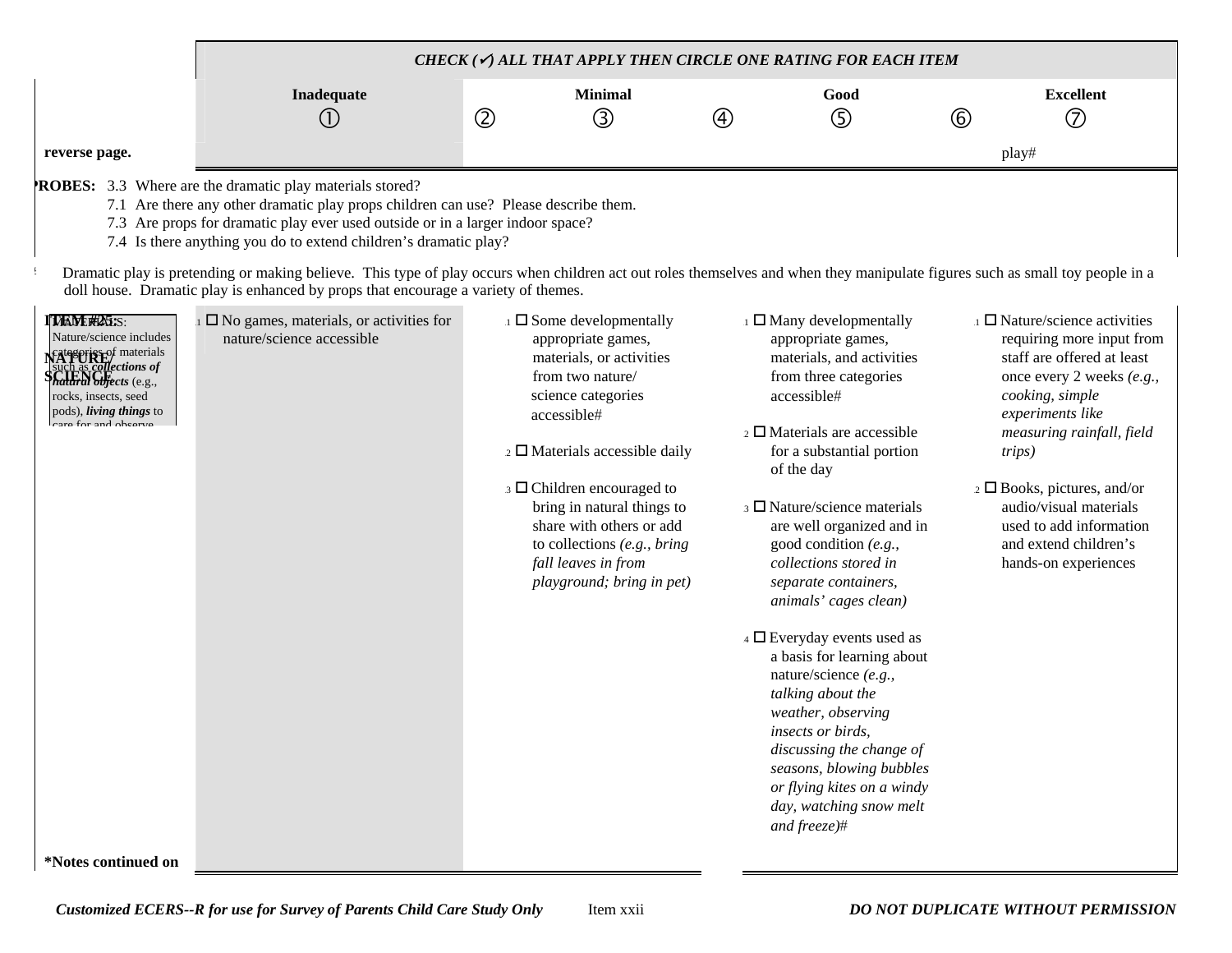|                                                                                                                                                                                                      |                                                                                                                                                                                                                                                               | CHECK $(\checkmark)$ all that apply then circle one rating for each item |                                                                                                                                         |            |                                                                                                                                                                                                                                                                                                                                                                                                                                                                                                                                                                                                      |             |                                                                                                                                                                                                                                                                                                                                                                                                      |  |  |  |  |  |
|------------------------------------------------------------------------------------------------------------------------------------------------------------------------------------------------------|---------------------------------------------------------------------------------------------------------------------------------------------------------------------------------------------------------------------------------------------------------------|--------------------------------------------------------------------------|-----------------------------------------------------------------------------------------------------------------------------------------|------------|------------------------------------------------------------------------------------------------------------------------------------------------------------------------------------------------------------------------------------------------------------------------------------------------------------------------------------------------------------------------------------------------------------------------------------------------------------------------------------------------------------------------------------------------------------------------------------------------------|-------------|------------------------------------------------------------------------------------------------------------------------------------------------------------------------------------------------------------------------------------------------------------------------------------------------------------------------------------------------------------------------------------------------------|--|--|--|--|--|
|                                                                                                                                                                                                      | Inadequate                                                                                                                                                                                                                                                    |                                                                          | <b>Minimal</b>                                                                                                                          |            | Good                                                                                                                                                                                                                                                                                                                                                                                                                                                                                                                                                                                                 |             | <b>Excellent</b>                                                                                                                                                                                                                                                                                                                                                                                     |  |  |  |  |  |
|                                                                                                                                                                                                      | (1)                                                                                                                                                                                                                                                           | $^{\circledR}$                                                           | $\circledS$                                                                                                                             | ④          | ⑤                                                                                                                                                                                                                                                                                                                                                                                                                                                                                                                                                                                                    | $\circled6$ | ි                                                                                                                                                                                                                                                                                                                                                                                                    |  |  |  |  |  |
| reverse page.                                                                                                                                                                                        |                                                                                                                                                                                                                                                               |                                                                          |                                                                                                                                         |            |                                                                                                                                                                                                                                                                                                                                                                                                                                                                                                                                                                                                      |             |                                                                                                                                                                                                                                                                                                                                                                                                      |  |  |  |  |  |
| ROBES: 3.3                                                                                                                                                                                           | Do children bring in nature or science things to share? How do you handle this?<br>3.1 & 7.1 Can you give me some examples of nature/science activities you do with the<br>children in addition to what I've seen? About how often are these activities done? |                                                                          |                                                                                                                                         |            | Do you use nature/science books or AV materials with the children?<br>Please describe.                                                                                                                                                                                                                                                                                                                                                                                                                                                                                                               |             |                                                                                                                                                                                                                                                                                                                                                                                                      |  |  |  |  |  |
| TANE#26.S:<br>Examples of<br><b>Frath/pumber NYBER#</b><br>count, balance scales,<br>rulers, number puzzles,<br>magnetic numbers,<br>www.hore.com.co.cu.ob.c<br>*Notes continued on<br>reverse page. | $\square$ No math/number materials<br>accessible<br>$_2 \square$ Math/number taught primarily<br>through rote counting or worksheets                                                                                                                          |                                                                          | $\Box$ Some developmentally<br>appropriate math/<br>number materials<br>accessible#<br>$\overline{2}$ $\Box$ Materials accessible daily |            | $\Box$ Many developmentally<br>appropriate materials of<br>various types accessible<br>(e.g., materials for<br>counting, measuring,<br>learning shape and<br>$size)$ #<br>$\overline{2}$ Materials are accessible<br>for a substantial portion<br>of the day<br>$\beta$ $\Box$ Materials are well<br>organized and in good<br>condition (e.g., sorted by<br>type, all pieces needed<br>for games stored<br>together)<br>$\overline{4}$ $\Box$ Daily activities used to<br>promote math/number<br>learning (e.g., setting<br>table, counting while<br>climbing steps, using<br>timers to take turns)# |             | $\perp$ Math/number activities<br>requiring more input from<br>staff are offered at least<br>every 2 weeks (e.g.,<br>making a chart to<br>compare children's<br>height, counting and<br>recording number of birds<br>at bird feeder)<br>$_2 \square$ Materials are rotated to<br>maintain interest (e.g.,<br>teddy bear counters<br>replaced by dinosaur<br>counters, different objects<br>to weigh) |  |  |  |  |  |
| <b>PROBES:</b>                                                                                                                                                                                       |                                                                                                                                                                                                                                                               |                                                                          |                                                                                                                                         |            |                                                                                                                                                                                                                                                                                                                                                                                                                                                                                                                                                                                                      |             |                                                                                                                                                                                                                                                                                                                                                                                                      |  |  |  |  |  |
| 3.1 & 7.1<br>to what I've seen?                                                                                                                                                                      | Could you give me some examples of math activities you do with the children in addition<br>Meterials for meth/number help shildren to experience counting measuring comparing quantities and researching shapes, and to become familier with written numbers  |                                                                          |                                                                                                                                         | $\cdot$ .2 | Are there any other math materials used with the children? How is<br>this handled?                                                                                                                                                                                                                                                                                                                                                                                                                                                                                                                   |             |                                                                                                                                                                                                                                                                                                                                                                                                      |  |  |  |  |  |

#Materials for math/number help children to experience counting, measuring, comparing quantities, and recognizing shapes, and to become familiar with written numbers.  $\mathbf{I}$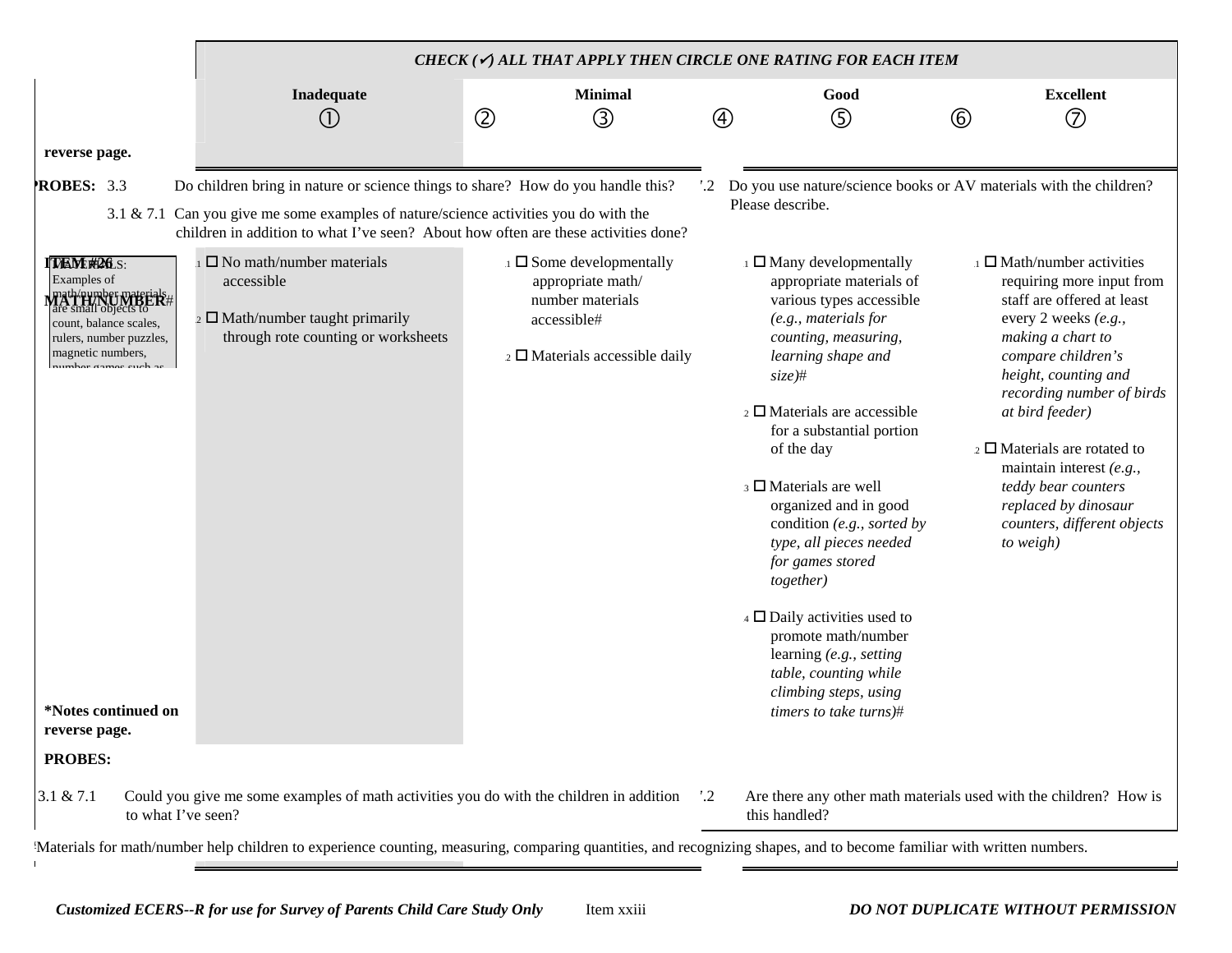|                                                                                                                                                                                                                                                         |                                                                                                                                                                                                                                                                                                                                               | CHECK ( $\checkmark$ ) ALL THAT APPLY THEN CIRCLE ONE RATING FOR EACH ITEM                                                                                                                                                                                                                                                                                                         |             |                                                                                                                                                                                                                                                                                                                                                                                                                                                                                                                                                                                                                                                                                                                                                                            |                                                                                                                                                                                                                                                                                                                                                                                                                                      |
|---------------------------------------------------------------------------------------------------------------------------------------------------------------------------------------------------------------------------------------------------------|-----------------------------------------------------------------------------------------------------------------------------------------------------------------------------------------------------------------------------------------------------------------------------------------------------------------------------------------------|------------------------------------------------------------------------------------------------------------------------------------------------------------------------------------------------------------------------------------------------------------------------------------------------------------------------------------------------------------------------------------|-------------|----------------------------------------------------------------------------------------------------------------------------------------------------------------------------------------------------------------------------------------------------------------------------------------------------------------------------------------------------------------------------------------------------------------------------------------------------------------------------------------------------------------------------------------------------------------------------------------------------------------------------------------------------------------------------------------------------------------------------------------------------------------------------|--------------------------------------------------------------------------------------------------------------------------------------------------------------------------------------------------------------------------------------------------------------------------------------------------------------------------------------------------------------------------------------------------------------------------------------|
|                                                                                                                                                                                                                                                         | Inadequate                                                                                                                                                                                                                                                                                                                                    | <b>Minimal</b>                                                                                                                                                                                                                                                                                                                                                                     |             | Good                                                                                                                                                                                                                                                                                                                                                                                                                                                                                                                                                                                                                                                                                                                                                                       | <b>Excellent</b>                                                                                                                                                                                                                                                                                                                                                                                                                     |
|                                                                                                                                                                                                                                                         | (1)                                                                                                                                                                                                                                                                                                                                           | $^{\circledR}$<br>③                                                                                                                                                                                                                                                                                                                                                                | $\circledA$ | ⑤                                                                                                                                                                                                                                                                                                                                                                                                                                                                                                                                                                                                                                                                                                                                                                          | $\circled7$<br>$\circled6$                                                                                                                                                                                                                                                                                                                                                                                                           |
| $\frac{H}{\text{H}}$ heither TV, video,<br>nor computer is used,<br>secre the litem NA (Not<br><b>ADEQLAND/QR</b><br><b>COMPISKIBRS#</b> e<br>use of TV and<br>computers as they are<br>often shared by several<br>*Notes continued on<br>reverse page. | $\Box$ Materials used are not<br>developmentally appropriate (e.g.,<br>violent or sexually explicit content,<br>frightening characters or stories,<br>computer game too difficult)#<br>$\sim$ 2 $\Box$ No alternative activity is allowed<br>while TV/computer is being used<br>(e.g., all children must watch video<br>program at same time) | $\Box$ All materials used are<br>nonviolent and culturally<br>sensitive #<br>$\alpha$ $\Box$ Alternative activities<br>accessible while TV/<br>computer is being used<br>$\beta$ Time children allowed to<br>use TV/video or<br>computer is limited (e.g.,<br>TV/videos limited to one<br>hour daily in full-day<br>program; computer turns<br>limited to 20 minutes<br>$daily)$ # |             | $\Box$ Materials used are<br>limited to those<br>considered "good for<br>children" (e.g., Sesame<br>Street, educational video<br>and computer games, but<br>not most cartoons)<br>$\frac{1}{2}$ Computer used as one of<br>many free choice<br>activities<br><b>NA</b> permitted<br>$\beta$ $\Box$ Most of the materials<br>encourage active<br>involvement $(e.g.,$<br>children can dance, sing,<br>or exercise to video;<br>computer software<br>encourages children to<br>think and make<br>decisions)<br>$\overline{4}$ $\Box$ Staff are actively<br>involved in use of TV,<br>video, or computer $(e.g.,$<br>watch and discuss video<br>with children; do activity<br>suggested in educational<br>TV program; help child<br>learn to use computer<br><i>program</i> ) | $\Box$ Some of the computer<br>software encourages<br>creativity (e.g., creative<br>drawing or painting<br>program, opportunities to<br>solve problems in<br>computer game)<br><b>NA</b> permitted<br>$\frac{1}{2}$ Materials used to support<br>and extend classroom<br>themes and activities $(e.g.,$<br>CD ROM or video on<br>insects adds information<br>on nature theme; video on<br>farms prepares children<br>for field trip) |
| <b>PROBES:</b>                                                                                                                                                                                                                                          |                                                                                                                                                                                                                                                                                                                                               |                                                                                                                                                                                                                                                                                                                                                                                    | $\ddot{3}$  |                                                                                                                                                                                                                                                                                                                                                                                                                                                                                                                                                                                                                                                                                                                                                                            | How often are TV, video, or computers used with the children? For                                                                                                                                                                                                                                                                                                                                                                    |
|                                                                                                                                                                                                                                                         | Are TV, videos, or computers used with the children? How are they used?                                                                                                                                                                                                                                                                       |                                                                                                                                                                                                                                                                                                                                                                                    |             | what length of time are these available?                                                                                                                                                                                                                                                                                                                                                                                                                                                                                                                                                                                                                                                                                                                                   |                                                                                                                                                                                                                                                                                                                                                                                                                                      |
|                                                                                                                                                                                                                                                         | $1.1, 3.1, 5.1, 7.1$ How do you choose the TV, video, or computer materials to use with the children?                                                                                                                                                                                                                                         |                                                                                                                                                                                                                                                                                                                                                                                    | $\cdot$ .3  | Do any of the materials encourage active involvement by the                                                                                                                                                                                                                                                                                                                                                                                                                                                                                                                                                                                                                                                                                                                |                                                                                                                                                                                                                                                                                                                                                                                                                                      |
| 1.2                                                                                                                                                                                                                                                     | Are other activities available to children while TV or videos are used?                                                                                                                                                                                                                                                                       | $\cdot \cdot 2$                                                                                                                                                                                                                                                                                                                                                                    |             | children? Please give some examples.<br>in the classroom? Please explain.                                                                                                                                                                                                                                                                                                                                                                                                                                                                                                                                                                                                                                                                                                  | Do you use TV, video, or the computer related to topics or themes                                                                                                                                                                                                                                                                                                                                                                    |
| <b>ITEM #28:</b>                                                                                                                                                                                                                                        | $\Box$ No racial or cultural diversity visible                                                                                                                                                                                                                                                                                                | $\Box$ Some racial and cultural                                                                                                                                                                                                                                                                                                                                                    |             | $\Box$ Many books, pictures and                                                                                                                                                                                                                                                                                                                                                                                                                                                                                                                                                                                                                                                                                                                                            | $\Box$ Inclusion of diversity is                                                                                                                                                                                                                                                                                                                                                                                                     |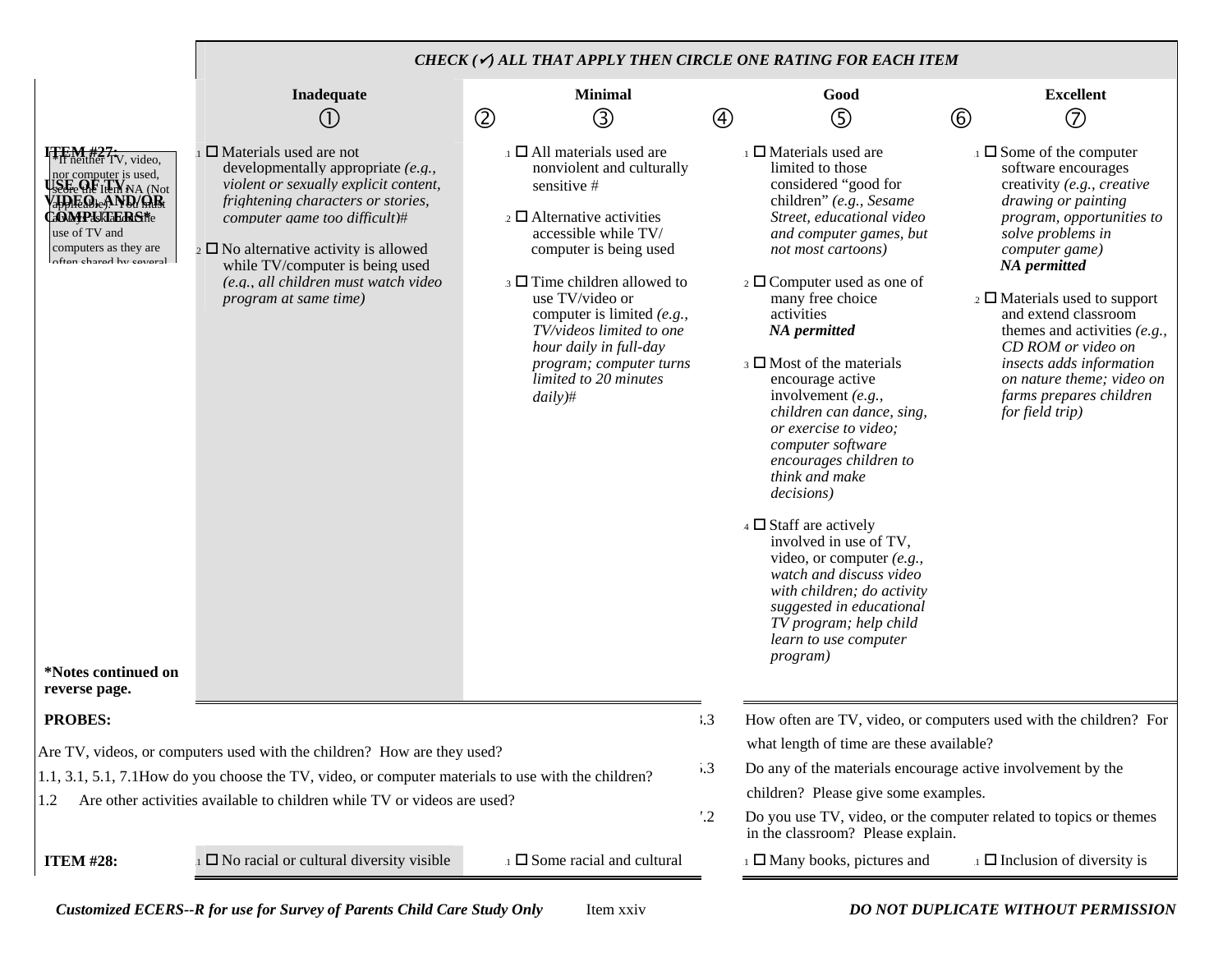|                                                                 |                                                                                                                                                                                                                                                                                                                                                                                                                                                                                                        |                                                                                                                                                                                                                                                                                                                                                                                                                                 | CHECK ( $\checkmark$ ) ALL THAT APPLY THEN CIRCLE ONE RATING FOR EACH ITEM                                                                                                                                                                                                                                                                                                                                                                  |                                                                                                                                                                                                                                                                                                                                                                                                                                                                           |
|-----------------------------------------------------------------|--------------------------------------------------------------------------------------------------------------------------------------------------------------------------------------------------------------------------------------------------------------------------------------------------------------------------------------------------------------------------------------------------------------------------------------------------------------------------------------------------------|---------------------------------------------------------------------------------------------------------------------------------------------------------------------------------------------------------------------------------------------------------------------------------------------------------------------------------------------------------------------------------------------------------------------------------|---------------------------------------------------------------------------------------------------------------------------------------------------------------------------------------------------------------------------------------------------------------------------------------------------------------------------------------------------------------------------------------------------------------------------------------------|---------------------------------------------------------------------------------------------------------------------------------------------------------------------------------------------------------------------------------------------------------------------------------------------------------------------------------------------------------------------------------------------------------------------------------------------------------------------------|
|                                                                 | Inadequate                                                                                                                                                                                                                                                                                                                                                                                                                                                                                             | <b>Minimal</b>                                                                                                                                                                                                                                                                                                                                                                                                                  | Good                                                                                                                                                                                                                                                                                                                                                                                                                                        | <b>Excellent</b>                                                                                                                                                                                                                                                                                                                                                                                                                                                          |
| <b>PROMOTING</b><br><b>ACCEPTANCE OF</b><br><b>DIVERSITY</b>    | (1)<br>in materials (e.g., all toys and<br>pictures are of one race, all print<br>materials are about one culture, all<br>print and audio materials are in one<br>language where bilingualism is<br>prevalent)#<br>$\frac{1}{2}$ Materials present only stereotypes of<br>races, cultures, ages, abilities, and<br>gender<br>3 D Staff demonstrate prejudice against<br>others (e.g., against child or other<br>adult from different race or cultural<br>group, against person with<br>$disability)\#$ | $^{\circledR}$<br>$\circledS$<br>diversity visible in<br>materials (e.g., multi-<br>racial or multi-cultural<br>dolls, books, or bulletin<br>board pictures, music<br>tapes from many<br>cultures; in bilingual<br>areas some materials<br>accessible in children's<br>primary language)<br>$\frac{1}{2}$ Materials show diversity<br>(e.g., different races,<br>cultures, ages, abilities,<br>or gender) in a positive<br>way# | $\circledS$<br>④<br>materials accessible<br>showing people of<br>different races, cultures,<br>ages, abilities, and<br>gender in non-<br>stereotyping roles (e.g.,<br>both historical and<br>current images; males<br>and females shown doing<br>many different types of<br>work including<br>traditional and non-<br>traditional roles)#<br>$\frac{1}{2}$ Some props representing<br>various cultures included<br>for use in dramatic play | $\circled{7}$<br>$^{\circledR}$<br>part of daily routines and<br>play activities (e.g., ethnic<br>foods are a regular part of<br>meals/snacks; music tapes<br>and songs from different<br>cultures included at music<br>time)<br>$\frac{1}{2}$ $\Box$ Activities included to<br>promote understanding<br>and acceptance of<br>diversity (e.g., parents<br>encouraged to share<br>family customs with<br>children; many cultures<br>represented in holiday<br>celebration) |
| *Notes continued on<br>reverse page.                            |                                                                                                                                                                                                                                                                                                                                                                                                                                                                                                        | $\beta$ Staff intervene<br>appropriately to<br>counteract prejudice<br>shown by children or<br>other adults (e.g., discuss<br>similarities and<br>differences; establish<br>rules for fair treatment of<br><i>others</i> ), or no prejudice<br>is shown                                                                                                                                                                         | (e.g., dolls of different<br>races, ethnic clothing,<br>cooking and eating<br>utensils from various<br>cultural groups)#                                                                                                                                                                                                                                                                                                                    |                                                                                                                                                                                                                                                                                                                                                                                                                                                                           |
|                                                                 | <b>ROBES:</b> 3.1 Could you give me examples of the types of music you use with the children?<br>3.3 What do you do if a child or adult shows prejudice?                                                                                                                                                                                                                                                                                                                                               | Are any activities used to help children understand the variety of<br>$^{\prime}.2$                                                                                                                                                                                                                                                                                                                                             | people in our country and in the world? Please give some examples.                                                                                                                                                                                                                                                                                                                                                                          |                                                                                                                                                                                                                                                                                                                                                                                                                                                                           |
| <b>ITEM #29:</b><br><b>SUPERVISION OF</b><br><b>GROSS MOTOR</b> | $\Box$ Inadequate supervision provided in<br>gross motor area to protect<br>children's health and safety $(e.g.,$<br>children left unattended even for                                                                                                                                                                                                                                                                                                                                                 | $\Box$ Supervision is adequate<br>to protect children's<br>health and safety (e.g.,<br>enough staff present to                                                                                                                                                                                                                                                                                                                  | $\perp$ $\Box$ Staff act to prevent<br>dangerous situations<br>before they occur $(e.g.,$<br>remove broken toys or                                                                                                                                                                                                                                                                                                                          | $\Box$ Staff talk with children<br>about ideas related to their<br>play (e.g., bring in<br>concepts such as near-far,                                                                                                                                                                                                                                                                                                                                                     |

*Customized ECERS--R for use for Survey of Parents Child Care Study Only* Item xxv *DO NOT DUPLICATE WITHOUT PERMISSION*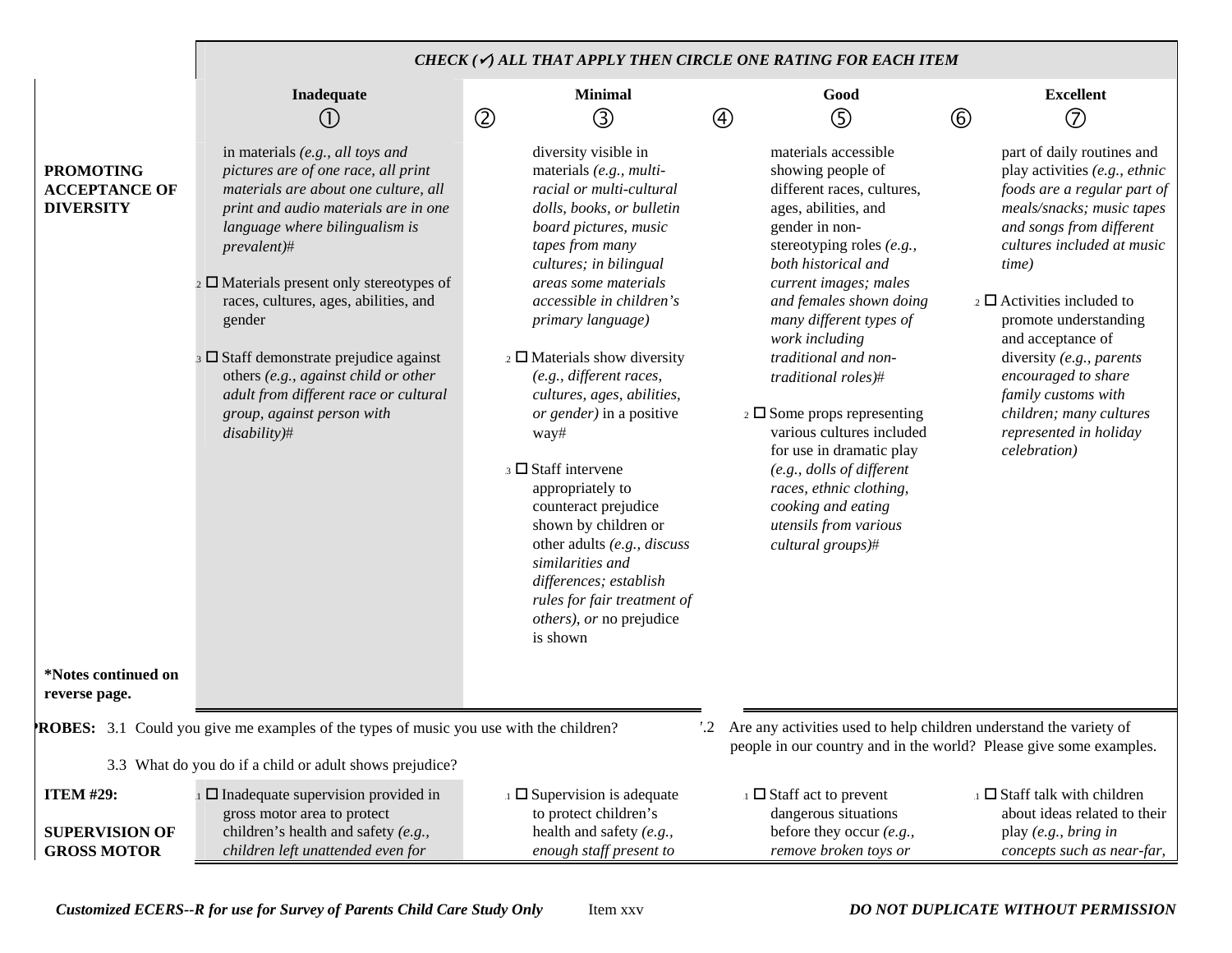|                                                                                                      |                                                                                                                                                                                                                                                          | CHECK (V) ALL THAT APPLY THEN CIRCLE ONE RATING FOR EACH ITEM                                                                                                                                                                                                                                               |                                                                                                                                                                                                                                                                                                                                                                                              |                                                                                                                                                                                                                                                                                                                                                                                                                                                                                                                       |
|------------------------------------------------------------------------------------------------------|----------------------------------------------------------------------------------------------------------------------------------------------------------------------------------------------------------------------------------------------------------|-------------------------------------------------------------------------------------------------------------------------------------------------------------------------------------------------------------------------------------------------------------------------------------------------------------|----------------------------------------------------------------------------------------------------------------------------------------------------------------------------------------------------------------------------------------------------------------------------------------------------------------------------------------------------------------------------------------------|-----------------------------------------------------------------------------------------------------------------------------------------------------------------------------------------------------------------------------------------------------------------------------------------------------------------------------------------------------------------------------------------------------------------------------------------------------------------------------------------------------------------------|
|                                                                                                      | Inadequate<br>$\left(1\right)$                                                                                                                                                                                                                           | <b>Minimal</b><br>$\circled{2}$<br>③                                                                                                                                                                                                                                                                        | Good<br>$\circledS$<br>$\circledA$                                                                                                                                                                                                                                                                                                                                                           | <b>Excellent</b><br>$\circledcirc$<br>$^{\circledR}$                                                                                                                                                                                                                                                                                                                                                                                                                                                                  |
| <b>ACTIVITIES</b>                                                                                    | short period of time; not enough<br>adults to watch children in area;<br>staff do not pay attention to<br>$children)$ #<br>$\sum$ Most staff-child interaction is<br>negative (e.g., staff seem angry;<br>punitive and overly controlling<br>atmosphere) | watch children in area;<br>staff positioned to see all<br>areas; staff move around<br>as needed; intervene<br>when problem occurs)<br>$\frac{1}{2}$ Some positive staff-child<br>interaction (e.g., comfort<br>child who is upset or<br>hurt; show appreciation<br>of new skill; pleasant<br>tone of voice) | other dangers prior to<br>children's use; stop<br>rough play before<br>children get hurt)<br>2 □ Most staff-child<br>interactions are pleasant<br>and helpful<br>$\overline{\phantom{a}}$ 3 $\Box$ Staff assist children to<br>develop skills needed to<br>use equipment $(e.g., help)$<br>children to pump on<br>swing; help child with<br>disabilities use adaptive<br>pedals on tricycle) | fast-slow for younger<br>children; ask children to<br>tell about building project<br>or dramatic play)<br>$\frac{1}{2}$ Staff help with resources<br>to enhance play (e.g., help<br>set up obstacle course for<br><i>tricycles</i> )<br>$\Box$ Staff help children<br>develop positive social<br>interactions (e.g., help<br>children to take turns on<br>popular equipment;<br>provide equipment that<br>encourages cooperation<br>such as a two-person<br>rocking boat, walkie-<br>talkie communication<br>devices) |
| 5.3                                                                                                  | ROBES: Could you describe how staff supervise children during gross motor activities and outdoor play?<br>What happens when children have difficulty using equipment?                                                                                    |                                                                                                                                                                                                                                                                                                             |                                                                                                                                                                                                                                                                                                                                                                                              |                                                                                                                                                                                                                                                                                                                                                                                                                                                                                                                       |
|                                                                                                      | The example in this indicator (of children being left unattended even for a short period of time) means that no adult is present to supervise children.                                                                                                  |                                                                                                                                                                                                                                                                                                             |                                                                                                                                                                                                                                                                                                                                                                                              |                                                                                                                                                                                                                                                                                                                                                                                                                                                                                                                       |
| <b>ITEM #30:</b><br><b>GENERAL</b><br><b>SUPERVISION OF</b><br><b>CHILDREN</b><br><b>(OTHER THAN</b> | $\Box$ Inadequate supervision of children<br>(e.g., staff leave children<br>unsupervised; children's safety not<br>protected; staff attend mainly to<br>other tasks)                                                                                     | $\Box$ Sufficient supervision to<br>protect children's safety<br>$\frac{1}{2}$ $\Box$ Attention given to<br>cleanliness and to<br>prevent inappropriate use                                                                                                                                                 | 1 D Careful supervision of all<br>children adjusted<br>appropriately for<br>different ages and<br>abilities (e.g., younger or<br>more impulsive children                                                                                                                                                                                                                                     | $\Box$ Staff talk to children about<br>ideas related to their play,<br>asking questions and<br>adding information to<br>extend children's thinking                                                                                                                                                                                                                                                                                                                                                                    |
| <b>GROSS MOTOR)</b>                                                                                  | $\frac{1}{2}$ Most supervision is punitive or<br>overly controlling (e.g., yelling,                                                                                                                                                                      | of materials (e.g., messy<br>science table cleaned up;                                                                                                                                                                                                                                                      | supervised more closely)                                                                                                                                                                                                                                                                                                                                                                     | $\overline{2}$ $\Box$ A balance is maintained<br>between the child's need                                                                                                                                                                                                                                                                                                                                                                                                                                             |

*child stopped from emptying whole glue* 

*bottle)*

*belittling children, constant "No's")*

to explore independently and staff input into learning *(e.g., child allowed to complete* 

 $\frac{1}{2}$  Staff give children help and encouragement when needed *(e.g., help child who is wandering get*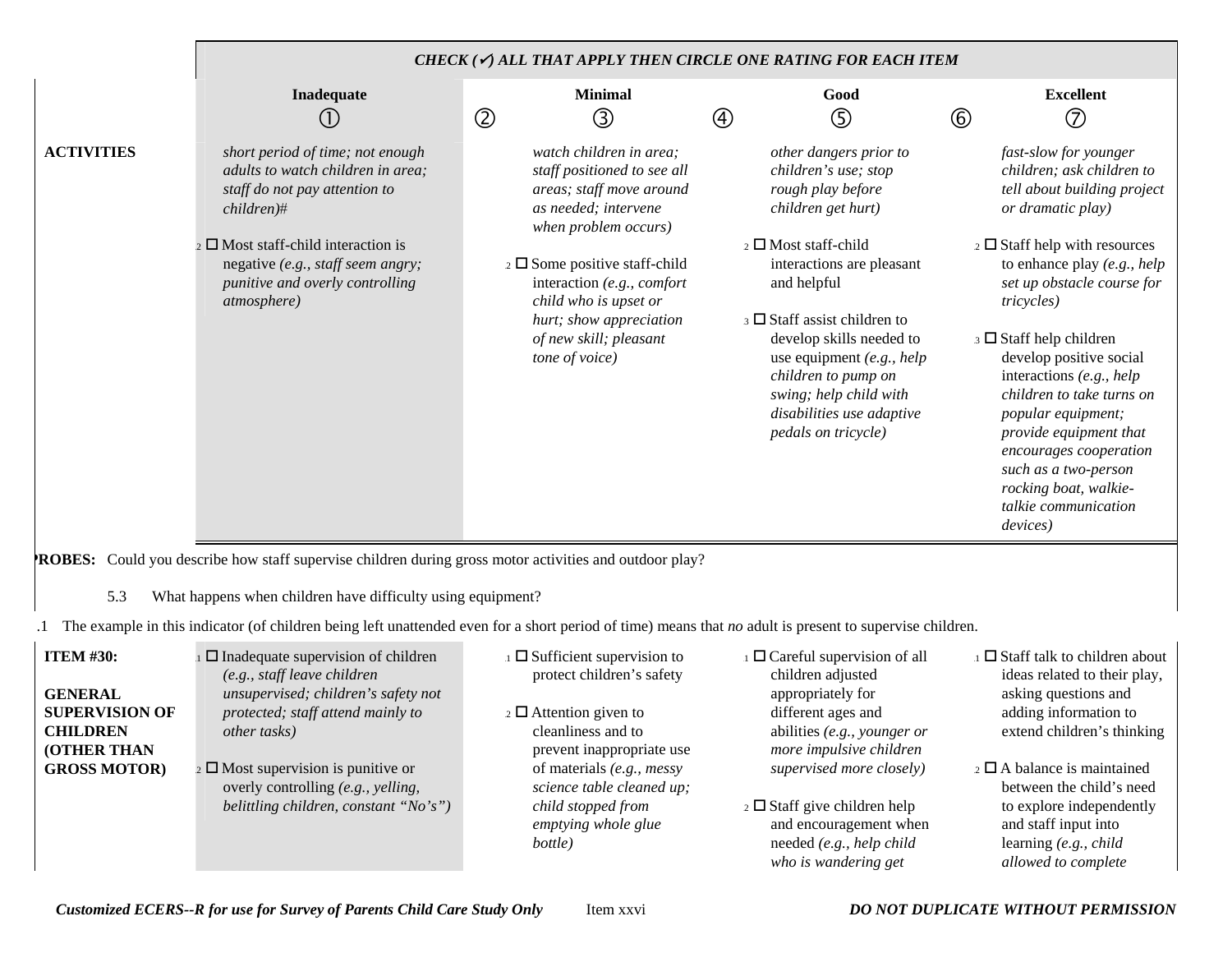|                                | CHECK ( $\checkmark$ ) ALL THAT APPLY THEN CIRCLE ONE RATING FOR EACH ITEM                                                                                                                                                                                                                                                                                                                                                                                       |                |                                                                                                                                                                                                                                                                                                      |              |                                                                                                                                                                                                                                                                                                                                                                                                                                                                                                                                 |                |                                                                                                                                                                                                                                                                                                                                                                                                                                                                                                                                            |  |  |  |  |  |
|--------------------------------|------------------------------------------------------------------------------------------------------------------------------------------------------------------------------------------------------------------------------------------------------------------------------------------------------------------------------------------------------------------------------------------------------------------------------------------------------------------|----------------|------------------------------------------------------------------------------------------------------------------------------------------------------------------------------------------------------------------------------------------------------------------------------------------------------|--------------|---------------------------------------------------------------------------------------------------------------------------------------------------------------------------------------------------------------------------------------------------------------------------------------------------------------------------------------------------------------------------------------------------------------------------------------------------------------------------------------------------------------------------------|----------------|--------------------------------------------------------------------------------------------------------------------------------------------------------------------------------------------------------------------------------------------------------------------------------------------------------------------------------------------------------------------------------------------------------------------------------------------------------------------------------------------------------------------------------------------|--|--|--|--|--|
|                                | Inadequate<br>$\left( 1\right)$                                                                                                                                                                                                                                                                                                                                                                                                                                  | $^{\circledR}$ | <b>Minimal</b><br>③                                                                                                                                                                                                                                                                                  | $^\circledR$ | Good<br>⑤                                                                                                                                                                                                                                                                                                                                                                                                                                                                                                                       | $^{\circledR}$ | <b>Excellent</b><br>$^{\circledR}$                                                                                                                                                                                                                                                                                                                                                                                                                                                                                                         |  |  |  |  |  |
|                                |                                                                                                                                                                                                                                                                                                                                                                                                                                                                  |                | $\beta$ Most supervision is non-<br>punitive, and control is<br>exercised in a reasonable<br>way                                                                                                                                                                                                     |              | involved in play, help<br>child complete puzzle)<br>3 Staff show awareness of<br>the whole group even<br>when working with one<br>child or a small group<br>(e.g., staff frequently<br>scan room when working<br>with one child, make sure<br>area not visible is<br>supervised by other staff)<br>$\overline{4}$ $\Box$ Staff show appreciation<br>of children's efforts and<br>accomplishments                                                                                                                                |                | painting before being<br>asked to talk about it;<br>child allowed to discover<br>that his/her block building<br>is unbalanced when it<br>falls)                                                                                                                                                                                                                                                                                                                                                                                            |  |  |  |  |  |
| <b>ITEM #31:</b><br>DISCIPLINE | $\Box$ Children are controlled with severe<br>methods (e.g., spanking, shouting,<br>confining children for long periods,<br>or withholding food)<br>$\frac{1}{2}$ Discipline is so lax that there is little<br>order or control<br>$\beta$ $\square$ Expectations for behavior are largely<br>inappropriate for age and<br>developmental level of children<br>(e.g., everyone must be quiet at<br>meals; children must wait quietly for<br>long periods of time) |                | $\Box$ Staff do not use physical<br>punishment or severe<br>methods<br>$\frac{1}{2}$ Staff usually maintain<br>enough control to<br>prevent children from<br>hurting one another<br>$\Box$ Expectations for behavior<br>are largely appropriate<br>for age and<br>developmental level of<br>children |              | $\Box$ Staff use non-punitive<br>discipline methods<br>effectively $(e.g., giving$<br>attention for positive<br>behaviors; redirecting<br>child from unacceptable<br>to acceptable activity)<br>$\frac{1}{2}$ Program is set up to<br>avoid conflict and<br>promote age-appropriate<br>interaction $(e.g.,$<br>duplicate toys<br>accessible; child with<br>favorite toy given<br>protected play place)<br>$\beta$ Staff react consistently to<br>children's behavior (e.g.,<br>different staff apply same<br>rules and use same |                | $\Box$ Staff actively involve<br>children in solving their<br>conflicts and problems<br>(e.g., help children talk<br>about problems and think<br>of solutions; sensitize<br>children to feelings of<br><i>others</i> )<br>$\frac{1}{2}$ Staff use activities to help<br>children understand social<br>skills (e.g., use storybooks<br>and group discussions<br>with children to work<br>through common<br><i>conflicts</i> )<br>$\overline{\phantom{a}}$ Staff seek advice from<br>other professionals<br>concerning behavior<br>problems# |  |  |  |  |  |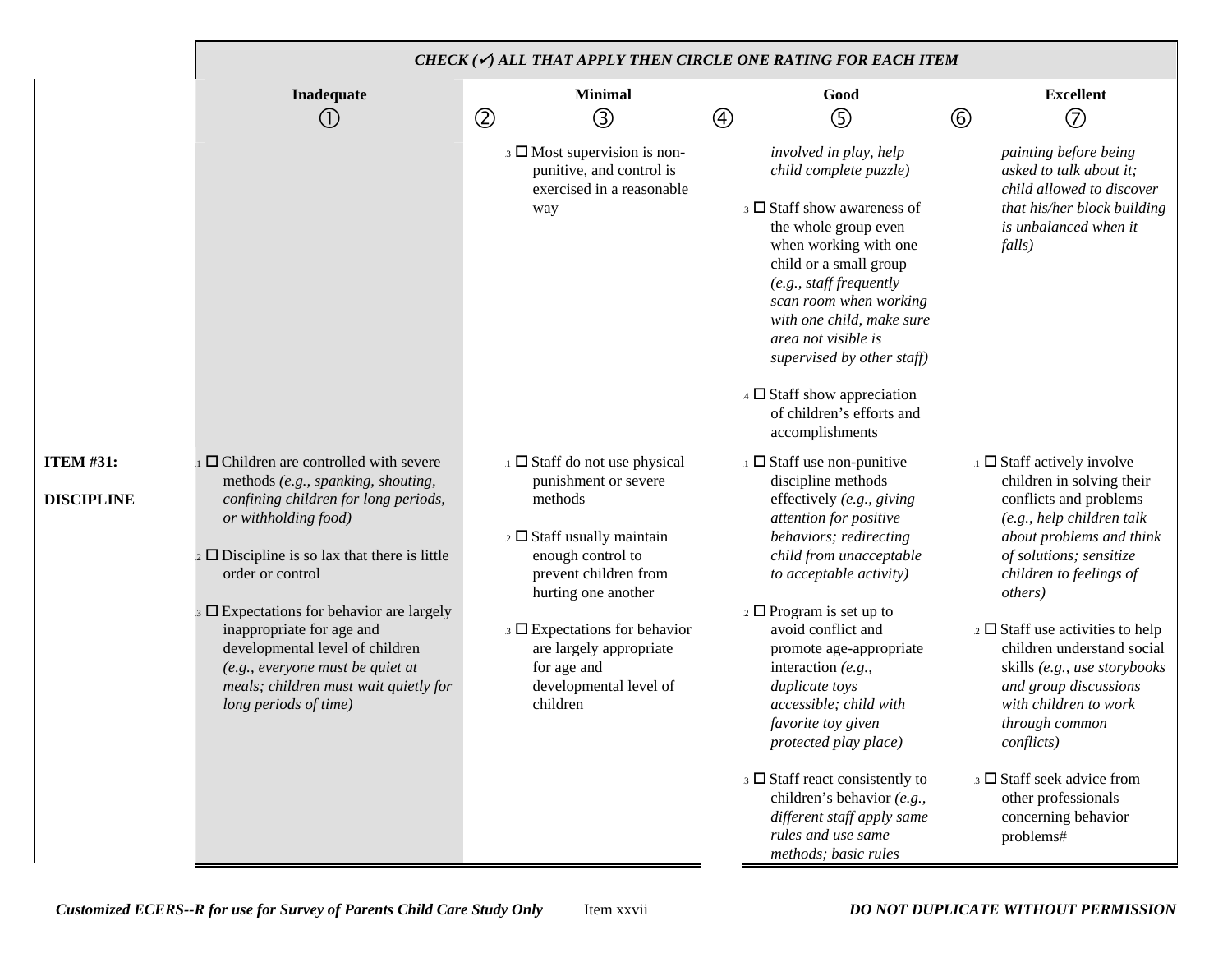|                                                                                                                                                                                                                                                                                                                                                                                                                                                                                                                                                                                                                                                                                                                                                                                          |                                                                                                                                                                                                                                                                                                                                                                                                 |                |                                                                                                                                                                                                                                    |     |               | CHECK ( $\checkmark$ ) ALL THAT APPLY THEN CIRCLE ONE RATING FOR EACH ITEM                                                                                                                                                                                                           |     |                                                                                                                                                                                                                                                                                                                         |  |  |
|------------------------------------------------------------------------------------------------------------------------------------------------------------------------------------------------------------------------------------------------------------------------------------------------------------------------------------------------------------------------------------------------------------------------------------------------------------------------------------------------------------------------------------------------------------------------------------------------------------------------------------------------------------------------------------------------------------------------------------------------------------------------------------------|-------------------------------------------------------------------------------------------------------------------------------------------------------------------------------------------------------------------------------------------------------------------------------------------------------------------------------------------------------------------------------------------------|----------------|------------------------------------------------------------------------------------------------------------------------------------------------------------------------------------------------------------------------------------|-----|---------------|--------------------------------------------------------------------------------------------------------------------------------------------------------------------------------------------------------------------------------------------------------------------------------------|-----|-------------------------------------------------------------------------------------------------------------------------------------------------------------------------------------------------------------------------------------------------------------------------------------------------------------------------|--|--|
|                                                                                                                                                                                                                                                                                                                                                                                                                                                                                                                                                                                                                                                                                                                                                                                          | Inadequate<br>(1)                                                                                                                                                                                                                                                                                                                                                                               | $^{\circledR}$ | <b>Minimal</b><br>③                                                                                                                                                                                                                |     | $\circled{4}$ | Good<br>⑤                                                                                                                                                                                                                                                                            | (6) | <b>Excellent</b><br>ි                                                                                                                                                                                                                                                                                                   |  |  |
|                                                                                                                                                                                                                                                                                                                                                                                                                                                                                                                                                                                                                                                                                                                                                                                          |                                                                                                                                                                                                                                                                                                                                                                                                 |                |                                                                                                                                                                                                                                    |     |               | followed with all<br>$children)$ #                                                                                                                                                                                                                                                   |     |                                                                                                                                                                                                                                                                                                                         |  |  |
| use.                                                                                                                                                                                                                                                                                                                                                                                                                                                                                                                                                                                                                                                                                                                                                                                     | <b>ROBES:</b> 1.1 Do you ever find it necessary to use strict discipline? Please describe the methods you                                                                                                                                                                                                                                                                                       |                |                                                                                                                                                                                                                                    |     |               | '.2 Do you use activities with the children that encourage them to get<br>along well with each other?                                                                                                                                                                                |     |                                                                                                                                                                                                                                                                                                                         |  |  |
|                                                                                                                                                                                                                                                                                                                                                                                                                                                                                                                                                                                                                                                                                                                                                                                          |                                                                                                                                                                                                                                                                                                                                                                                                 |                |                                                                                                                                                                                                                                    | '.3 |               | What do you do if a child has a very difficult behavior problem?                                                                                                                                                                                                                     |     |                                                                                                                                                                                                                                                                                                                         |  |  |
| There needs to be general consistency among staff members in the way they handle different situations and children. This does not mean that there can be no flexibility. Basic<br>$\cdot$ .3<br>rules for positive social interaction in a group, such as no hitting or hurting, respect for others and for materials, should always be followed. A specialized program may be<br>needed to help a child with a disability follow basic classroom rules.<br>$^{\prime}$ .3<br>In most cases "other professionals" means someone from outside the program who specializes in the area of concern. In a few cases, a program staff member can count as the<br>"other professional" if the person has educational qualifications that go beyond those of a typical child care staff member. |                                                                                                                                                                                                                                                                                                                                                                                                 |                |                                                                                                                                                                                                                                    |     |               |                                                                                                                                                                                                                                                                                      |     |                                                                                                                                                                                                                                                                                                                         |  |  |
| <b>ITEM #32:</b><br><b>STAFF-CHILD</b><br><b>INTERACTIONS#</b>                                                                                                                                                                                                                                                                                                                                                                                                                                                                                                                                                                                                                                                                                                                           | $\Box$ Staff members are not responsive to<br>or not involved with children $(e.g.,$<br>ignore children, staff seem distant or<br>cold)<br>$\Omega$ Interactions are unpleasant (e.g.,<br>voices sound strained and irritable)<br>$\beta$ D Physical contact used principally for<br>control (e.g., hurrying children<br><i>along</i> ) or inappropriately (e.g.,<br>unwanted hugs or tickling) |                | $\Box$ Staff usually respond to<br>children in a warm,<br>supportive manner $(e.g.,$<br>staff and children seem<br>relaxed, voices cheerful,<br>frequent smiling)<br>$\overline{2}$ $\Box$ Few, if any, unpleasant<br>interactions |     |               | $\Box$ Staff show warmth<br>through appropriate<br>physical contact (e.g.,<br>pat child on the back,<br>return child's hug)<br>$\frac{1}{2}$ Staff show respect for<br>children (e.g., listen<br>attentively, make eye<br>contact, treat children<br>fairly, do not<br>discriminate) |     | $\Box$ Staff seem to enjoy being<br>with the children<br>$\frac{1}{2}$ Staff encourage the<br>development of mutual<br>respect between children<br>and adults (e.g., staff wait<br>until children finish<br>asking questions before<br>answering; encourage<br>children in a polite way to<br>listen when adults speak) |  |  |
|                                                                                                                                                                                                                                                                                                                                                                                                                                                                                                                                                                                                                                                                                                                                                                                          |                                                                                                                                                                                                                                                                                                                                                                                                 |                |                                                                                                                                                                                                                                    |     |               | 3 □ Staff respond<br>sympathetically to help<br>children who are upset,<br>hurt or angry#                                                                                                                                                                                            |     |                                                                                                                                                                                                                                                                                                                         |  |  |

While the indicators for quality in this item generally hold true across a diversity of cultures and individuals, the ways in which they are expressed may differ. For example, direct eye contact in some cultures is a sign of respect, in others, a sign of disrespect. Similarly, some individuals are more likely to smile and be demonstrative than others. However, the requirements of the indicators must be met, although there can be some variation in the way this is done.

5.3 Sympathetic response means that staff notice and validate a child's feelings, even if the child is showing emotions that are often considered unacceptable, such as anger or impatience. The feelings should be accepted although inappropriate behaviors, such as hitting or throwing things, should not be allowed. A sympathetic response should be provided in most, but not necessarily all, cases. If children are able to solve minor problems themselves, then teacher response is not needed. The observer needs to get an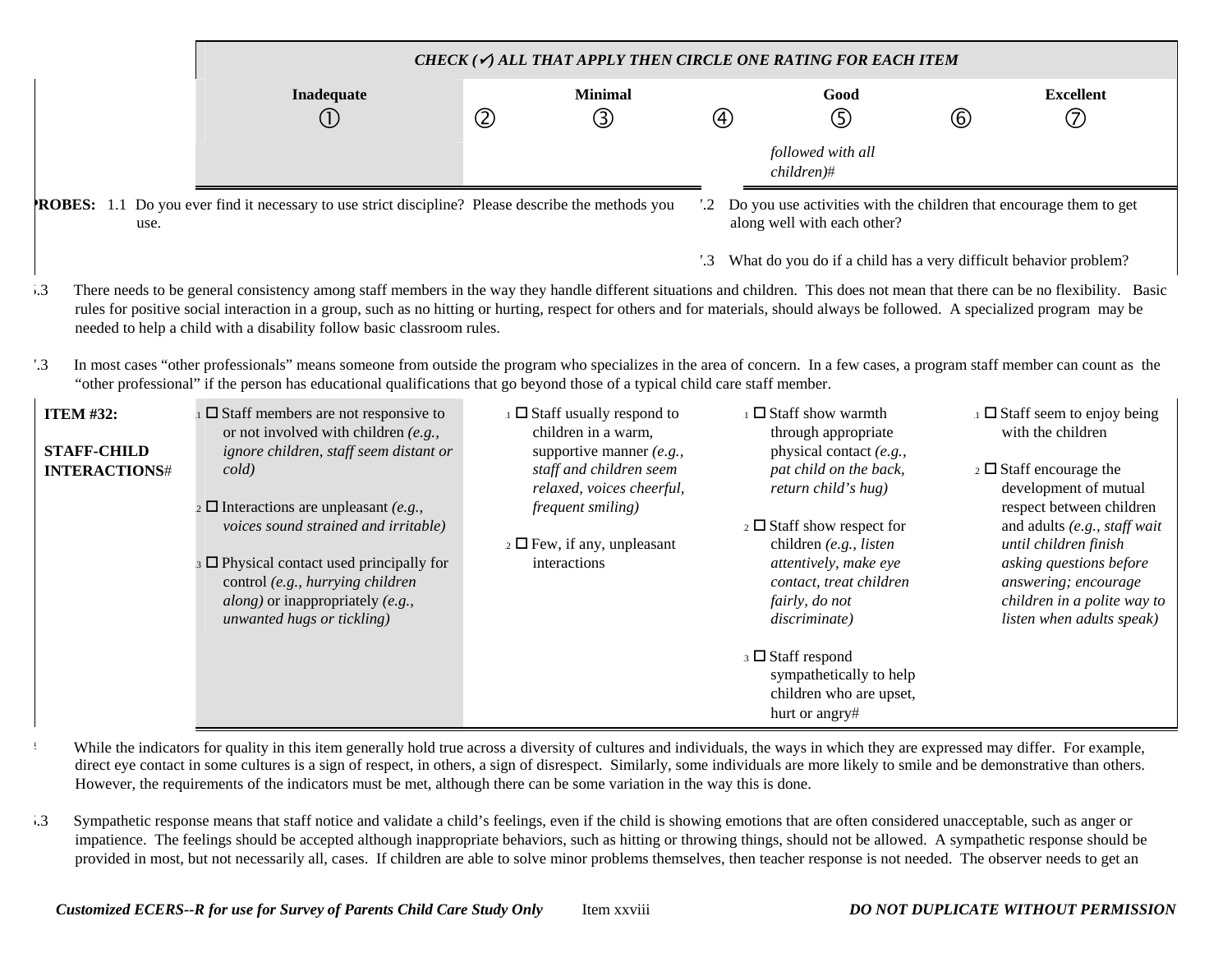|                                                                            |                                                                                                                                                                                                                                                                                                                                                                                       |   |                                                                                                                                                                                                                                                                                                                                                                                                                 |   | CHECK ( $\checkmark$ ) ALL THAT APPLY THEN CIRCLE ONE RATING FOR EACH ITEM                                                                                                                                                                                                                                                                                                                                           |                |                                                                                                                                                                                                                                                                                                                                                                                                                                                                       |  |  |  |
|----------------------------------------------------------------------------|---------------------------------------------------------------------------------------------------------------------------------------------------------------------------------------------------------------------------------------------------------------------------------------------------------------------------------------------------------------------------------------|---|-----------------------------------------------------------------------------------------------------------------------------------------------------------------------------------------------------------------------------------------------------------------------------------------------------------------------------------------------------------------------------------------------------------------|---|----------------------------------------------------------------------------------------------------------------------------------------------------------------------------------------------------------------------------------------------------------------------------------------------------------------------------------------------------------------------------------------------------------------------|----------------|-----------------------------------------------------------------------------------------------------------------------------------------------------------------------------------------------------------------------------------------------------------------------------------------------------------------------------------------------------------------------------------------------------------------------------------------------------------------------|--|--|--|
|                                                                            | Inadequate<br>(1)                                                                                                                                                                                                                                                                                                                                                                     | ② | <b>Minimal</b><br>$\circledS$                                                                                                                                                                                                                                                                                                                                                                                   | ④ | Good<br>⑤                                                                                                                                                                                                                                                                                                                                                                                                            | $^{\circledR}$ | <b>Excellent</b><br>$\circled7$                                                                                                                                                                                                                                                                                                                                                                                                                                       |  |  |  |
|                                                                            |                                                                                                                                                                                                                                                                                                                                                                                       |   | overall impression of response of the staff. If minor problems persist and are ignored or if staff responds in an unsympathetic manner, give no credit for this indicator.                                                                                                                                                                                                                                      |   |                                                                                                                                                                                                                                                                                                                                                                                                                      |                |                                                                                                                                                                                                                                                                                                                                                                                                                                                                       |  |  |  |
| <b>ITEM #33:</b><br><b>INTERACTIONS</b><br><b>AMONG</b><br><b>CHILDREN</b> | $\Box$ Interaction among children (peers)<br>not encouraged (e.g., talking with<br>peers discouraged, few opportunities<br>for children to choose own<br><i>playmates</i> )<br>$\frac{1}{2}$ $\Box$ Little or no staff guidance for<br>positive peer interaction<br>$\frac{1}{3}$ $\Box$ Little or no positive peer interaction<br>(e.g., teasing, bickering, fighting are<br>common) |   | $\Box$ Peer interaction<br>encouraged (e.g.,<br>children allowed to move<br>freely so natural<br>groupings and<br>interactions can occur)<br>$\frac{1}{2}$ Staff stop negative<br>and hurtful peer<br>interactions $(e.g., stop)$<br>name calling, fighting)<br>$\Box$ Some positive peer<br>interaction occurs                                                                                                 |   | $\Box$ Staff model good social<br>skills (e.g., are kind to<br>others, listen, empathize,<br>cooperate)<br>$\frac{1}{2}$ Staff help children<br>develop appropriate<br>social behavior with<br>peers (e.g., help children<br>talk through conflicts<br>instead of fighting;<br>encourage socially<br>isolated children to find<br>friends; help children<br>understand feelings of<br><i>others</i> )                |                | $\Box$ Peer interactions usually<br>positive (e.g., older<br>children often cooperate<br>and share; children<br>generally play well<br>together without fighting)<br>$\frac{1}{2}$ Staff provide some<br>opportunities for children<br>to work together to<br>complete a task (e.g., a<br>group of children work to<br>cover a large mural paper<br>with many drawings;<br>make a soup with many<br>ingredients; cooperate to<br>bring chairs to table)               |  |  |  |
| 7.2<br><b>ROBE:</b>                                                        | Are there any activities you use that encourage children to work together? Could you give me some examples?                                                                                                                                                                                                                                                                           |   |                                                                                                                                                                                                                                                                                                                                                                                                                 |   |                                                                                                                                                                                                                                                                                                                                                                                                                      |                |                                                                                                                                                                                                                                                                                                                                                                                                                                                                       |  |  |  |
| <b>ITEM #34:</b><br><b>SCHEDULE</b>                                        | $\square$ Schedule is <i>either</i> too rigid, leaving<br>no time for individual interests, or<br>too flexible (chaotic), lacking a<br>dependable sequence of daily<br>events#                                                                                                                                                                                                        |   | $\Box$ Basic daily schedule<br>exists that is familiar to<br>children (e.g., routines<br>and activities occur in<br>relatively the same<br>sequence most days)<br>$\frac{1}{2}$ Written schedule is<br>posted in room and<br>relates generally to what<br>occurs#<br>3 At least one indoor and<br>one outdoor play period<br>(weather permitting)<br>occurs daily<br>$\overline{4}$ $\Box$ Both gross motor and |   | $\Box$ Schedule provides<br>balance of structure and<br>flexibility (e.g., regularly<br>scheduled outdoor play<br>period may be<br>lengthened in good<br>weather)<br>$\frac{1}{2}$ $\Box$ A variety of play<br>activities occur each day,<br>some teacher directed<br>and some child initiated<br>$\beta$ $\Box$ A substantial portion of<br>the day is used for play<br>activities<br>$_4$ $\Box$ No long period of |                | $\Box$ Smooth transitions<br>between daily events (e.g.,<br>materials ready for next<br>activity before current<br>activity ends; most<br>transitions handled a few<br>children at a time rather<br>than whole group)<br>$\frac{1}{2}$ U Variations made in<br>schedule to meet<br>individual needs (e.g.,<br>shorter story time for<br>child with short attention<br>span; child working on<br>project allowed to<br>continue past scheduled<br>time; slow eater may |  |  |  |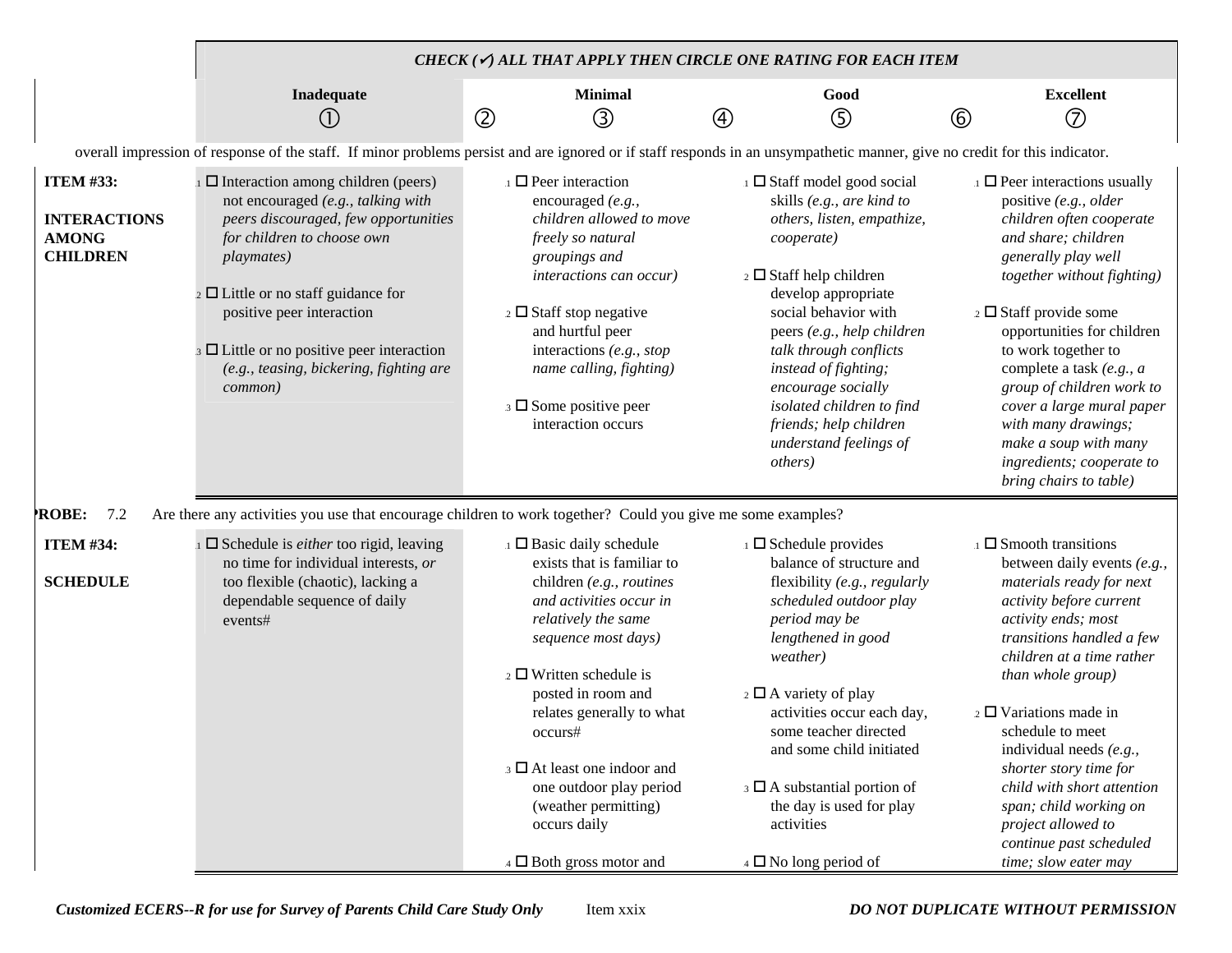|                                      | CHECK $(\checkmark)$ all that apply then circle one rating for each item                                                                                                                                                                                                                                                                                             |               |                                                                                                                                                                                                                                                                  |               |                                                                                                                                                                                                                                                                                                               |             |                                                                                                                                                                                                                                                                                                |  |  |  |  |
|--------------------------------------|----------------------------------------------------------------------------------------------------------------------------------------------------------------------------------------------------------------------------------------------------------------------------------------------------------------------------------------------------------------------|---------------|------------------------------------------------------------------------------------------------------------------------------------------------------------------------------------------------------------------------------------------------------------------|---------------|---------------------------------------------------------------------------------------------------------------------------------------------------------------------------------------------------------------------------------------------------------------------------------------------------------------|-------------|------------------------------------------------------------------------------------------------------------------------------------------------------------------------------------------------------------------------------------------------------------------------------------------------|--|--|--|--|
|                                      | Inadequate<br>(1)                                                                                                                                                                                                                                                                                                                                                    | $\circled{2}$ | <b>Minimal</b><br>③                                                                                                                                                                                                                                              | $\circled{4}$ | Good<br>⑤                                                                                                                                                                                                                                                                                                     | $\circled6$ | <b>Excellent</b><br>$\circled{7}$                                                                                                                                                                                                                                                              |  |  |  |  |
|                                      |                                                                                                                                                                                                                                                                                                                                                                      |               | less active play occur<br>daily                                                                                                                                                                                                                                  |               | waiting during<br>transitions between daily<br>events#                                                                                                                                                                                                                                                        |             | finish at own pace)                                                                                                                                                                                                                                                                            |  |  |  |  |
| <b>ROBES: 3.2-3.3</b>                | If outdoor play is not on the schedule and you do not observe it, you must ask whether the schedule includes an outdoor play period.                                                                                                                                                                                                                                 |               |                                                                                                                                                                                                                                                                  |               |                                                                                                                                                                                                                                                                                                               |             |                                                                                                                                                                                                                                                                                                |  |  |  |  |
| 3.4                                  | If you only observe one type of play, ask if the other occurs.                                                                                                                                                                                                                                                                                                       |               |                                                                                                                                                                                                                                                                  |               |                                                                                                                                                                                                                                                                                                               |             |                                                                                                                                                                                                                                                                                                |  |  |  |  |
| 7.2                                  | If you saw no evidence of variations in schedule ask: Do you vary the schedule to meet individual needs such as feeding a hungry child early or allowing a tired<br>child to rest before the whole group has a nap?                                                                                                                                                  |               |                                                                                                                                                                                                                                                                  |               |                                                                                                                                                                                                                                                                                                               |             |                                                                                                                                                                                                                                                                                                |  |  |  |  |
| $\cdot$                              | Daily events refer to time for indoor and outdoor play activities as well as routines such as meals/snacks, nap/rest, and greeting/departing.                                                                                                                                                                                                                        |               |                                                                                                                                                                                                                                                                  |               |                                                                                                                                                                                                                                                                                                               |             |                                                                                                                                                                                                                                                                                                |  |  |  |  |
| $\cdot$ .2                           | The written schedule need not be followed to the minute. The intent of this indicator is that the general sequence of events is being followed. Schedule must be posted in the<br>room to get credit. Outside the door is not sufficient since schedules must be accessible to substitutes and new staff.                                                            |               |                                                                                                                                                                                                                                                                  |               |                                                                                                                                                                                                                                                                                                               |             |                                                                                                                                                                                                                                                                                                |  |  |  |  |
| .4                                   | "Long period of waiting" means waiting without any activity for three minutes or more, (e.g., running around aimlessly, whole group sitting at tables waiting for lunch, waiting<br>in line to go out or to use the bathroom). Note that this indicator refers to waiting between transitions from one activity to another, rather than waiting within any activity. |               |                                                                                                                                                                                                                                                                  |               |                                                                                                                                                                                                                                                                                                               |             |                                                                                                                                                                                                                                                                                                |  |  |  |  |
| <b>ITEM #35:</b><br><b>FREE PLAY</b> | $\Box$ <i>Either</i> little opportunity for free play<br>or much of day spent in<br>unsupervised free play<br>$\sim$ $\Box$ Inadequate toys, games, and<br>equipment provided for children to<br>use in free play                                                                                                                                                    |               | $\Box$ Some free play occurs<br>daily indoors and<br>outdoors, weather<br>permitting<br>$\frac{1}{2}$ Supervision provided to<br>protect children's health<br>and safety#<br>$\Box$ Some toys, games, and<br>equipment accessible for<br>children to use in free |               | $\Box$ Free play occurs for a<br>substantial portion of the<br>day both indoors and<br>outdoors (e.g., several<br>free play periods<br>scheduled daily)<br>$\frac{1}{2}$ Supervision provided to<br>facilitate children's play<br>(e.g., staff help children<br>get materials they need;<br>help children use |             | $\Box$ Supervision used as an<br>educational interaction<br>(e.g., staff help children<br>think through solutions to<br>conflicts, encourage<br>children to talk about<br>activities, introduce<br>concepts in relation to<br>play)<br>$_2$ $\Box$ New materials/<br>experiences for free play |  |  |  |  |
| <b>PROBES:</b>                       |                                                                                                                                                                                                                                                                                                                                                                      |               | play                                                                                                                                                                                                                                                             |               | materials that are hard<br>to manage)<br>3 D Ample and varied toys,<br>games, and equipment<br>provided for free play                                                                                                                                                                                         |             | added periodically $(e.g.,$<br>materials rotated;<br>activities added in<br>response to children's<br><i>interests</i> )                                                                                                                                                                       |  |  |  |  |

 $\overline{\phantom{a}}$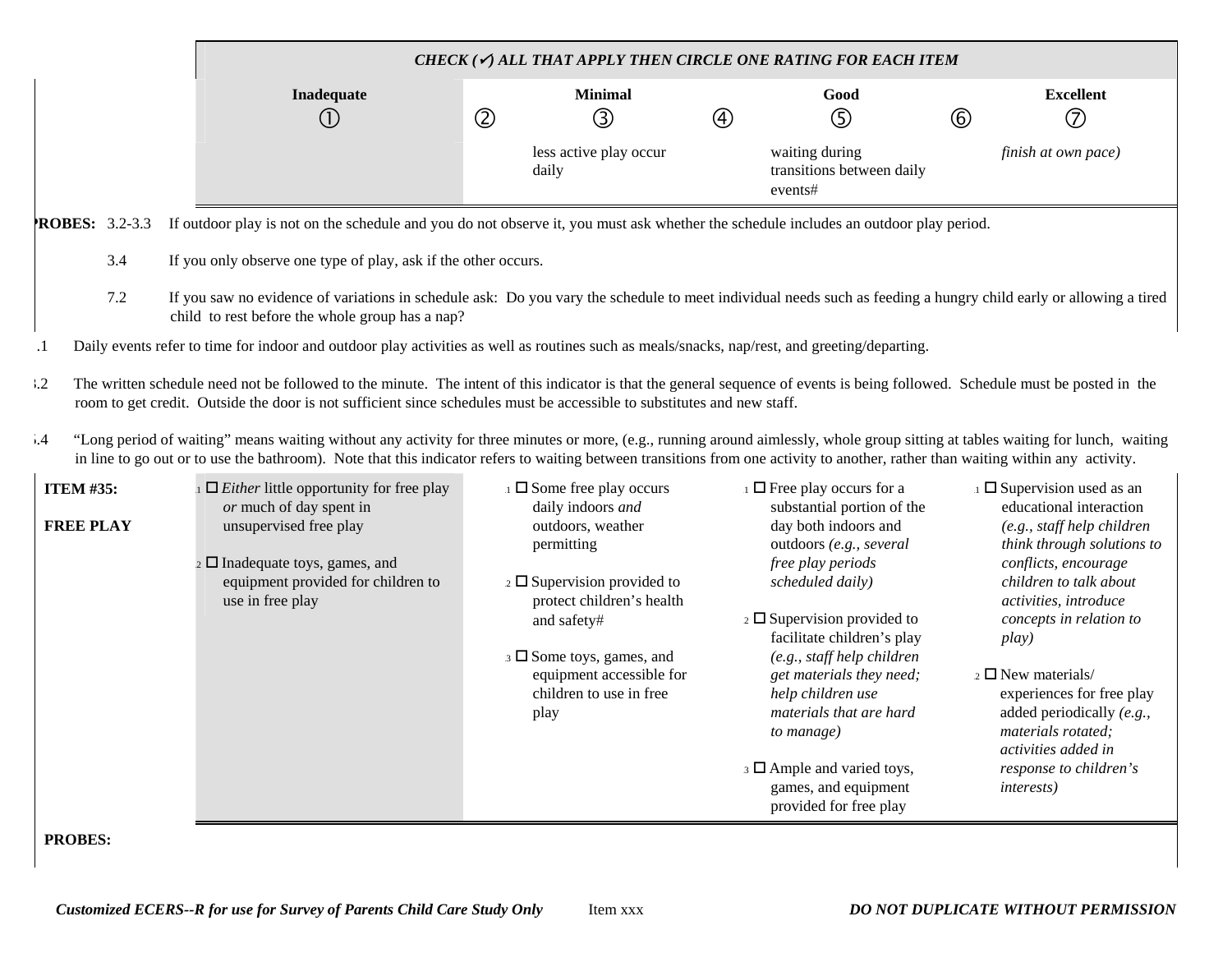|                                       |                                                                                                                                                                                                                                                                                                                                                                                                                                                                                                                      |                                                                        | CHECK ( $\checkmark$ ) ALL THAT APPLY THEN CIRCLE ONE RATING FOR EACH ITEM                           |                                                                                                       |
|---------------------------------------|----------------------------------------------------------------------------------------------------------------------------------------------------------------------------------------------------------------------------------------------------------------------------------------------------------------------------------------------------------------------------------------------------------------------------------------------------------------------------------------------------------------------|------------------------------------------------------------------------|------------------------------------------------------------------------------------------------------|-------------------------------------------------------------------------------------------------------|
|                                       | Inadequate<br>(1)                                                                                                                                                                                                                                                                                                                                                                                                                                                                                                    | <b>Minimal</b><br>$^{\circledR}$<br>$\circled{3}$                      | Good<br>⑤<br>4)                                                                                      | <b>Excellent</b><br>(7)<br>(6)                                                                        |
|                                       |                                                                                                                                                                                                                                                                                                                                                                                                                                                                                                                      |                                                                        |                                                                                                      |                                                                                                       |
|                                       | Could you describe any free play opportunities the children might have? When and where do these occur? What can children play with?                                                                                                                                                                                                                                                                                                                                                                                  |                                                                        |                                                                                                      |                                                                                                       |
| $\mathbf{.2}$                         | Are new free play materials/experiences ever added/changed? If so, ask: How often?                                                                                                                                                                                                                                                                                                                                                                                                                                   |                                                                        |                                                                                                      |                                                                                                       |
| $\cdot$ .2                            | Child is permitted to select materials and companions, and as far as possible manage play independently. Adult interaction is in response to child's needs. Situations in which<br>children are assigned to centers by staff or staff select the materials that individual children may use do not count as free play.                                                                                                                                                                                               |                                                                        |                                                                                                      |                                                                                                       |
| $\cdot$ .2                            | Ensuring that health and safety requirements are met occurs in "Toileting/diapering", "Meals/snacks" and "Health practices" in "Space for gross motor play" and "Safety<br>practices." This indicator, as part of the "Free play" item, is to ensure that children are supervised to minimize major hazards to children's health and safety (e.g., children are<br>supervised so that they do not play with matches or swallow poisons, etc.). Do not score No unless supervision during free play is extremely lax. |                                                                        |                                                                                                      |                                                                                                       |
| <b>ITEM #36:</b><br><b>GROUP TIME</b> | $\Box$ Children kept together as whole<br>group most of the day (e.g., all do<br>same art project, have story read to<br>them, listen to records, use bathroom                                                                                                                                                                                                                                                                                                                                                       | $\Box$ Some play activities done<br>in small groups or<br>individually | ⊥ □ Whole-group gatherings†<br>limited to short periods,<br>suited to age and<br>individual needs of | $\Box$ Different groupings<br>provide a change of pace<br>throughout the day                          |
|                                       | at the same time)                                                                                                                                                                                                                                                                                                                                                                                                                                                                                                    | $\frac{1}{2}$ Some opportunity for<br>children to be a part of         | children#                                                                                            | $\overline{2}$ Staff engage in educa-<br>tional interaction with                                      |
|                                       | $\frac{1}{2}$ $\Box$ Very few opportunities for staff to<br>interact with individual children or<br>small groups#                                                                                                                                                                                                                                                                                                                                                                                                    | self-selected small<br>groups                                          | $\frac{1}{2}$ Many play activities<br>done in small groups or<br>individually                        | small groups and<br>individual children as well<br>as with the whole group<br>(e.g., read story, help |
|                                       |                                                                                                                                                                                                                                                                                                                                                                                                                                                                                                                      |                                                                        | $\beta$ Some routines done in<br>small groups or<br>individually                                     | small group with cooking<br>or science activity)#                                                     |
|                                       |                                                                                                                                                                                                                                                                                                                                                                                                                                                                                                                      |                                                                        |                                                                                                      | $\beta$ $\Box$ Many opportunities for<br>children to be a part of<br>self-selected small groups       |

.2 The definition of small groups may change with the age and individual needs of the children. For typically developing 2- and 3-year-olds, a suitable small group might be three-to-five children, whereas for 4- and 5-year-olds, five-to-eight children might be manageable.

- 5.1 Whole-group gatherings may not be suitable for children under 3½ years of age or some children with special needs. If this is the case, no group gatherings are required for a 5, and credit should be given for this indicator. One way to determine whether the whole-group gathering is suitable is whether the children remain interested and involved.
- 7.2 To give credit for this indicator, the assessor must observe to get a general impression of what the children experience. One staff might be stronger in educational interaction than another, but if the stronger teacher is strong enough, credit can be given.

| <b>ITEM #37:</b>      | $\Box$ No attempt by staff to assess | $\Box$ Staff have information | $\Box$ Staff follow through with | $\Box$ Most of the professional |
|-----------------------|--------------------------------------|-------------------------------|----------------------------------|---------------------------------|
|                       | children's needs or find out about   | from available                | activities and interactions      | intervention is carried out     |
| <b>PROVISIONS FOR</b> | available assessments                | assessments                   | recommended by other             | within the regular              |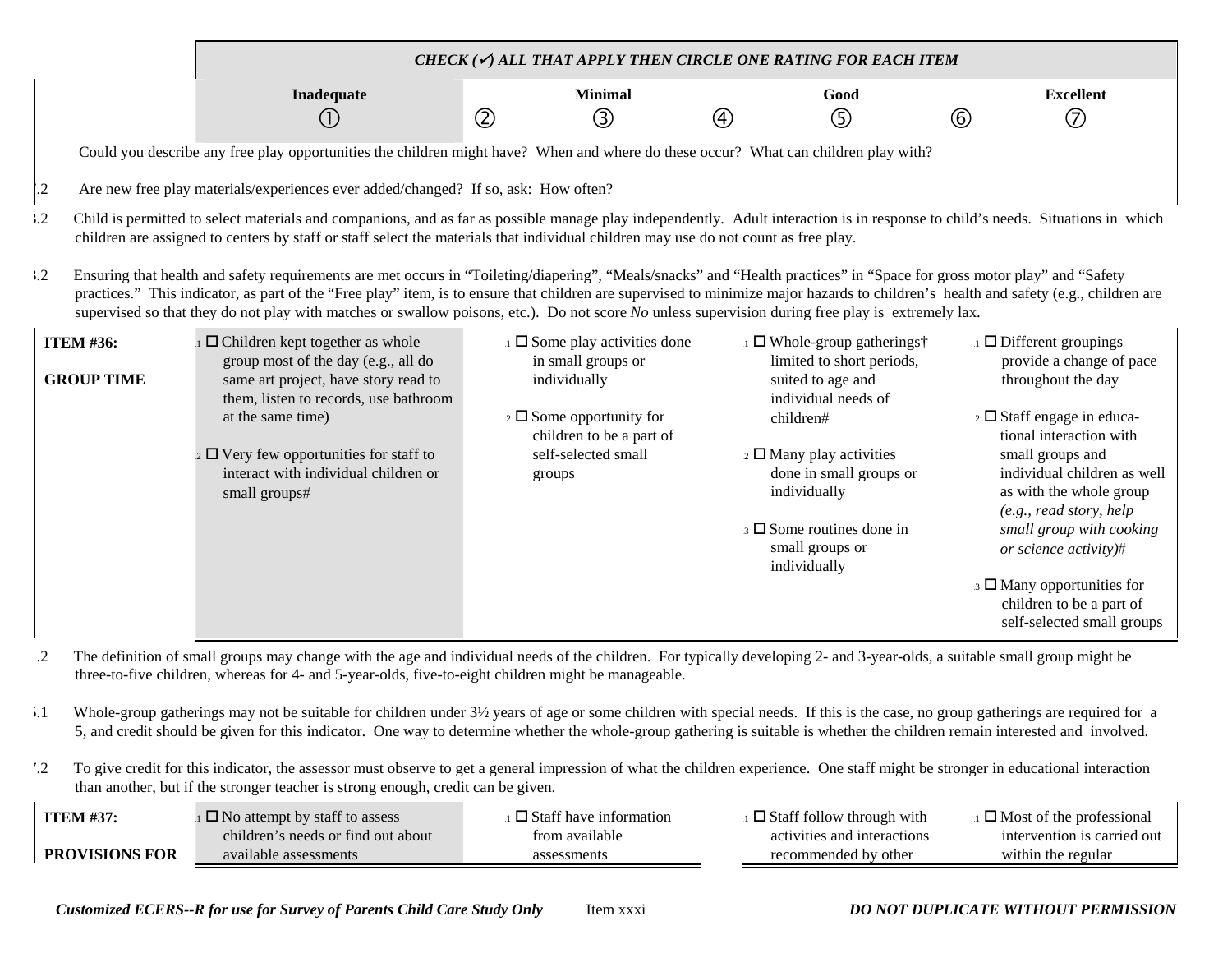|                                                                                                                           |                                                                                                                                                                                                                                                                                                                                                                                                                                                                                                                             | CHECK ( $\checkmark$ ) ALL THAT APPLY THEN CIRCLE ONE RATING FOR EACH ITEM                                                                                                                                                                                                                                                                                                                      |                         |                                                                                                                                                                                                                                                                                                                                                                                                                   |                                                                                                                                                                                                                                                        |
|---------------------------------------------------------------------------------------------------------------------------|-----------------------------------------------------------------------------------------------------------------------------------------------------------------------------------------------------------------------------------------------------------------------------------------------------------------------------------------------------------------------------------------------------------------------------------------------------------------------------------------------------------------------------|-------------------------------------------------------------------------------------------------------------------------------------------------------------------------------------------------------------------------------------------------------------------------------------------------------------------------------------------------------------------------------------------------|-------------------------|-------------------------------------------------------------------------------------------------------------------------------------------------------------------------------------------------------------------------------------------------------------------------------------------------------------------------------------------------------------------------------------------------------------------|--------------------------------------------------------------------------------------------------------------------------------------------------------------------------------------------------------------------------------------------------------|
|                                                                                                                           | Inadequate<br>O                                                                                                                                                                                                                                                                                                                                                                                                                                                                                                             | <b>Minimal</b><br>$^{\circledR}$<br>③                                                                                                                                                                                                                                                                                                                                                           | 4                       | Good<br>$\circledS$                                                                                                                                                                                                                                                                                                                                                                                               | <b>Excellent</b><br>$^{\circledR}$<br>$^\copyright$                                                                                                                                                                                                    |
| <b>QISABIJ: THES#</b> ith<br>an identified disability<br>is included in the<br>program. Otherwise,<br>score this item NA. | $\Box$ No attempt to meet children's special<br>needs (e.g., needed modifications not<br>made in teacher interaction,<br>physical environment, program<br>activities, schedule)<br>$\overline{\phantom{a}}$ No involvement of parents in helping<br>staff understand children's needs or<br>in setting goals for the children<br>$\Box$ Very little involvement of children<br>with disabilities with the rest of the<br>group (e.g., children do not eat at<br>same table; wander and do not<br>participate in activities) | $_2$ $\square$ Minor modifications<br>made to meet the needs<br>of children with<br>disabilities#<br>$\beta$ Some involvement of<br>parents and classroom<br>staff in setting goals<br>(e.g., parents and<br>teachers attend IEP or<br><b>IFSP</b> meetings)<br>$\overline{4}$ $\Box$ Some involvement of<br>children with disabilities<br>in the ongoing activities<br>with the other children |                         | professionals (e.g.,<br>medical doctors,<br>educators) to help<br>children meet identified<br>goals<br>$\alpha$ D Modifications made in<br>environment, program,<br>and schedule so that<br>children can participate<br>in many activities with<br>others<br>$\Box$ Parents frequently<br>involved in sharing<br>information with staff,<br>setting goals, and giving<br>feedback about how<br>program is working | activities of the classroom<br>$\overline{2}$ Children with disabilities<br>are integrated into the<br>group and participate in<br>most activities<br>$\overline{\phantom{a}}$ Staff contribute to<br>individual assessments<br>and intervention plans |
| <b>ROBES:</b><br>group?                                                                                                   | Could you describe how you try to meet the needs of the children with disabilities in your                                                                                                                                                                                                                                                                                                                                                                                                                                  |                                                                                                                                                                                                                                                                                                                                                                                                 | .3, 3.3, 5.3            |                                                                                                                                                                                                                                                                                                                                                                                                                   | Are you and the children's parents involved in helping to<br>decide how to meet the children's needs? Please describe.                                                                                                                                 |
| 1.1, 3.1                                                                                                                  | Do you have any information from assessments on the children? How is it<br>used?                                                                                                                                                                                                                                                                                                                                                                                                                                            |                                                                                                                                                                                                                                                                                                                                                                                                 | 1, 7.1<br>$^{\prime}.3$ |                                                                                                                                                                                                                                                                                                                                                                                                                   | How are intervention services such as therapy handled?<br>Are you involved in the children's assessments or in the                                                                                                                                     |
|                                                                                                                           | 1.2, 3.2, 5.2 Do you need to do anything special to meet the needs of the children? Please<br>describe what you do.                                                                                                                                                                                                                                                                                                                                                                                                         |                                                                                                                                                                                                                                                                                                                                                                                                 |                         |                                                                                                                                                                                                                                                                                                                                                                                                                   | development of intervention plans? What is your role?                                                                                                                                                                                                  |
| group.                                                                                                                    | Score if two or more staff work with the group being observed, even if they work with the same group at different times. Score this item NA if there is only one staff with                                                                                                                                                                                                                                                                                                                                                 |                                                                                                                                                                                                                                                                                                                                                                                                 |                         |                                                                                                                                                                                                                                                                                                                                                                                                                   |                                                                                                                                                                                                                                                        |
| $\cdot$ .2<br>children periodically.                                                                                      | Minor modifications may include limited changes in the environment (such as a ramp) to allow the children to attend, or a therapist who visits the program to work with the                                                                                                                                                                                                                                                                                                                                                 |                                                                                                                                                                                                                                                                                                                                                                                                 |                         |                                                                                                                                                                                                                                                                                                                                                                                                                   |                                                                                                                                                                                                                                                        |
| <b>ITEM #38:</b>                                                                                                          | $\Box$ No information concerning program                                                                                                                                                                                                                                                                                                                                                                                                                                                                                    | $\Box$ Parents given                                                                                                                                                                                                                                                                                                                                                                            |                         | $\Box$ Parents urged to observe                                                                                                                                                                                                                                                                                                                                                                                   | $\Box$ Parents asked for an                                                                                                                                                                                                                            |

| 11 E.VI #30:          | $\Box$ No information concerning program        | $\Box$ Parents given           | $\Box$ Parents urged to observe   | ∟ Parents askeu tof an    |
|-----------------------|-------------------------------------------------|--------------------------------|-----------------------------------|---------------------------|
|                       | given to parents in writing.                    | administrative                 | in child's group prior to         | evaluation of the program |
| <b>PROVISIONS FOR</b> |                                                 | information about              | enrollment.                       | annually (e.g., parent    |
| <b>PARENTS</b>        | $_2 \square$ Parents discouraged from observing | program in writing $(e.g.,$    |                                   | questionnaires, group     |
|                       | or being involved in children's                 | <i>fees, hours of service,</i> | $_2$ $\Box$ Parents made aware of | evaluation meetings).     |
|                       |                                                 | health rules for               | philosophy and                    |                           |

*Customized ECERS--R for use for Survey of Parents Child Care Study Only* Item xxxii *DO NOT DUPLICATE WITHOUT PERMISSION*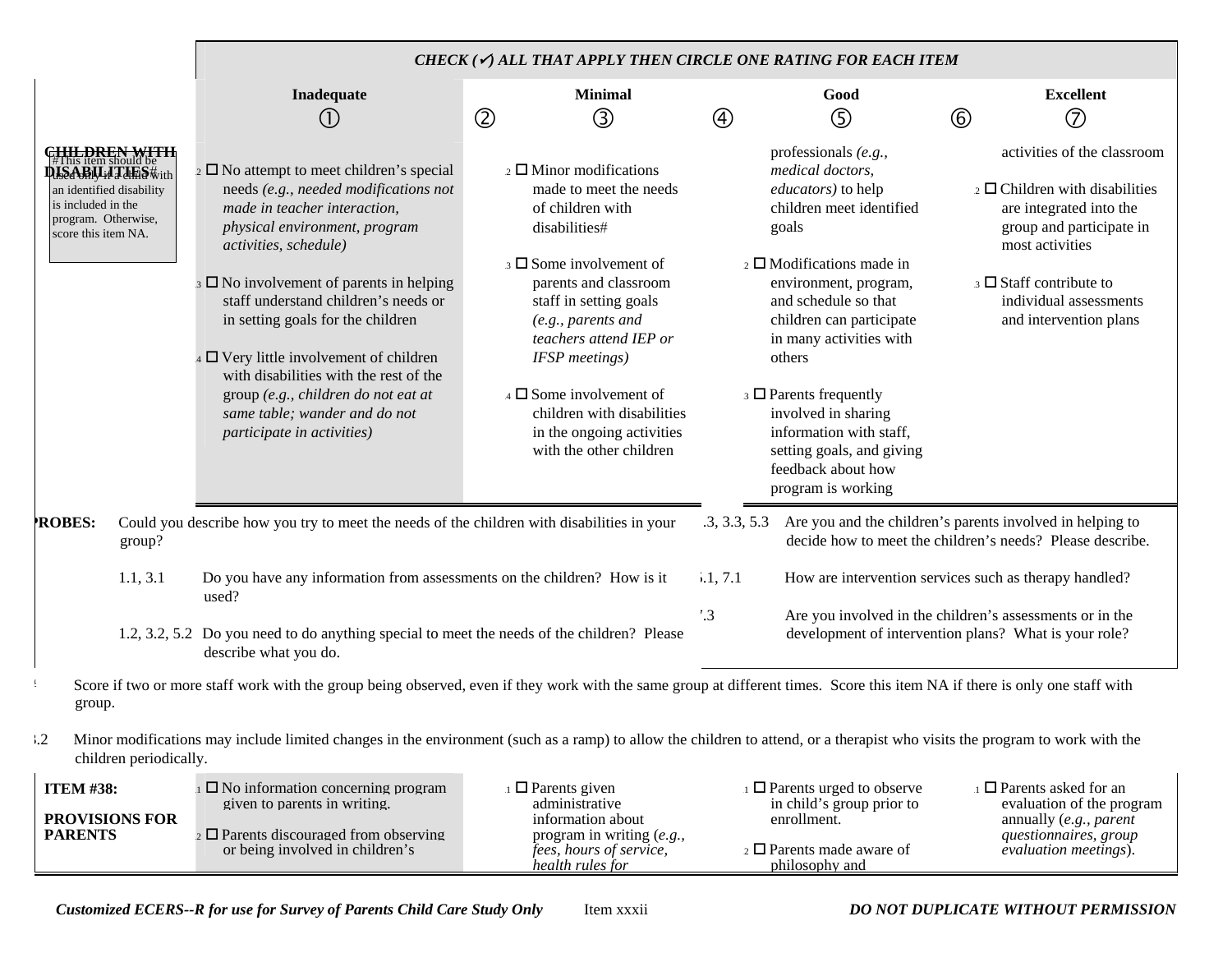|                |                                                                                                           |                                                                                                                                                                                                                                                                                                                                                                                                                                                                                | CHECK ( $\checkmark$ ) ALL THAT APPLY THEN CIRCLE ONE RATING FOR EACH ITEM                                                                                                                                                                                                                                                                                                                                                                                                                                                                                                                      |                                                                                                                                                                                                                                                                                                  |  |
|----------------|-----------------------------------------------------------------------------------------------------------|--------------------------------------------------------------------------------------------------------------------------------------------------------------------------------------------------------------------------------------------------------------------------------------------------------------------------------------------------------------------------------------------------------------------------------------------------------------------------------|-------------------------------------------------------------------------------------------------------------------------------------------------------------------------------------------------------------------------------------------------------------------------------------------------------------------------------------------------------------------------------------------------------------------------------------------------------------------------------------------------------------------------------------------------------------------------------------------------|--------------------------------------------------------------------------------------------------------------------------------------------------------------------------------------------------------------------------------------------------------------------------------------------------|--|
|                | Inadequate<br>(1)                                                                                         | <b>Minimal</b><br>$^{\circledR}$<br>③                                                                                                                                                                                                                                                                                                                                                                                                                                          | Good<br>$\circledS$<br>4                                                                                                                                                                                                                                                                                                                                                                                                                                                                                                                                                                        | <b>Excellent</b><br>$\mathcal{F}$<br>$\circled6$                                                                                                                                                                                                                                                 |  |
|                | programs.                                                                                                 | attendance).<br>$\frac{1}{2}$ Some sharing of child-<br>related information<br>between parents and staff<br>(e.g., informal<br>communication; parent<br>conferences only upon<br>request; some parenting<br>materials).<br>abilities<br>$\Box$ Some possibilities for<br>parents and family<br>members to be involved<br>in children's program.<br>$\overline{4}$ $\overline{1}$ Interactions between<br>family members and staff<br>are generally respectful<br>and positive. | approaches practiced<br>(e.g., parent handbook,<br>discipline policy,<br>descriptions of<br>activities).<br>$\beta$ Much sharing of child-<br>related information<br>between parents and staff<br>(e.g., frequent<br>information<br>communication; periodic<br>conferences for all<br>children; parent<br>meetings, newsletters,<br>parenting information<br>available).<br>$\overline{\phantom{a}}$ 3 $\Box$ Variety of alternatives<br>used to encourage family<br>involvement in children's<br>programs (e.g., bring<br>birthday treat, eat lunch<br>with child, attend family<br>pot luck). | $\overline{2}$ $\Box$ Parents referred to other<br>professionals when<br>needed (e.g., for special<br>parenting help, for health<br>concerns about child).<br>$\Box$ Parents involved in<br>decision making roles in<br>program along with staff<br>(e.g., parent)<br>representatives on board). |  |
| <b>PROBES:</b> |                                                                                                           |                                                                                                                                                                                                                                                                                                                                                                                                                                                                                | 1.1 Are parents able to visit the class before their child is enrolled? How is<br>this handled?                                                                                                                                                                                                                                                                                                                                                                                                                                                                                                 |                                                                                                                                                                                                                                                                                                  |  |
| 1.1, 3.1       | information?                                                                                              | Is any written information about the program given to parents? What is included in this                                                                                                                                                                                                                                                                                                                                                                                        |                                                                                                                                                                                                                                                                                                                                                                                                                                                                                                                                                                                                 | '.1 Do parents take part in evaluating the program? How is this done?                                                                                                                                                                                                                            |  |
| 1.2, 3.3, 5.4  | Are there any ways that parents can be involved in their child's classroom? Please give<br>some examples. |                                                                                                                                                                                                                                                                                                                                                                                                                                                                                | '.2 What do you do when parents seem to be having difficulties? Do you<br>refer them to other professionals for help?                                                                                                                                                                                                                                                                                                                                                                                                                                                                           |                                                                                                                                                                                                                                                                                                  |  |
| 3.2, 5.3       | Do you and the parents ever share information about the children? How is this done?                       |                                                                                                                                                                                                                                                                                                                                                                                                                                                                                | ".3 Do parents take part in making decisions about the program? How is                                                                                                                                                                                                                                                                                                                                                                                                                                                                                                                          |                                                                                                                                                                                                                                                                                                  |  |
|                | 3.4 What is your relationship with the parents usually like?                                              |                                                                                                                                                                                                                                                                                                                                                                                                                                                                                | this handled?                                                                                                                                                                                                                                                                                                                                                                                                                                                                                                                                                                                   |                                                                                                                                                                                                                                                                                                  |  |

#### **LITERACY ACTIVITIES**

| N <del>TERYI</del> EWER: | THE FOLLOWING ITEMS ASSESS THE CLASSROOM'S OVERALL<br>LITERACY ENVIRONMENT. WHEN ANSWERING OUESTIONS THAT<br>REFER TO ADULTS, PLEASE CONSIDER ALL ADULTS WHO WERE<br>PRESENT IN THE CLASSROOM, INCLUDING LEAD AND ASSISTANT<br>TEACHERS, TEACHERS' AIDES, PARENTS, AND VOLUNTEERS, ANI<br><b>CONSIDER ALL CHILDREN WHO WERE PRESENT.</b> |
|--------------------------|------------------------------------------------------------------------------------------------------------------------------------------------------------------------------------------------------------------------------------------------------------------------------------------------------------------------------------------|
|                          |                                                                                                                                                                                                                                                                                                                                          |

1. HOW MANY FULL-GROUP BOOK-READING SESSIONS DID YOU OBSERVE?

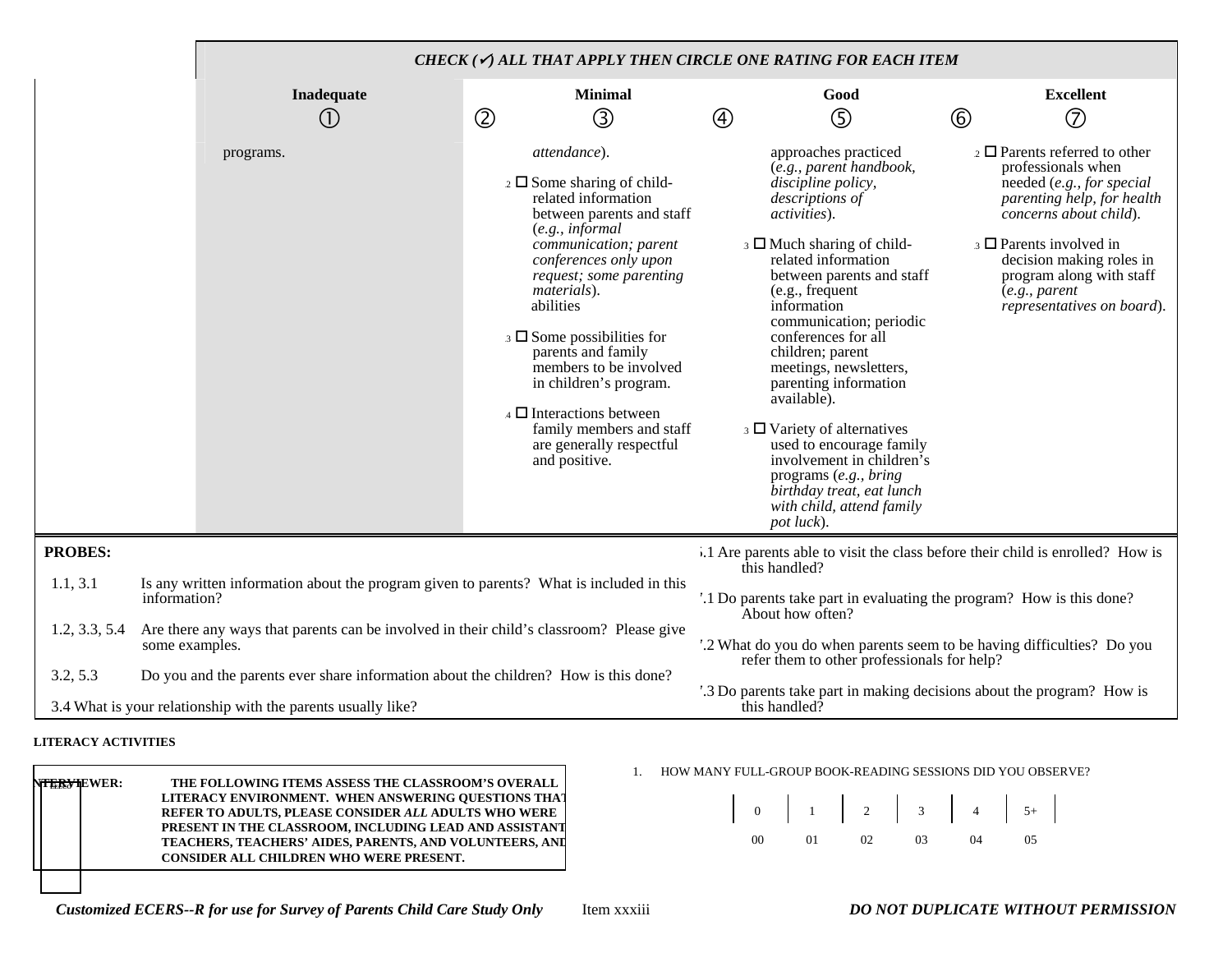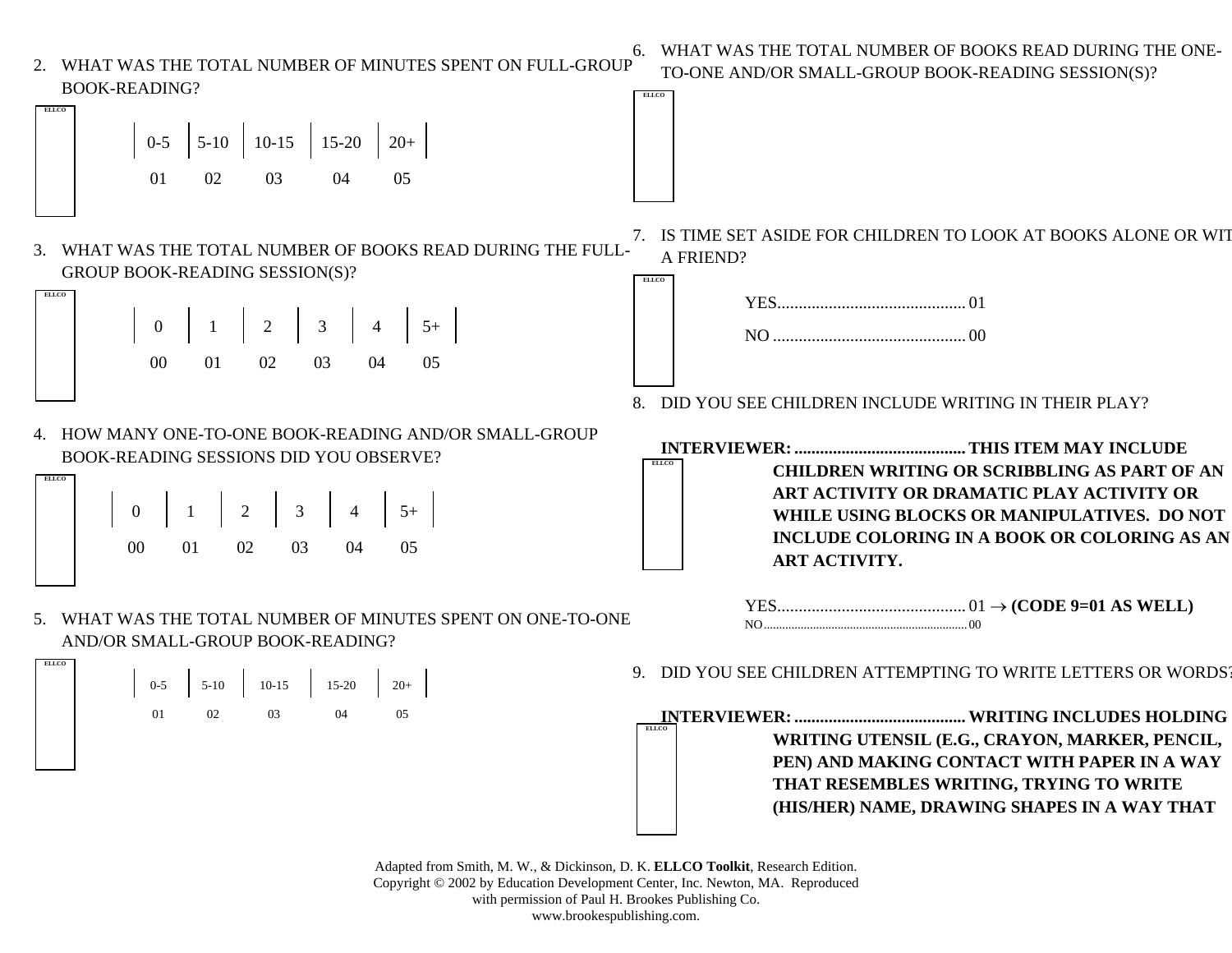**RESEMBLES WORDS AND/OR LETTERS; THESE ATTEMPTS MAY INCLUDE SCRIBBLING, BUT THE SCRIBBLING MUST BE INTENTIONAL AND THE CHILD SHOULD INDICATE WHAT HE OR SHE WROTE OR INTENDED TO WRITE.**

YES ............................................ 01

NO .............................................. 00

10. HOW MANY TIMES DID YOU SEE AN ADULT HELP A CHILD WRITE?

**FOCUS CHILD ACTIVITIES**

| <b>INTERVIEWER: THE NEXT ITEMS ASSESS THE FOCUS</b> |
|-----------------------------------------------------|
| <b>CHILD'S ACTIVITIES. ONLY CONSIDER THE</b>        |
| <b>FOCUS CHILD WHEN ANSWERING</b>                   |
| <b>QUESTIONS. PLEASE CONSIDER ALL</b>               |
| <b>ADULTS WHO WERE PRESENT IN THE</b>               |
| <b>CLASSROOM, INCLUDING LEAD AND</b>                |
| ASSISTANT TEACHERS, TEACHERS' AIDES,                |
| PARENTS, AND VOLUNTEERS WHEN                        |
| ANSWERING QUESTIONS THAT REFER TO                   |
| <b>ADULTS.</b>                                      |

1. WHAT WAS THE TOTAL NUMBER OF MINUTES THE FOCUS CHILD SPENT ATTEMPTING TO WRITE LETTERS OR WORDS?

**INTERVIEWER: WRITING INCLUDES HOLDING A WRITING UTENSIL (E.G., CRAYON, MARKER, PENCIL OR PEN) AND MAKING CONTACT WITH PAPER IN A WAY THAT RESEMBLES WRITING, TRYING TO WRITE (HIS/HER) NAME, DRAWING SHAPES IN A**  11. DID AN ADULT MODEL WRITING?

**ELLCO**

**ELLCO**

**WAY THAT RESEMBLES WORDS AND/OR LETTERS; THESE ATTEMPTS MAY INCLUDE SCRIBBLING, BUT THE SCRIBBLING MUST BE INTENTIONAL AND THE CHILD SHOULD INDICATE WHAT HE OR SHE WROTE OR INTENDED TO WRITE.**

|  | $\begin{array}{ c c c c c c c c c } \hline 0-5 & 5-10 & 10-15 & 15-20 & 20+ \ \hline \end{array}$ |  |  |
|--|---------------------------------------------------------------------------------------------------|--|--|
|  | 01 02 03 04 05                                                                                    |  |  |

2. WHAT WAS THE TOTAL NUMBER OF MINUTES THE FOCUS CHILD ENGAGED IN A READING ACTIVITY?

**INTERVIEWER: READING ACTIVITIES INCLUDE LOOKING THROUGH A BOOK, TELLING ANOTHER ADULT OR CHILD THE STORY WHILE FLIPPING THROUGH A BOOK, PLAYING A COMPUTER GAME THAT INVOLVES WORDS OR LETTERS, PARTICIPATING IN A FULL-GROUP, SMALL-**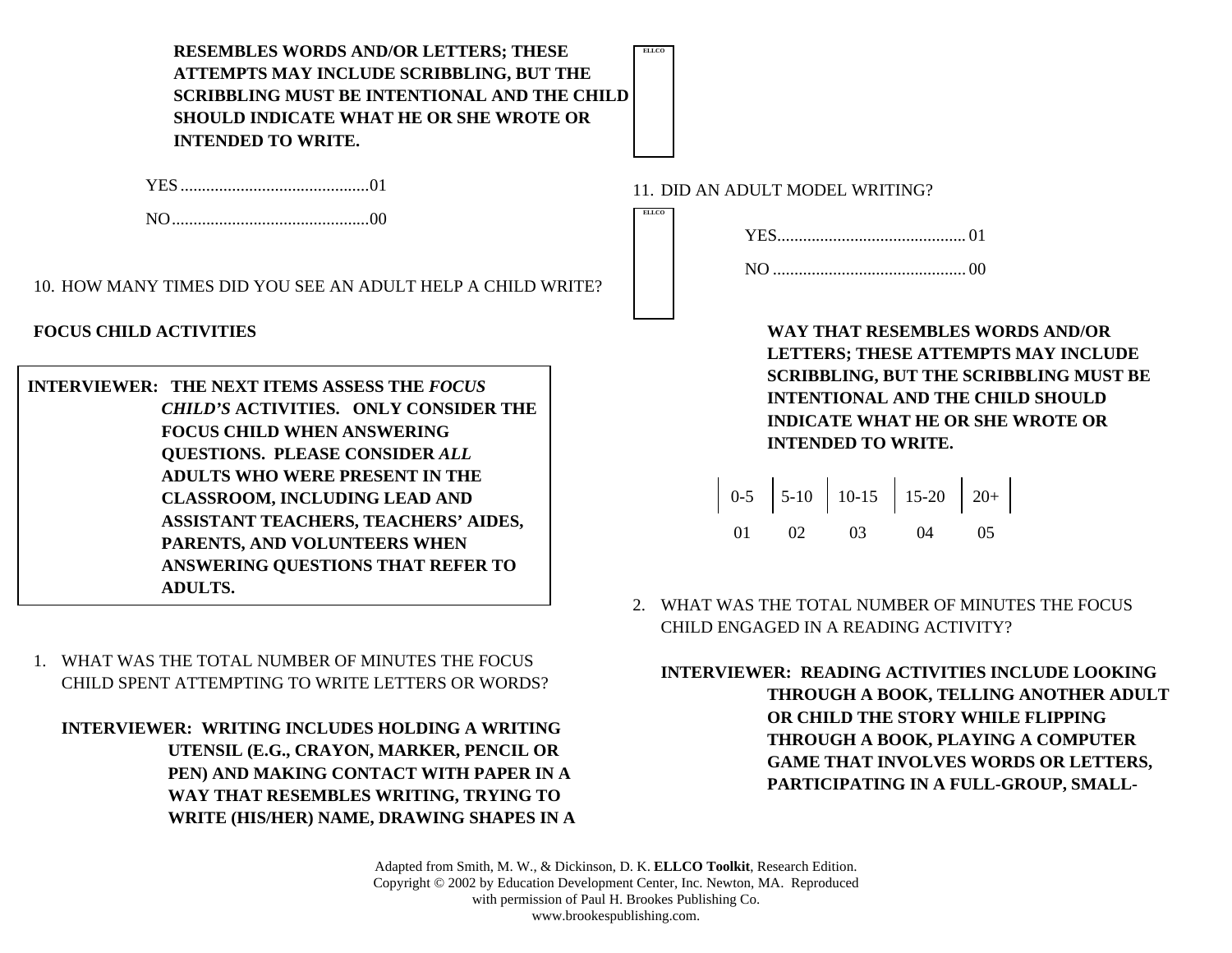**GROUP, OR ONE-TO-ONE BOOK-READING SESSION WITH AN ADULT.**



3. WHAT WAS THE TOTAL NUMBER OF MINUTES THE FOCUS CHILD SPENT WATCHING TV?

|  | $\begin{bmatrix} 0.5 \\ 5.10 \\ 10.15 \\ 15.20 \\ 20 + \\ \end{bmatrix}$ |  |  |
|--|--------------------------------------------------------------------------|--|--|
|  | 01 02 03 04 05                                                           |  |  |

4. WHAT WAS THE TOTAL NUMBER OF MINUTES THE FOCUS CHILD SPENT WANDERING AIMLESSLY?

5. WHAT WAS THE TOTAL NUMBER OF MINUTES THE FOCUS CHILD SPENT UPSET OR CRYING?

6. WHAT WAS THE TOTAL NUMBER OF TIMES THE FOCUS CHILD BECAME UPSET OR CRIED?

7. WHAT WAS THE TOTAL NUMBER OF MINUTES THE FOCUS PROVIDER SPENT NOT INTERACTING WITH *ANY* CHILDREN?

**INTERVIEWER: THIS INCLUDES THE** *FOCUS PROVIDER* **AND** *ALL* **CHILDREN WHO WERE PRESENT. INCLUDE TIME SPENT WATCHING TV, TALKING ON TELEPHONE. DO NOT INCLUDE ROUTINE TASKS THAT ARE REQUIRED SUCH AS PREPARING MEALS FOR CHILDREN OR CLEANING UP AFTER THEM.**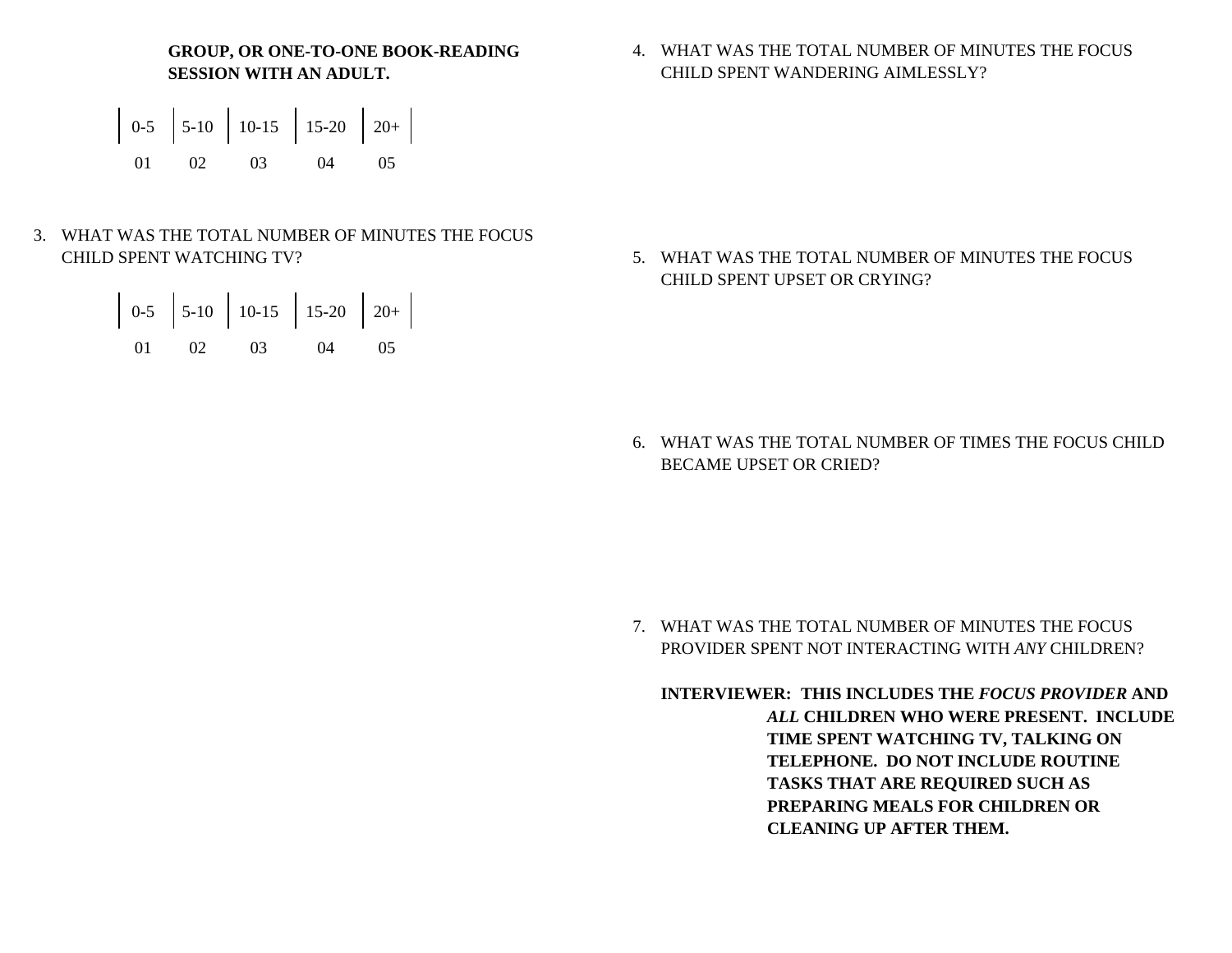01 02 03 04 05

P:\Que\2002-FragileFamily\Scales\2002-CenterScale-q9.wpd (REV-- 4/29/02)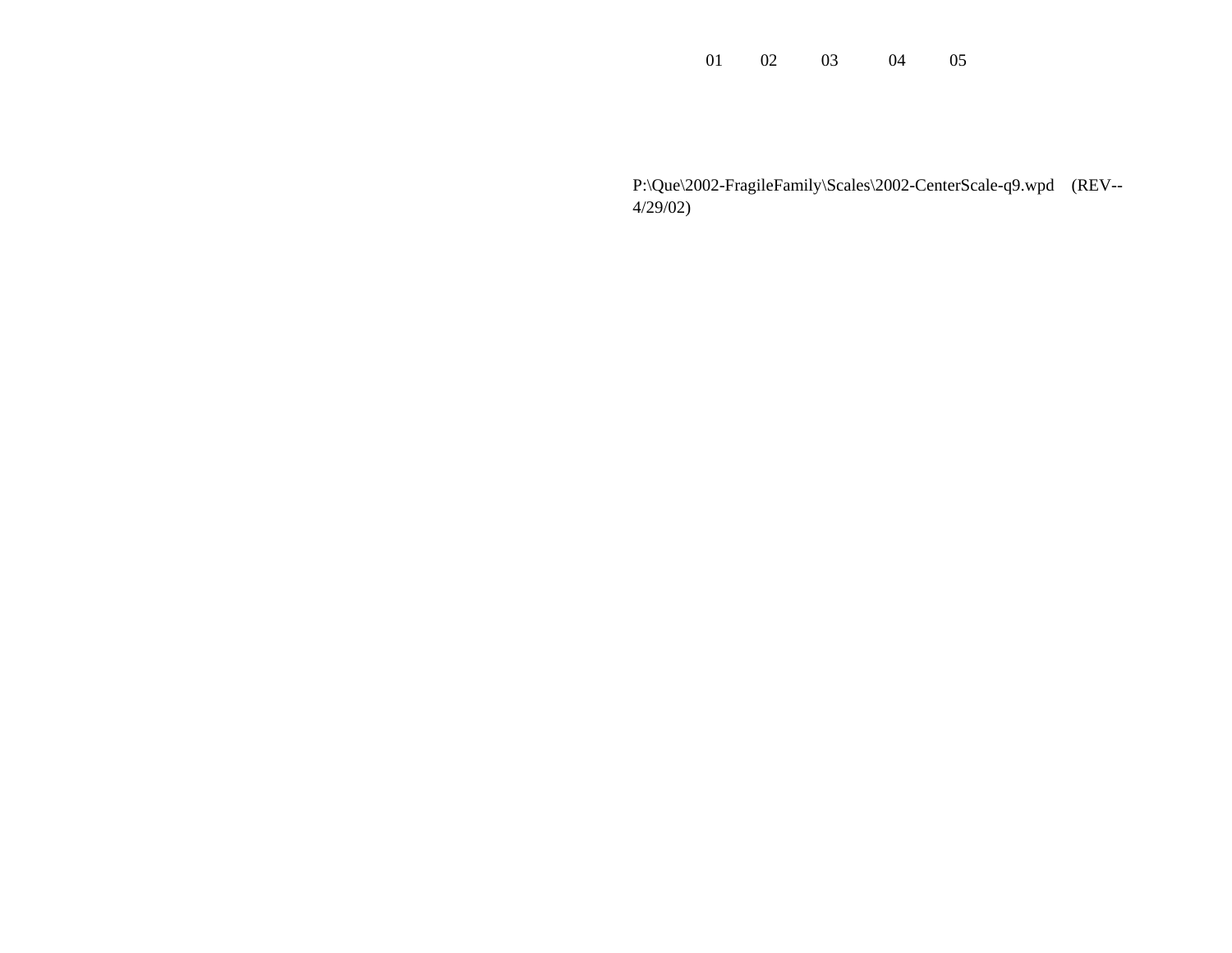- 5.1 To assess whether indoor space is "ample," consider the various activity areas as well as routine care areas. For example, look to see if the block or housekeeping allow plenty of free movement for children to play, as well as for storage and use of the materials and equipment needed in the area. Do not give credit for areas ample space if 2 activity areas are crowded, even if there is ample space for routines.
- 5.3 In order for the indoor space to be considered minimally acceptable, it must be accessible to children and adults with disabilities who are currently a part of the program. If no children or adults with disabilities are currently part of the program, score NA for indicator 3.5. For a score of 5, accessibility is required regardless of whether or not individuals with disabilities are involved in the program. Therefore only a score of N or Y is allowed for 5.3.
- 7.2 Doors to outside count as ventilation control only if they can be left open without posing a safety threat (for example, if they have a locking screen door or safety gate to keep children from leaving the room unattended).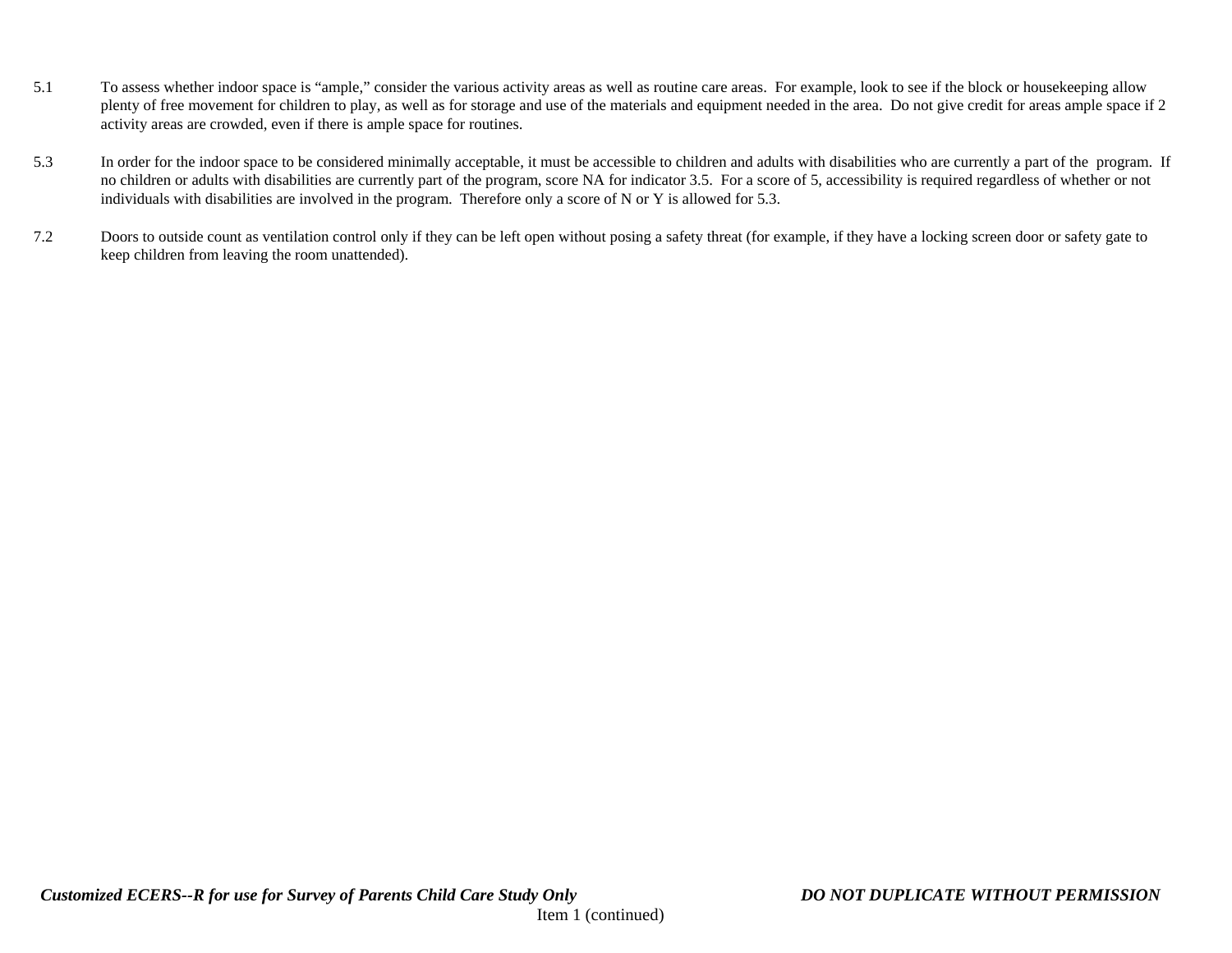To determine nutritional adequacy, refer to nutrition guidelines. Check menu for the week in addition to observing food served. An occasional instance of not meeting the guidelines--for example, cupcakes for a birthday party instead of the scheduled snack--should not affect the rating. If no menu is available, ask the teacher to describe meals/snacks served for the past week.

• Morning snacks for 3- to 5-year-olds should include two of the following four food components:

 $\frac{1}{2}$  cup milk

- ½ ounce of lean meat, fish, or poultry (cooked lean meat without bone)
- OR ½ ounce cheese OR 1 egg OR 1/4 cup cooked dry beans or peas, OR 2 tablespoons peanut butter OR ½ ounce nuts and/or seeds OR 1/4 cup yogurt
- ½ cup juice (full strength) or fruit or vegetable
- ½ slice bread and/or cereal (whole grain or enriched) (1/3 cup cold/dry cereal or 1/4 cup hot/cooked cereal).
- Lunch or supper for 3- to 5-year-olds should include one of each of the following four food components:
	- 3/4 cup milk
- 1½ ounces of lean meat, fish, or poultry (lean meat without bone)

### OR 1½ ounce cheese

- OR 1 egg OR 3/8 cup cooked dry beans or peas, OR 3 tablespoons peanut butter OR 3/4 ounce nuts and/or seeds\*\*
- ½ cup juice (full strength) or fruit or vegetable
- ½ slice bread or bread alternate (whole-grain or enriched)

\*\*(This portion of nuts or seeds can meet only one-half of the total serving of the meat/meat alternate requirement for lunch or supper. Nuts or seeds must be combined with another meat/meat alternative to fulfill the requirement. For determining combinations, 1 ounce of nuts or seeds is equal to 1 ounce of cooked meat, poultry or fish).

Caution: Children under 5 are at the highest risk of choking. Any nuts and/or seeds must be served to them in a prepared food and be ground or finely chopped.

- † If sanitary conditions are usually maintained and if handwashing and other sanitary procedures are clearly a part of the program, credit can be given for 3.3 even if there is an occasional lapse in practice.
- ‡ Although staff may need to leave the table to assist with the meal, most of the time should be spent sitting with the children. It is not required that each table have a staff member. Some staff may help with serving, while others sit with children.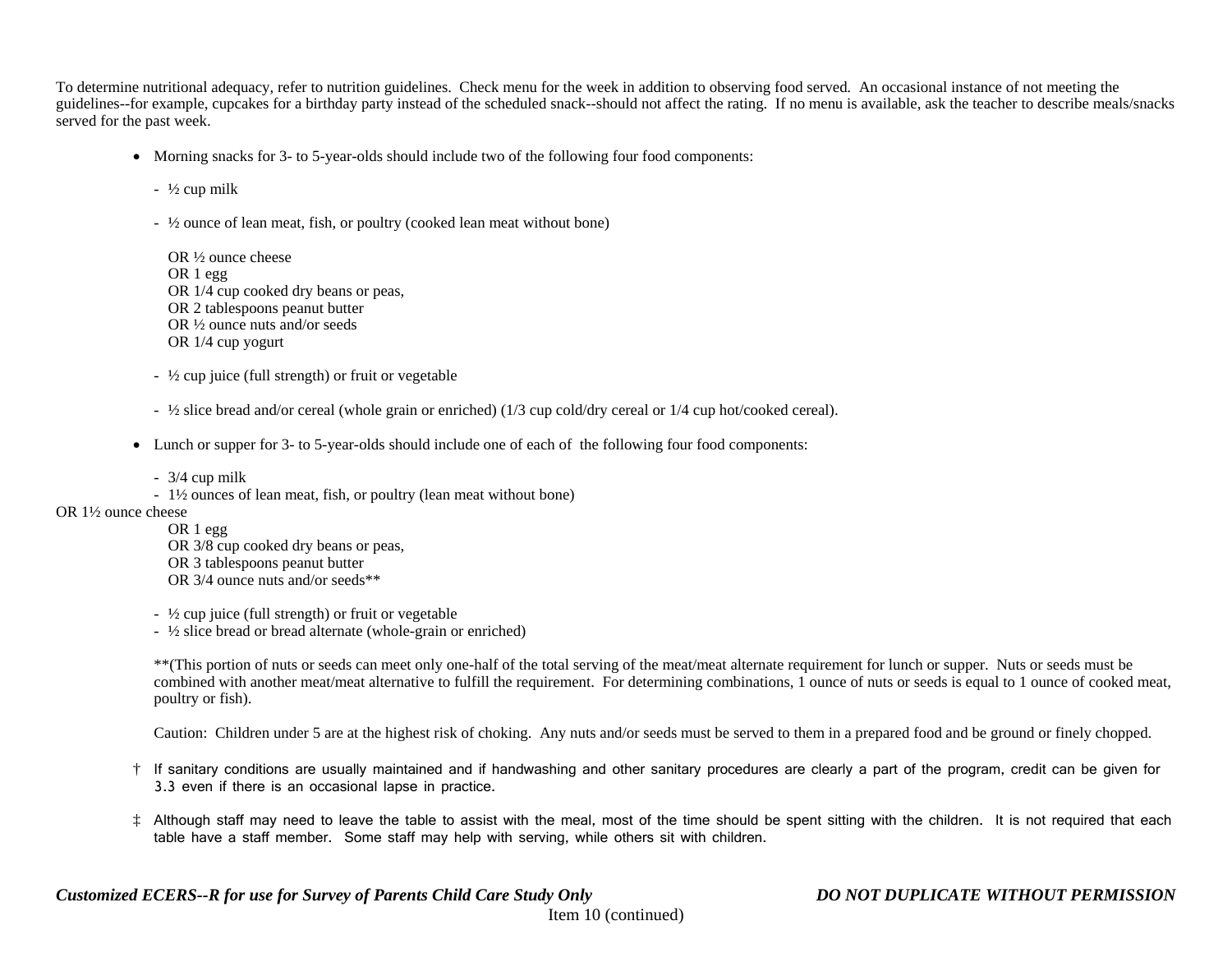3.1 Adequate handwashing means that hands are washed thoroughly with soap and running water, and dried with a towel that is not shared, or hands are air dried with a blower. Since handwashing at mealtimes and after toileting is handled in other items, rate 3.1 based on all other handwashing required. Give credit for 3.1 only if you observe that hands are washed 75% of times when needed. Antiseptic waterless wash or wipes may be used when necessary, such as when wiping noses on the playground.

## 3.2 Examples for this indicator include:

- tissues available and used when necessary

- same washcloth/towel not used for more than one child
- children wash hands if soiled after outdoor play, messy activities

- soap available and used

- toothbrushes stored to avoid contamination
- 7.1 Score NA for programs open 6 hours or less per day.
- 7.2 If the "same sink" is used for both toothbrushing and toileting, without sanitizing.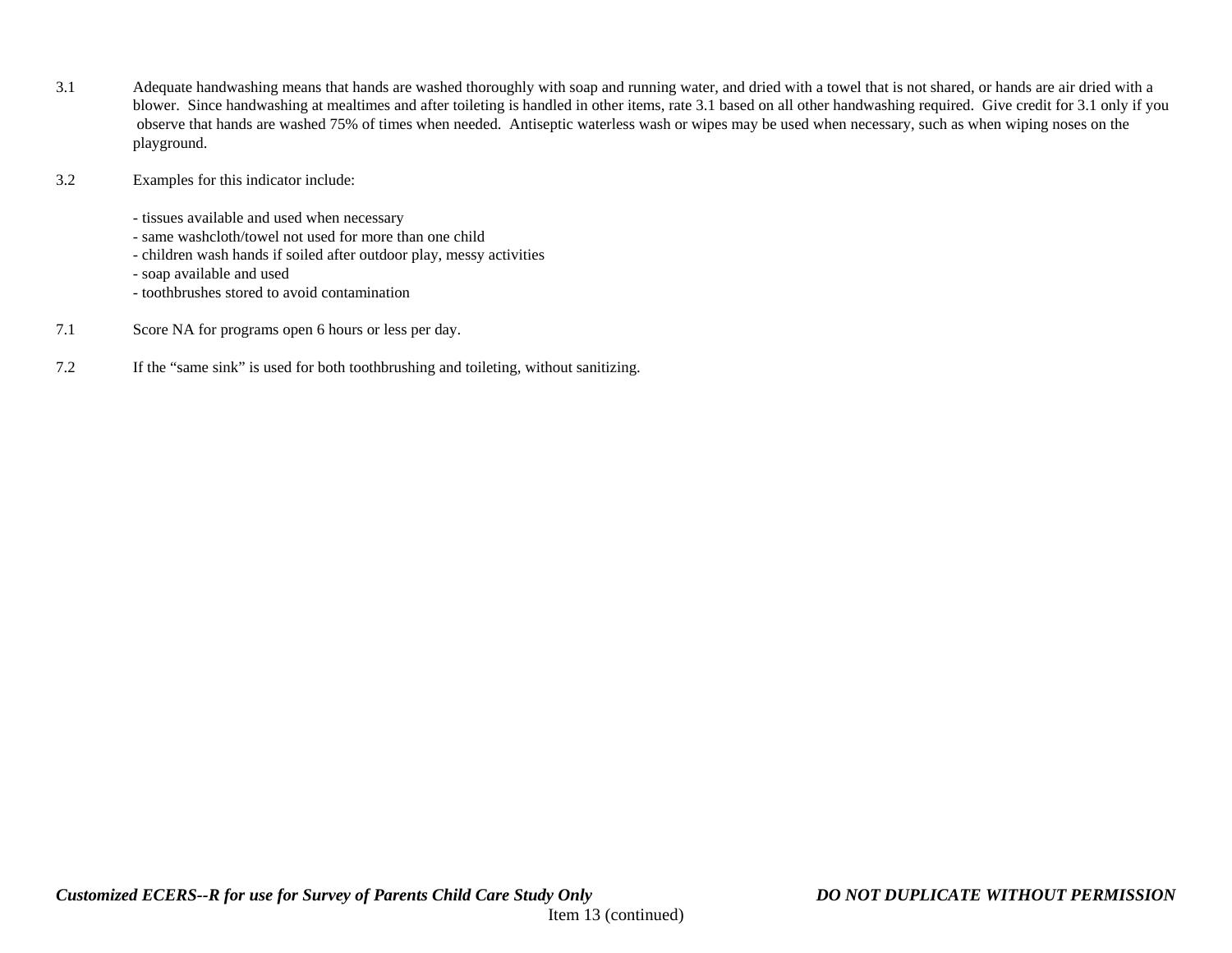- 3.2 Reading may be done in small groups or in larger groups depending on the ability of the children to attend to the story.
- 5.1 "Many" means at least 3 of each type.
- 5.1 A wide selection of books include: variety of topics; fantasy and factual information; stories about people, animals, and science; books that reflect different cultures and abilities. Note that all books do not have to be in the book area. They may be located in various areas of the room. Be sure to look for them. A "wide selection" means at least 20 books, but more might be required if there is a large group of children. *Approximately* 3-4 of each type (glasses count as a representation of disabilities), but this rule is flexible and there might be more or less of any category. However, each type must be represented.
- 5.2 Examples of additional language materials are posters and pictures, flannel board stories, picture card games, and recorded stories and songs.
- 5.4 Examples of appropriate materials and activities include simpler books read with younger children; large print materials for child with visual impairment; books in children's primary language(s); rhyming games for older children. Violence or other frightening content in books and pictures is not appropriate for preschool/k children because they can't distinguish between fantasy and reality. Older children are more likely to be able to handle this type of content. However, if there are any books accessible to children that show violence in a graphic or frightening way, or that glorify violence, then credit cannot be given for this indicator.
- 5.5 Informal reading must be observed at least once to get credit for this indicator.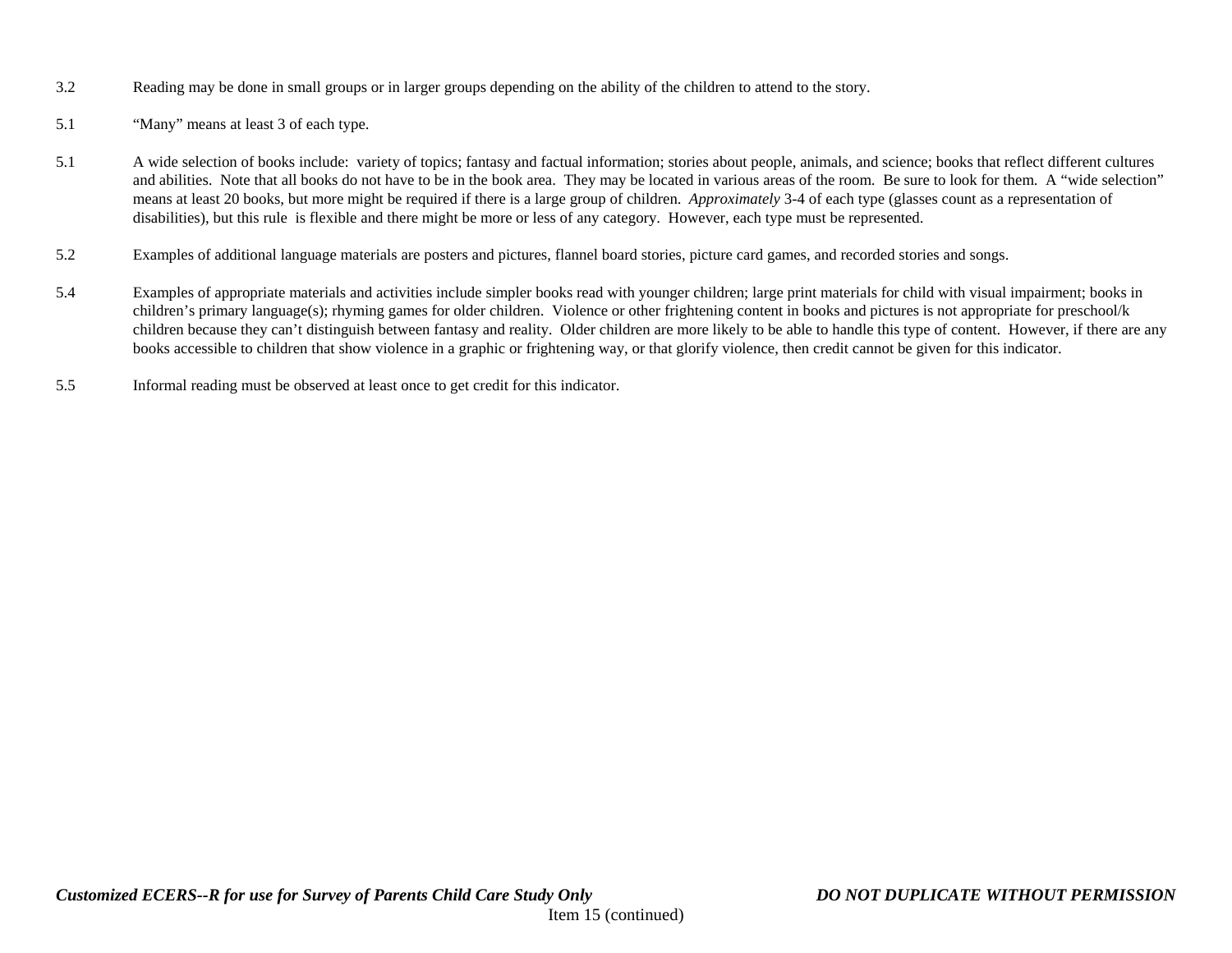- 1.2 "Individual expression" means that each child may select the subject matter and/or art medium, and carry out the work in his or her own way. A number of paintings, each of which is different because the children have not been asked to imitate a model or assigned a subject to paint, is considered "individual expression."
- 3.1 In groups with children under 3 or with certain developmental delays, staff may bring out materials to make them accessible daily with close supervision for as long as there is interest. Some adaptations may be needed to make art materials accessible and usable for children with disabilities.
- 5.1 "Many" requires that some materials be accessible from at least 4 of the categories for a substantial portion of the day, and drawing materials are required as 1 of the 4.
- 5.2 Observe to see whether the children have access to the art materials and if they actually use them in their own creative way. You may also look at the art work displayed in the room. If you see many teacher directed projects displayed, and little individual work being done by the children during the observation, do not give credit for this indicator. If you are not sure, ask the teacher how often projects like those in the display are done. If projects that meet the requirements of 3.2 are used no more than once or twice a week, and you observe many instances of children using art materials in their own, creative way, you may give credit for this indicator, even if much of the work displayed is of the "project" variety. Additional questions such as, "How do you choose what to put on the bulletin board?" may also be helpful.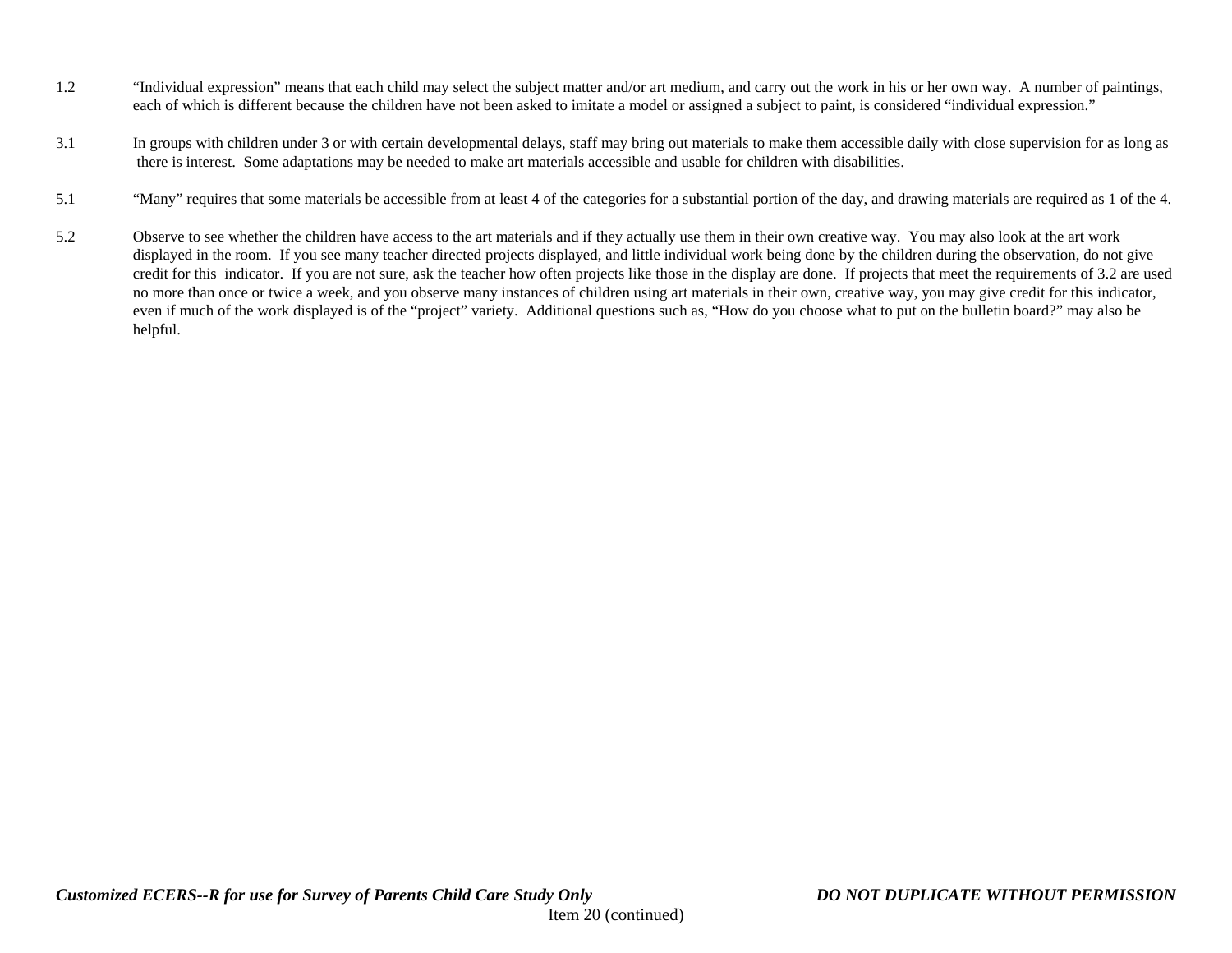- 5.1 Dress-up clothes should include more than the high-heeled shoes, dresses, purses, and women's hats commonly found in a playhouse area. Two to three genderspecific examples of clothing worn by both men and women at work such as hardhats, transportation worker caps, and cowboy hats, as well as running shoes, clip-on ties, and jackets, and purses or flowery hats, should be included.
- 5.2 Consider materials both indoors and outdoor when calculating accessibility for a substantial portion of the day.
- 5.3 Consider small toys that children can pretend with, both indoors and outdoors, when scoring this indicator (e.g., small dolls, trucks, animals, etc.).
- 5.4 Organized storage means that materials of the same type (e.g., dolls, dress-ups, cooking props, food props, etc.) are generally stored together (e.g., in containers or in furniture). Storage does not have to be perfectly neat.
- 7.2 Consider dolls as props for this indicator.
- 7.3 The intent of this indicator is that children are provided a large enough space so that their dramatic play can be very active and noisy without disrupting other activities. A large indoor space such as a gymnasium or multi-purpose room may be substituted for the outdoor space. Structures (such as small houses, cars, or boats) and props for camping, cooking, work, transportation, or dress-up clothes may be available to the children.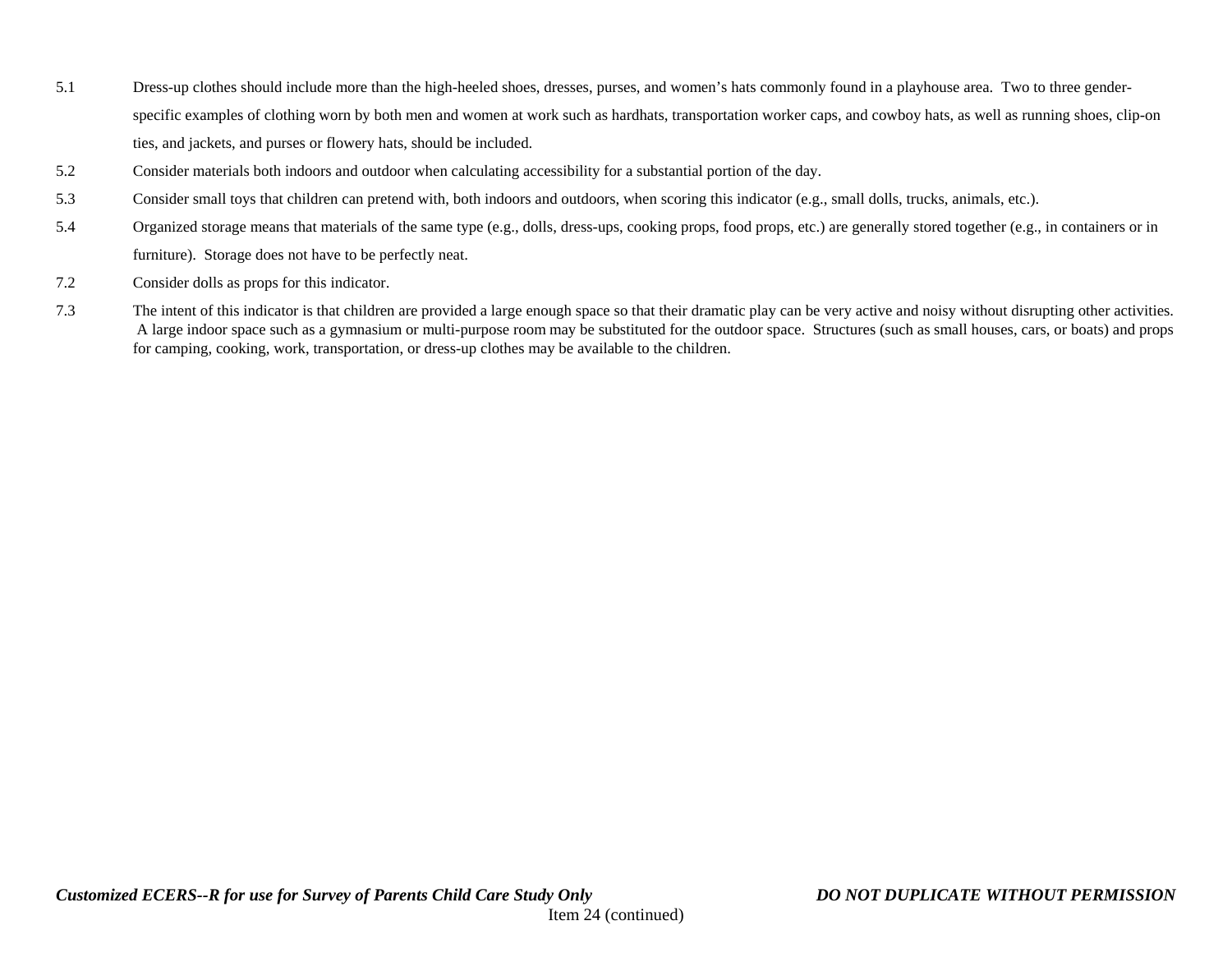- 3.1 Open-ended nature/science materials that children can explore in their own way are usually developmentally appropriate for a wide range of ages and abilities. Materials that require skills beyond the ability of individual children or that do not challenge children sufficiently are not developmentally appropriate. For example, having children fill in the height of the red line on a thermometer to tell hot from cold may be appropriate for kindergartners but not for 2-year-olds.
- 5.1 "Many" means *approximately* 3-5 of each type. However, this can vary, as long as each type is represented. In some cases you might give credit for more than 3-5 of one type and less than 3-5 of another. This will also depend on the ages and number of children in the group.
- 5.4 Must observe one example or see clear evidence, i.e., pictures, drawings.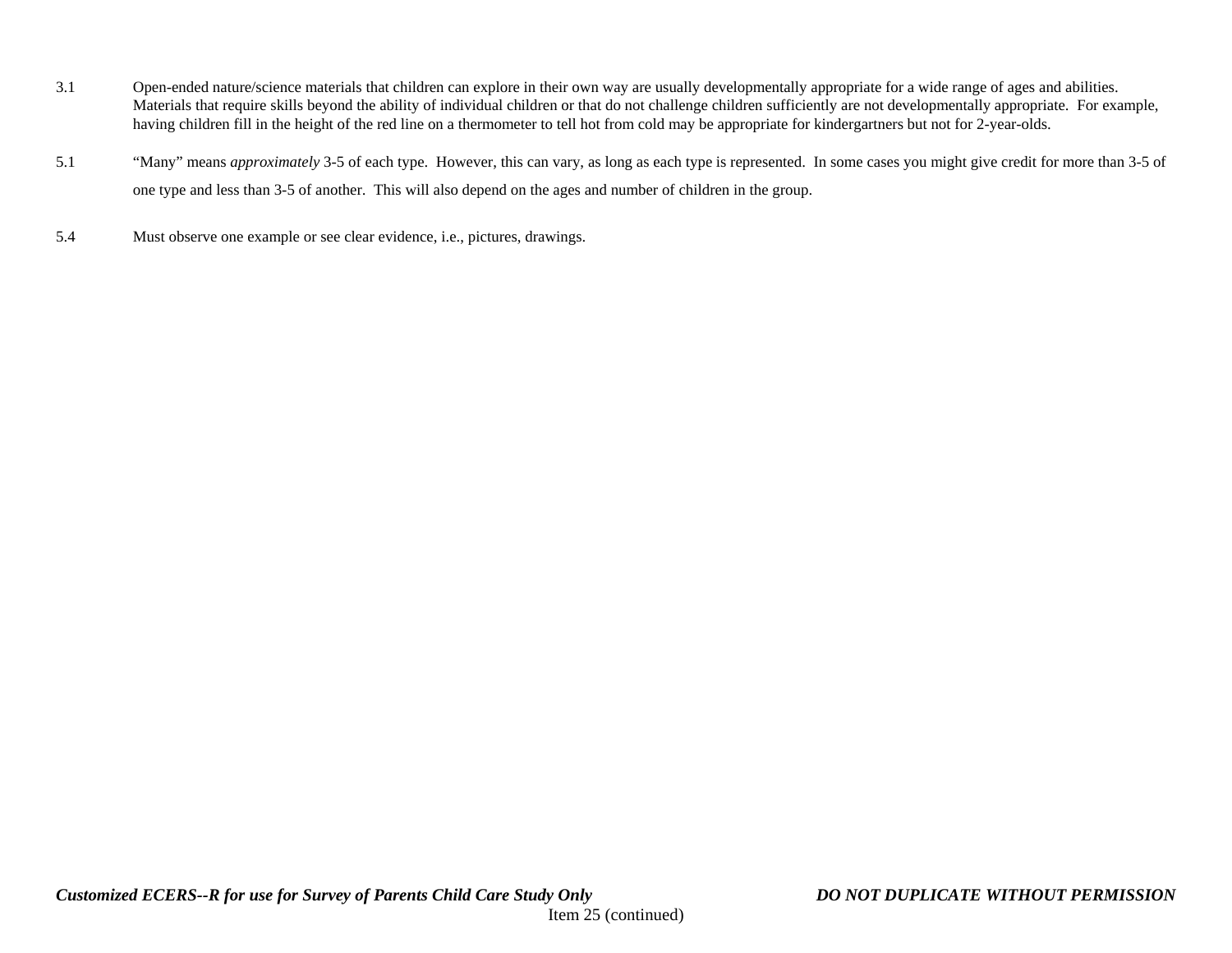- 3.1 Look around the room carefully to find math materials because they might not be organized into a corner. Developmentally appropriate math/number materials allow children to use concrete objects to experiment with quantity, size, and shape as they develop the concepts they need for the more abstract tasks required in later school, such as adding, subtracting, and completing paper and pencil math problems. Whether a material or activity is appropriate is based on the abilities and interests of the children. An occasional math worksheet offered to kindergartners who have many other concrete materials to manipulate may be developmentally appropriate for them, but not for 2- and 3-year-olds.
- 5.1 The types of materials (listed in the note for clarification in the book) are: "counting, measuring, comparing quantities, recognizing shares, becoming familiar with written number." "Many" means approximately 3-5 of each type. However, this can vary, as long as most types are represented. In some cases you might give credit for more than 3-5 of one type and less than 3-5 of another. This will also depend on the ages and number of children in the group.
- 5.4 The intent of this indicator is for adults to link math and numbers to practical life events in the children's daily schedule. Therefore, look for use of numbers during meals or getting ready for meals (such as setting the table), transition times, using a timer to take turns, counting who is absent, arriving/leaving, etc. Do not count play activities such as number games or computer games in determining the score for this indicator. "Number talk" or number experiences as part of practical life events should be observed *more than once* during the observation to give credit for this indicator.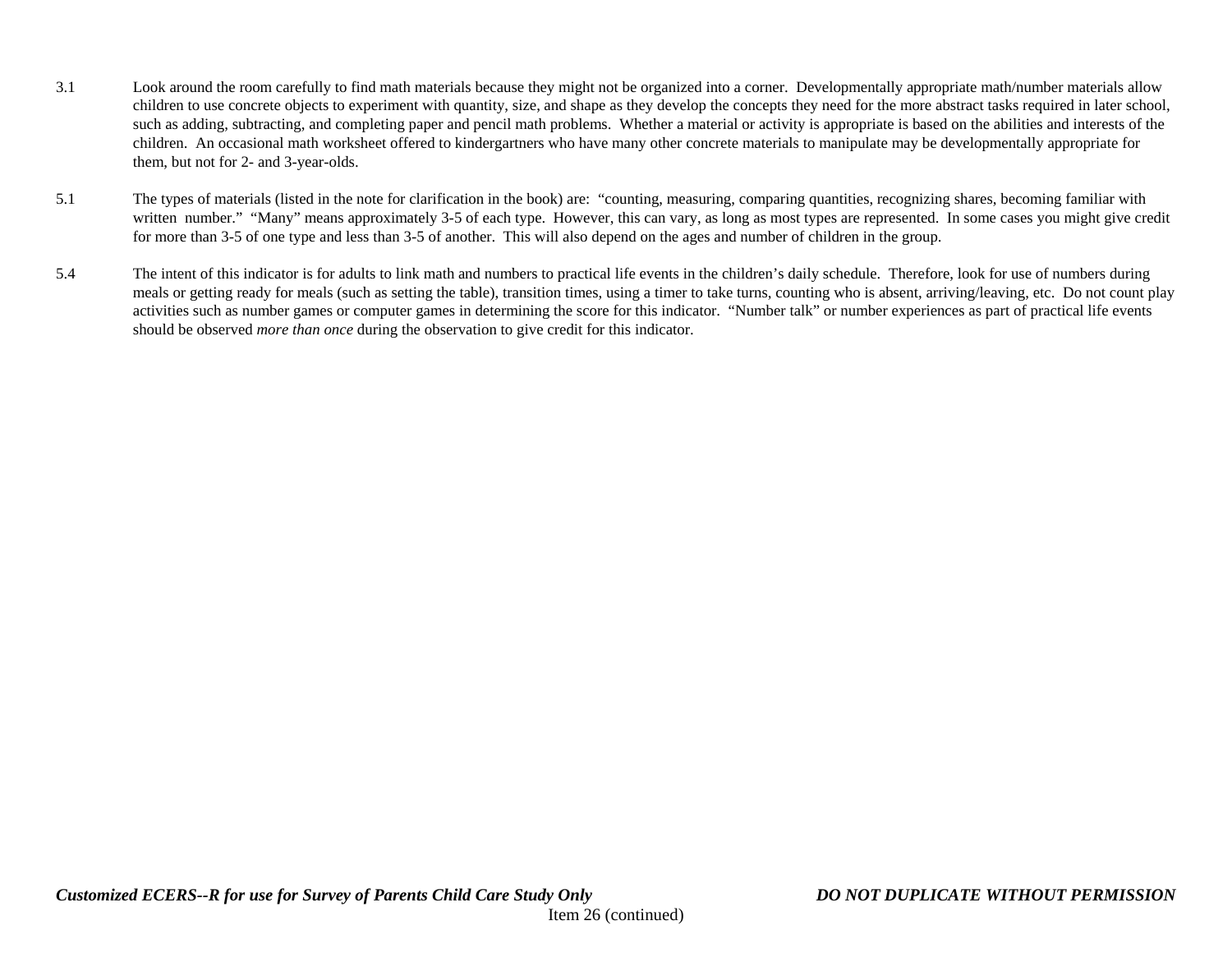- 1.1 & 3.1 To judge whether materials are non-violent and culturally sensitive, we need to consider the content of the materials. Unfortunately, many children's videos or TV programs contain violence and are therefore inappropriate even though they have been created for the children's market. This may include some natural wildlife productions and cartoons.
- 3.3 The intent of this indicator is to ensure that children participate in play in which they can actively be creative, imaginative, and have hands-on experiences with real materials rather than spending inordinate amount of time watching TV or playing computer games. The amount of time given in the example is a general indiction of a required time limitation and can vary. When deciding whether adequate limits are set on amount of time children can use computer, consider not just how long each child's turn is, but also the number of turns each child is allowed to have, and if children spend time watching others at the computer. Computer time should be relatively short, compared to other activities.